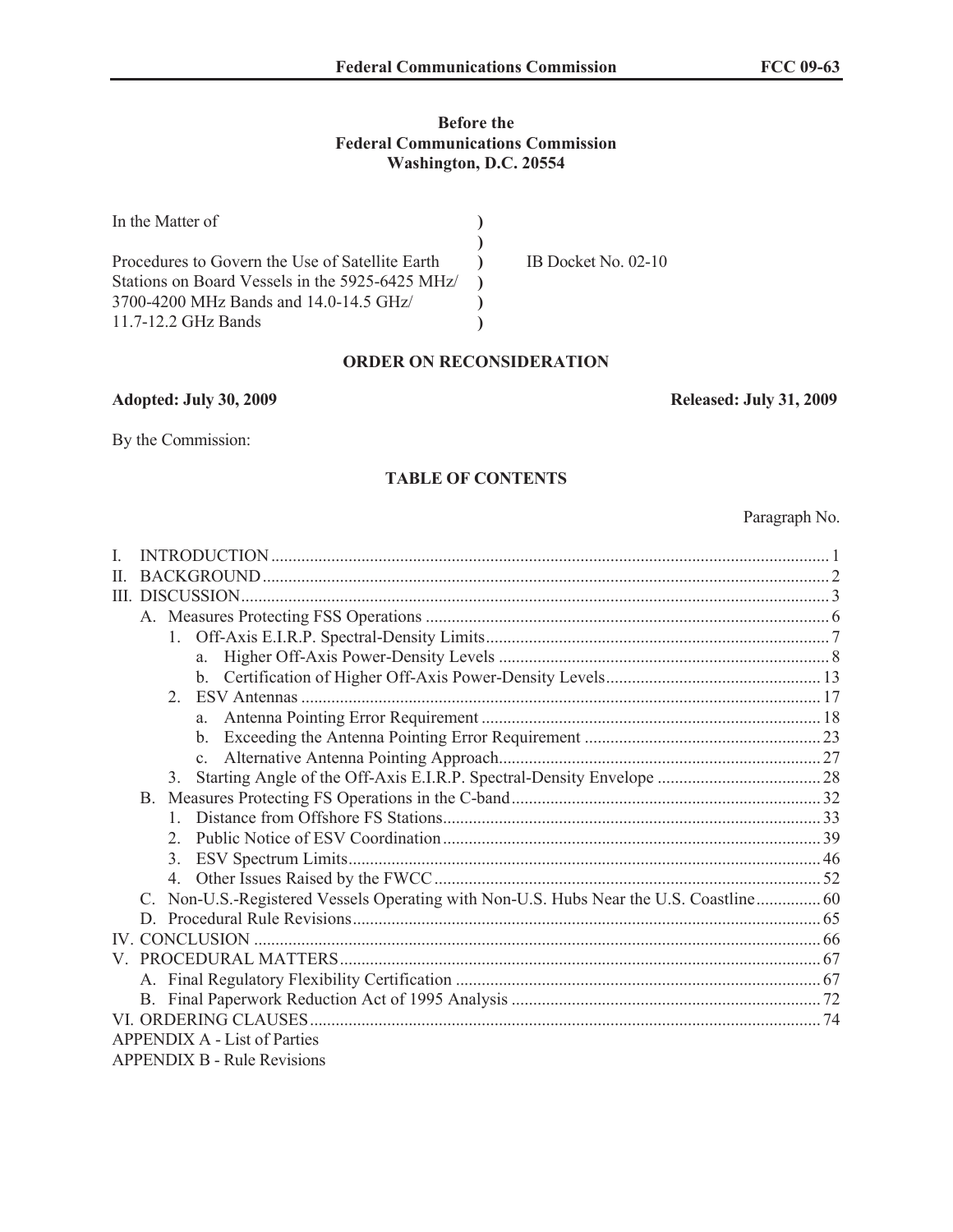## **I. INTRODUCTION**

1. In this Order on Reconsideration, we consider four petitions seeking reconsideration and/or clarification of the Commission's 2005 Report and Order (*ESV Order*) 1 in which it adopted licensing and service rules for earth stations on vessels (ESVs) operating in the 5925-6425 MHz/3700-4200 MHz band (C-band)<sup>2</sup> and the 14.0-14.5 GHz/11.7-12.2 GHz band (Ku-band).<sup>3</sup> ESVs are mobile transmitters that facilitate communications services, including broadband services and internet access, to cruise ships, merchant ships, ferries, yachts, U.S. navy vessels, and certain other maritime vessels that carry a stabilized satellite dish. In acting upon these petitions – filed by ARINC Incorporated (ARINC), the Boeing Company (Boeing), the Fixed Wireless Communications Coalition (FWCC) and Maritime Telecommunications Network  $(MTN)^4$  – we resolve various concerns raised regarding the operational restrictions placed on ESVs that are designed to protect the fixed-satellite service (FSS), operating in the C-band and Ku-band, and the terrestrially-based fixed service (FS), operating in the C-band, from harmful interference.<sup>5</sup> The revisions we adopt today will provide ESV operators with greater operational flexibility while continuing to ensure that the other services in these bands are protected from harmful interference.

#### **II. BACKGROUND**

2. In 2005, the Commission released the *ESV Order*, which established licensing and service rules for ESVs to operate in the C-band and Ku-band frequencies. Previously, the Commission had authorized ESVs to operate in those bands pursuant to Special Temporary Authority (STA).<sup>6</sup> Because other radio services, including both FSS and FS stations, operate in the C-band and Ku-band, the Commission adopted in the *ESV Order* technical conditions for ESV operations in order in these bands to

<sup>3</sup> The Ku-band uplink and downlink are allocated to the FSS on a primary basis. *See infra* footnotes 7 & 12 regarding non-FSS users in the band. The 14.0-14.5 GHz band also is known as the Ku-band uplink or 14 GHz band; the 11.7-12.2 GHz band also is known as the Ku-band downlink or 12 GHz band. ESVs may also operate in a portion of the extended Ku-band (10.95-11.2 GHz and 11.45-11.7 GHz).

<sup>4</sup> Appendix A contains the complete list of filings. Boeing subsequently withdrew its petition, in part. *See* Letter from Carlos M. Nalda, Counsel for Boeing, to Marlene H. Dortch, Secretary, FCC (dated Mar. 23, 2007). A petition filed by PanAmSat was also withdrawn. *See* Letter from Susan H. Crandall, Counsel for Intelsat Corporation, to Marlene H. Dortch, Secretary, FCC (dated Feb. 14, 2007) (Intelsat Feb. 14 *Ex Parte* Letter).

<sup>5</sup> We note that the *VMES Report and Order* is being adopted at the same time as this Order on Reconsideration. The *VMES Report and Order* adopts rules for Ku-band earth stations mounted on vehicles. The VMES rules largely are modeled after the ESV rules, including the rule changes adopted in this Order on Reconsideration. *See Amendment of Parts 2 and 25 of the Commission's Rules to Allocate Spectrum and Adopt Service Rules and Procedures to Govern the Use of Vehicle-Mounted Earth Stations in Certain Frequency Bands Allocated to the Fixed-Satellite Service*, IB Docket No. 07-101, Report and Order, FCC 09-64 (rel. July 31, 2009).

6 *See ESV Order*, 20 FCC Rcd at 677-678, ¶¶ 5-6.

<sup>&</sup>lt;sup>1</sup> Procedures to Govern the Use of Satellite Earth Stations on Board Vessels in the 5925-6425 MHz/3700-4200 MHz *Bands and 14.0-14.5 GHz/11.7-12.2 GHz Bands*, IB Docket No. 02-10, Report and Order, FCC 04-286, 20 FCC Rcd 674 (2005) (*ESV Order*).

 $2^2$  The C-band uplink and downlink are allocated to the terrestrial fixed service (FS) and the fixed-satellite service (FSS) on a co-primary basis. The 5925-6425 MHz band also is known as the C-band uplink or 6 GHz band; the 3700-4200 MHz band also is known as the C-band downlink or 4 GHz band. The 5925-6425 MHz band is densely used by the fixed point-to-point microwave service.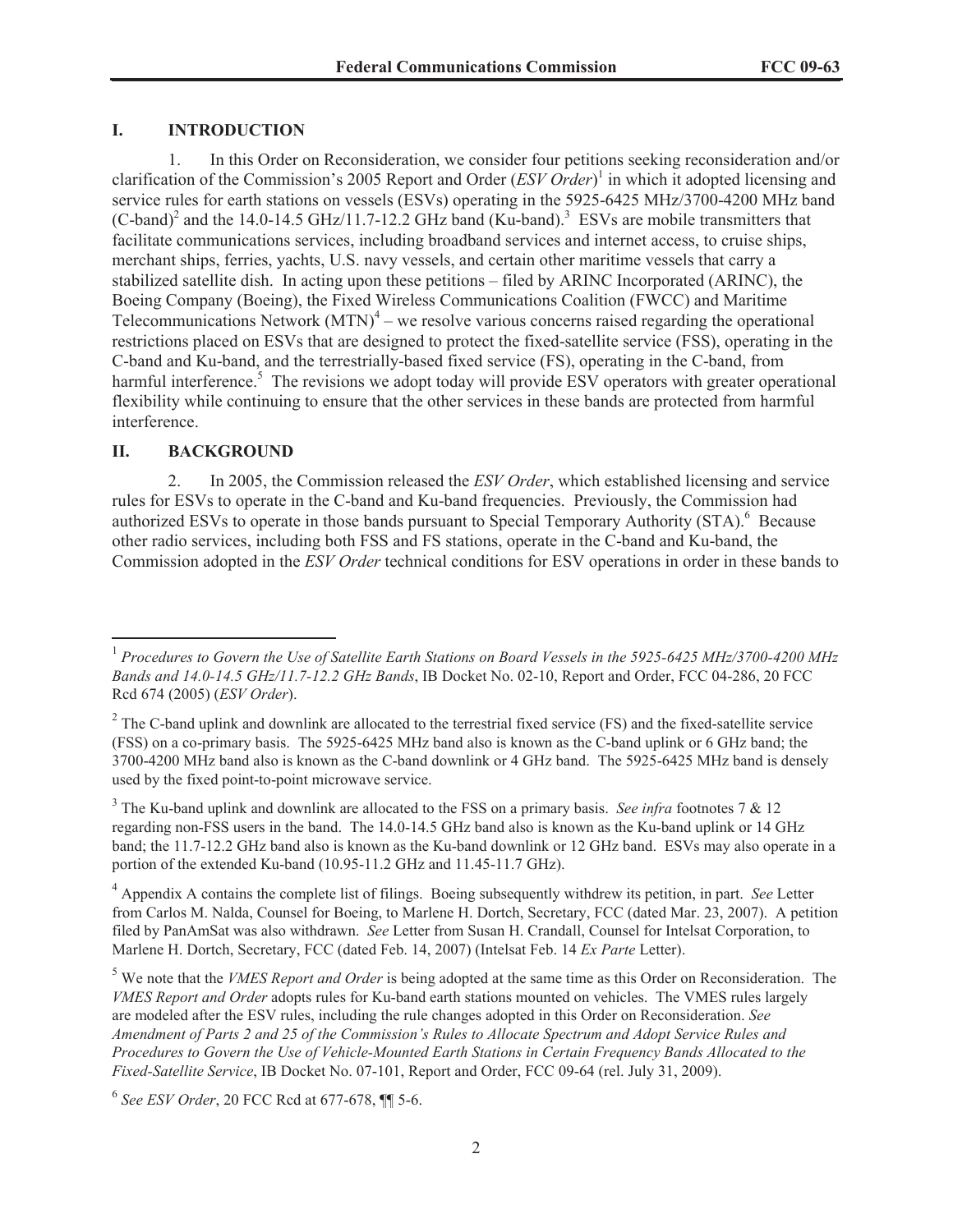prevent harmful interference to these other services.<sup>7</sup> Specifically, to protect the FSS in the C- and Kubands, the Commission adopted technical requirements for ESV operators, including off-axis effective isotropically radiated power (e.i.r.p.) spectral-density limits<sup>8</sup> and an antenna pointing error requirement.<sup>9</sup> To protect the FS in the C-band, the Commission required ESV operators to coordinate with affected FS operations; placed limits on the amount of spectrum that ESV operators are permitted to coordinate; limited the e.i.r.p. towards the radio horizon and the e.i.r.p. spectral-density towards the radio horizon; and limited the installation of ESVs to vessels weighing  $300$  gross tons or more.<sup>10</sup> In addition, the Commission encouraged ESV operators to use the Ku-band rather than the C-band by imposing fewer operational restrictions on ESV operators using the Ku-band.<sup>11</sup> The Commission adopted this action because the Ku-band has a much smaller presence of the FS than the C-band and, therefore, there is less potential for interference to the FS in the Ku-band.<sup>12</sup> The Commission also established rules for licensing ESV systems, including licensing of ESV hub stations and/or blanket licensing for ESV earth stations.<sup>13</sup> Finally, to protect U.S. satellite and terrestrial licensees from harmful interference, the Commission created a regulatory framework for foreign-licensed ESVs operating near the United States.<sup>14</sup>

## **III. DISCUSSION**

3. In this Order on Reconsideration, we first address petitioners' and commenters' requests for various revisions to operational and technical rules adopted to protect co-frequency FSS, including: (1) Boeing's proposal to operate at higher off-axis e.i.r.p. spectral-density levels; (2) ARINC's proposal to eliminate the 0.2 degree antenna pointing error requirement; and (3) Intelsat's proposal to increase the starting angle of the off-axis e.i.r.p. spectral-density envelope to 1.5 degrees. The changes we adopt should promote operational flexibility for ESVs while continuing to ensure that the FSS will be protected from harmful interference.

4. Second, we discuss proposals to revise technical and operational measures adopted to protect co-frequency FS in the C-band, including MTN's proposals to: (1) modify and clarify our requirement for ESVs to protect offshore FS stations; and (2) modify and clarify our requirement for ESVs to cease transmissions when an objection to continuation of the ESV operation is received in response to the Public Notice announcing the ESV coordination. We also address the FWCC's proposals to modify the spectrum limit requirement for ESVs. Further, we decline to address the FWCC's request

<sup>7</sup> The other services located in the Ku-band include radio astronomy service and space research service. *See ESV Order*, 20 FCC Rcd at 712-713, 715, ¶¶ 89-90, 96.

 $8$  The phrase "off-axis e.i.r.p. spectral-density" is used synonymously with "off-axis power-density."

<sup>9</sup> *See ESV Order*, 20 FCC Rcd at 698-699, 716-717, 718-719, ¶¶ 55-58, 98-101, 103-106.

<sup>10</sup> *See ESV Order*, 20 FCC Rcd at 691-695, 700, ¶¶ 39-45, 61-62.

<sup>&</sup>lt;sup>11</sup> *See ESV Order*, 20 FCC Rcd at 705, ¶ 75. The Commission continues to allow ESVs to utilize the C-band because that band offers greater reliability and accessibility than the Ku-band. *ESV Order*, 20 FCC Rcd at 683-684, ¶ 16.

 $12$  The FS Ku-band systems include grandfathered local television transmission service (LTTS) (there were 25 multifrequency licenses in 2005 that included Ku-band channels) and several secondary Federal Government mobile, fixed and transportable telemetry operations in the 14.4-14.5 GHz band. *See ESV Order*, 20 FCC Rcd at 709-715, ¶¶ 83-95.

<sup>13</sup> *ESV Order*, 20 FCC Rcd at 722-723, ¶¶ 114-117.

<sup>14</sup> *See ESV Order*, 20 FCC Rcd at 724-725, ¶¶ 122-128.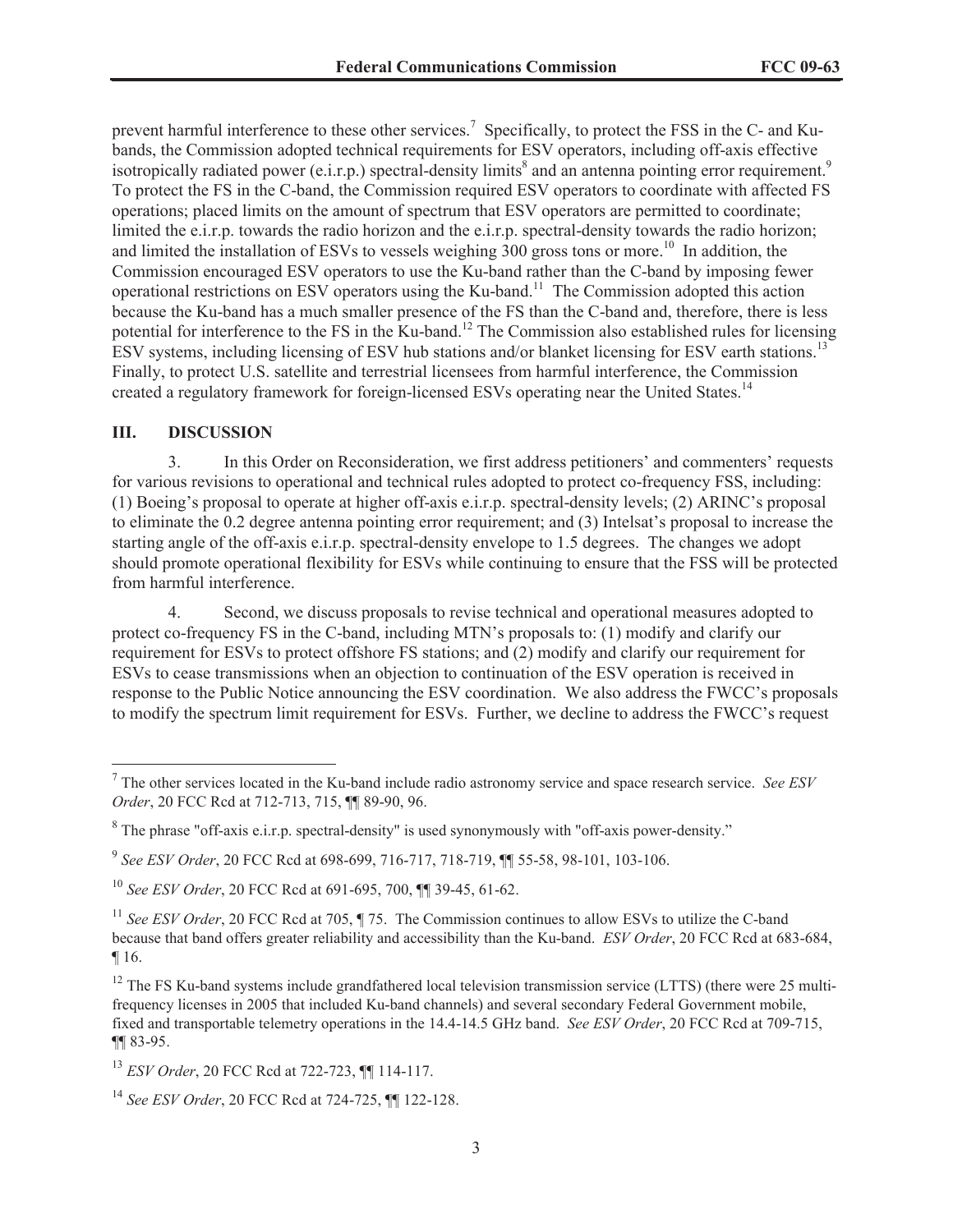that we revisit the Commission's earlier decision and modify our rules regarding ESV use of the C-band on inland waterways, the minimum vessel size for ESVs, and ESV spectrum coordination.

5. Third, we address Boeing's request to reduce the distance from the U.S. coastline that triggers operational conditions for foreign-licensed Ku-band ESVs using foreign hubs. Finally, we make various procedural changes to Sections 25.221 and 25.222. For example, we re-designate the rules by separating the ESV operational requirements from the ESV application requirements, which are intermingled in the current version of the rules.<sup>15</sup> These procedural changes help to clarify the rules and facilitate the application process.

# **A. Measures Protecting FSS Operations**

6. We first consider the following requests seeking reconsideration of the Commission's ESV technical requirements designed to protect the FSS in the C- and Ku-bands: (1) Boeing's proposals to: (a) allow ESV operators to operate at higher off-axis e.i.r.p. spectral-density levels; and (b) allow ESV applicants to demonstrate compliance with coordination agreements between the target satellite and adjacent satellite operators by filing a certification from the target satellite operator certifying that the higher of f-axis e.i.r.p. spectral-density levels have been accepted by the adjacent satellites; (2) ARINC's proposal to eliminate the antenna pointing error requirement; and (3) Intelsat's proposal to increase the starting angle of the off-axis e.i.r.p. spectral-density envelope to 1.5 degrees. We note that, although the FSS issues raised by petitioners primarily concern the Ku-band, we apply the rule changes adopted in this Section to the C-band as well because, with respect to these three issues, the rules for protecting FSS in the C-band are similar to the rules in the Ku-band. In changing these rules, we seek to promote the maximum flexibility feasible for ESV operations without causing harmful interference to the FSS. We find no reason to treat the C-band differently from the Ku-band on these issues, and, therefore, we apply the rule changes, as set forth below, to both the C- and Ku-bands.

# **1. Off-Axis E.I.R.P. Spectral-Density Limits**

7. In the *ESV Order*, the Commission adopted off-axis e.i.r.p. spectral-density limits to protect the FSS operators from harmful interference in the C- and Ku-bands.<sup>16</sup> The off-axis e.i.r.p. spectral-density is the power emitted from the ESV antenna in directions other than towards the target satellite. The off-axis e.i.r.p. spectral-density limits define the level of power-density that can be emitted from an ESV antenna as a function of the angle measured from the main axis of the antenna. The offaxis power-density levels emitted by any single ESV antenna must be within the envelope of the e.i.r.p. spectral-density limits. As the Commission stated in the *ESV Order*, the off-axis e.i.r.p. spectral-density limits for ESV transmitters are similar to the limits for transmitters used for very small aperture terminals (VSATs) and are in accordance with the Commission's two-degree satellite spacing framework.<sup>17</sup>

# **a. Higher Off-Axis Power-Density Levels**

8. In its petition, Boeing requests that the Commission allow, under two circumstances, U.S. licensed ESV operators to operate at off-axis power-density levels that exceed the limits in the

 $15$  The re-designated rules are located in Appendix B.

<sup>16</sup> *See ESV Order*, 20 FCC Rcd at 698, 716, ¶¶ 55, 99.

<sup>&</sup>lt;sup>17</sup> See ESV Order, 20 FCC Rcd at 698, 716,  $\P$  55, 99. The *ESV Order* provides an explanation of ESV operations in a two-degree satellite spacing environment. *See ESV Order*, 20 FCC Rcd at 681-684, ¶¶ 13-14.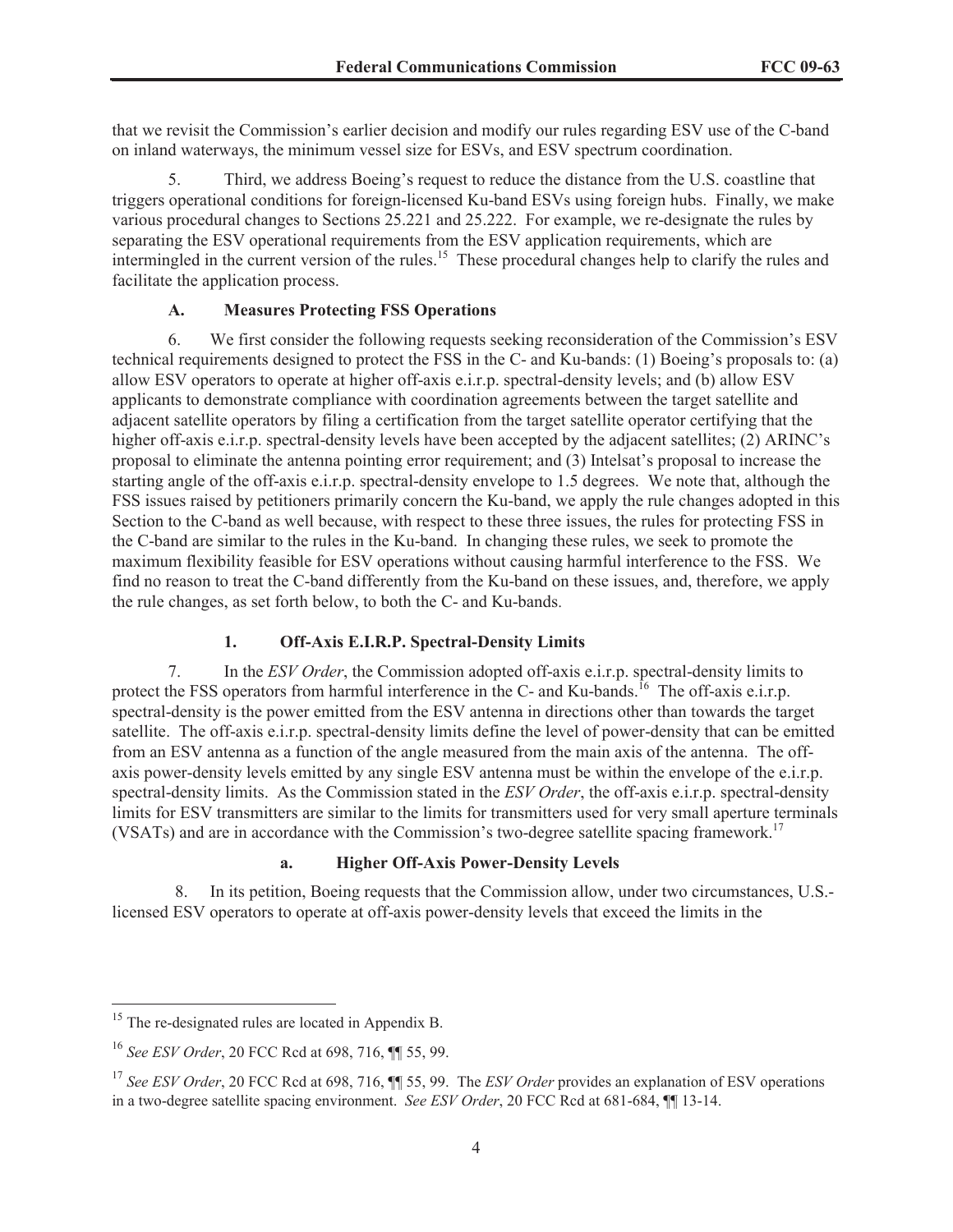Commission's rules, up to the levels established in ITU-R Resolution 902 (Resolution 902).<sup>18</sup> First, Boeing claims that higher off-axis power-density levels should be allowed when U.S.-licensed ESVs operate in areas where two-degree spacing is not common, such as in Asia and Europe.<sup>19</sup> Boeing explains that, in regions outside of the United States, satellite operators coordinate to establish adjacent satellite interference limits.<sup>20</sup> Boeing contends that limiting off-axis power-density to levels used in the two-degree spacing environment would hinder the ability of U.S.-licensed ESV operators to compete with foreign operators not subject to two-degree spacing requirements.<sup>21</sup> Second, Boeing claims that ESV operators should be allowed to operate at higher off-axis power-density levels than the Commission's rules permit even in a two-degree spacing environment where ESV operators are able to coordinate higher off-axis power-density levels with adjacent satellite operators.<sup>22</sup> Boeing contends that, under certain circumstances, an ESV licensee may need to supplement its ALSAT operations with authority to coordinate higher off-axis power-density levels with individual U.S. or foreign-licensed satellites.<sup>23</sup> Boeing further states that ESVs operating at higher off-axis power-density levels should be required to coordinate with any future licensees in the band that may be affected and that, without a successful coordination agreement, the ESV operator should be required to operate at lower off-axis power-density levels.<sup>24</sup>

9. Intelsat and other commenters support Boeing's request.<sup>25</sup> Intelsat states that, unlike the other measures adopted in the *ESV Order*, the off-axis power-density levels are not meant to protect the FS, but rather, to protect the FSS, which already receive protection pursuant to the terms of coordination agreements.<sup>26</sup> Intelsat claims that the Commission's rules "create a regulatory disparity that serves no technical purpose."<sup>27</sup> Intelsat further argues that the Commission's other rules allow such flexibility in the C- and Ku-bands as long as there is no adverse impact on adjacent coordinated satellites.<sup>28</sup> No commenters oppose Boeing's request.

10. *Discussion.* We grant Boeing's request to allow U.S.-licensed ESV operators to transmit at off-axis power-density levels that exceed the off-axis e.i.r.p. spectral-density limits as long as they comply with the certification and cessation of emission requirements discussed below.<sup>29</sup> In the *ESV* 

<sup>&</sup>lt;sup>18</sup> Resolution 902, entitled "Provisions relating to earth stations located on board vessels which operate in fixedsatellite service networks in the uplink bands 5925-6425 MHz and 14-14.5 GHz," was adopted at the 2003 World Radio Conference (WRC-03) and contains the international technical provisions related to ESV operations.

<sup>&</sup>lt;sup>19</sup> Boeing Petition at 8.

<sup>20</sup> Boeing Petition at 8-9.

 $21$  Boeing Petition at 10.

<sup>&</sup>lt;sup>22</sup> Boeing Petition at 8.

<sup>23</sup> Boeing Petition at 12-13.

 $24$  Boeing Petition at 14.

<sup>25</sup> *See* Intelsat Opposition at 10-14; ARINC Opposition at 1 n.1; MTN Opposition at 3 & n.7.

<sup>26</sup> Intelsat Opposition at 11.

 $27$  Intelsat Opposition at 11.

<sup>28</sup> Intelsat Opposition at 12 & n.36 (citing 47 C.F.R. §§ 25.143(a)(2), 25.134(b), 25.138(b)).

<sup>&</sup>lt;sup>29</sup> We note that Boeing's higher off-axis power-density proposal pertains to the side lobes, and not the main beam, of the ESV antenna. ESV applicants may increase the main beam e.i.r.p. without increasing the off-axis e.i.r.p. spectral-density by using a larger antenna.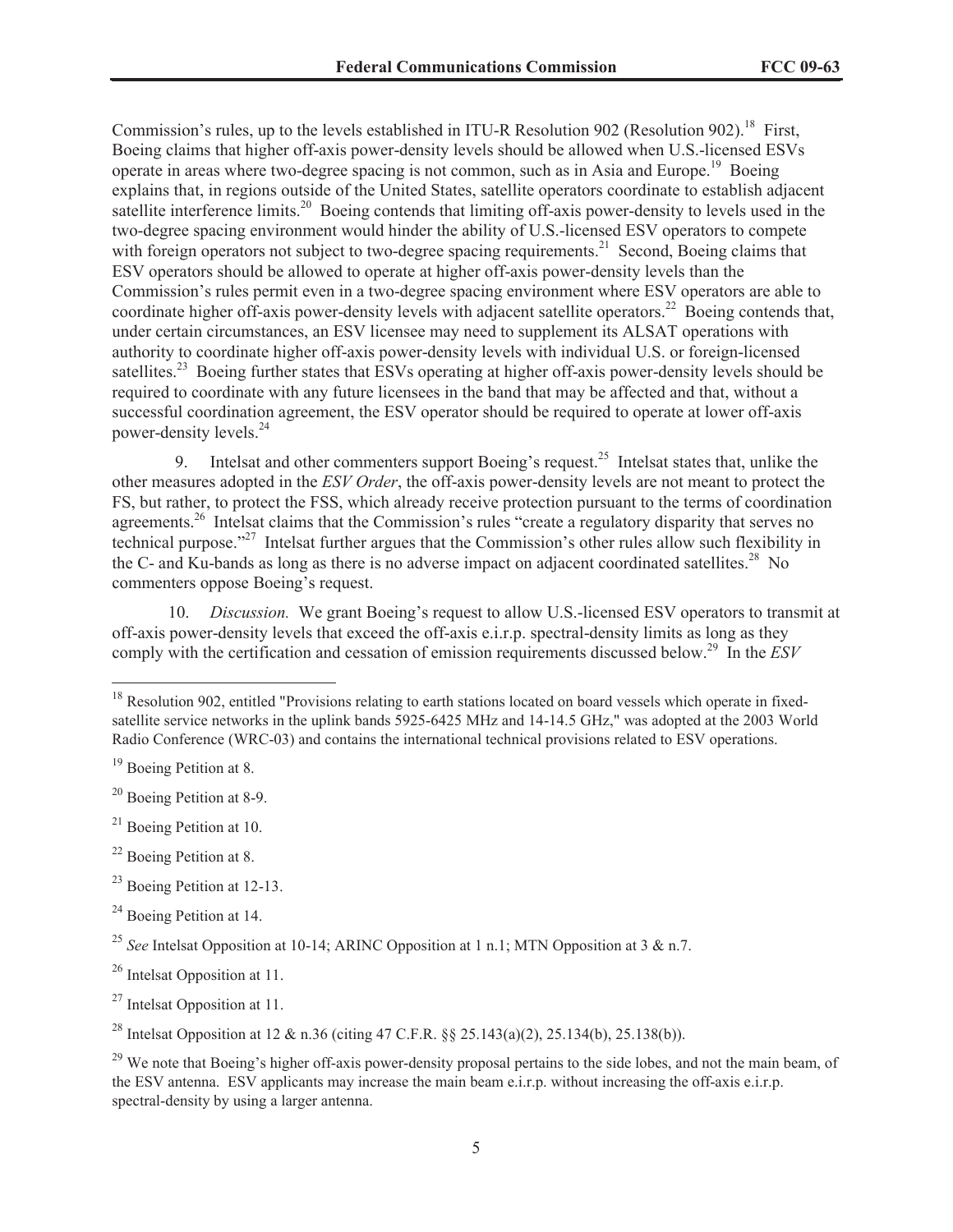*Order*, the Commission declined to adopt Boeing's request for higher off-axis power-density levels. The record at that time failed to include sufficient information about the public interest reasons for allowing ESV operators to have flexibility with respect to off-axis power-density levels.<sup>30</sup> However, Boeing now has provided information demonstrating that higher off-axis power-density levels that comply with the terms of coordination agreements are in the public interest.<sup>31</sup> Accordingly, we modify the Commission's decision in the *ESV Order* and allow ESV operators to transmit at higher off-axis power-density levels in and outside of a two-degree spacing environment in the C- and Ku-bands as long as they comply with the certification and cessation of emission requirements set forth below. We note that our decision to allow ESV operators greater flexibility to transmit at higher off-axis power-density levels does not alter the obligation of ESV operators to comply with Section 25.204(h) and Section 25.204(i) of the Commission's rules, which limits both the total power and power-density levels towards the radio horizon in order to protect incumbent FS operations and the National Aeronautics and Space Administration's (NASA) space research Tracking and Data Relay Satellite System (TDRSS) operations, respectively.<sup>32</sup>

11. We agree with Boeing that allowing ESVs to operate at higher off-axis power-density levels that fall within the parameters of a coordination agreement provides greater operational flexibility while ensuring that adjacent satellite operators are protected from harmful interference.<sup>33</sup> We also agree with Boeing that allowing higher off-axis power-density levels will enable U.S.-licensed ESV operators to compete with foreign competitors in areas of the world where two-degree spacing is not common.<sup>34</sup> In addition, as Boeing points out, because higher power-density operations permit greater communication capacity, allowing ESVs to transmit at higher off-axis power-density levels ensures that ESVs have the operating capacity to provide quality service to their end-users.<sup>35</sup> Further, we agree with Boeing that the target satellite operator may have already coordinated higher off-axis power-density levels for other earth stations, and, thus, allowing ESVs to operate at the agreed upon off-axis power-density levels should not cause harmful interference to adjacent satellites.<sup>36</sup> We note that if the target satellite operator is unable to complete a coordination agreement with future adjacent satellite operators located within six degrees of the target satellite operator, we require the ESV operator to operate at off-axis power-density levels in accordance with the off-axis e.i.r.p. spectral-density limits contained in the ESV rules.<sup>37</sup> Finally, as Boeing notes, ESV operators seeking to operate at higher off-axis power-density levels may not access

<sup>30</sup> *See* Boeing Petition at 4-5 n.12. In fact, Boeing provided very little justification in its comments to the *ESV NPRM* for allowing ESV operators to coordinate higher off-axis power-density levels and no other party addressed this issue. *See* Boeing Comments to the *ESV NPRM* at 20 (filed Feb. 23, 2004).

<sup>31</sup> We also find that it serves the public interest to reconsider this issue. *See* 47 C.F.R. § 1.429(b)(3) (allowing review of an issue previously considered by the Commission when it serves the public interest).

<sup>32</sup> *See* 47 C.F.R. §§ 25.204(h), 25.204(i).

<sup>33</sup> *See* Boeing Petition at 6; *see also* Intelsat Opposition at 11 n.34 (stating that the coordination agreements increase operational flexibility).

<sup>34</sup> *See* Boeing Petition at 10.

<sup>35</sup> *See* Boeing Petition at 11, 13.

<sup>36</sup> *See* Boeing Petition at 13.

<sup>37</sup> *See* 47 C.F.R. §§ 25.221, 25.222. This decision is consistent with the Commission's technical requirements for non-ESV, non-conforming earth stations. *See* 47 C.F.R. § 25.220(e)(2).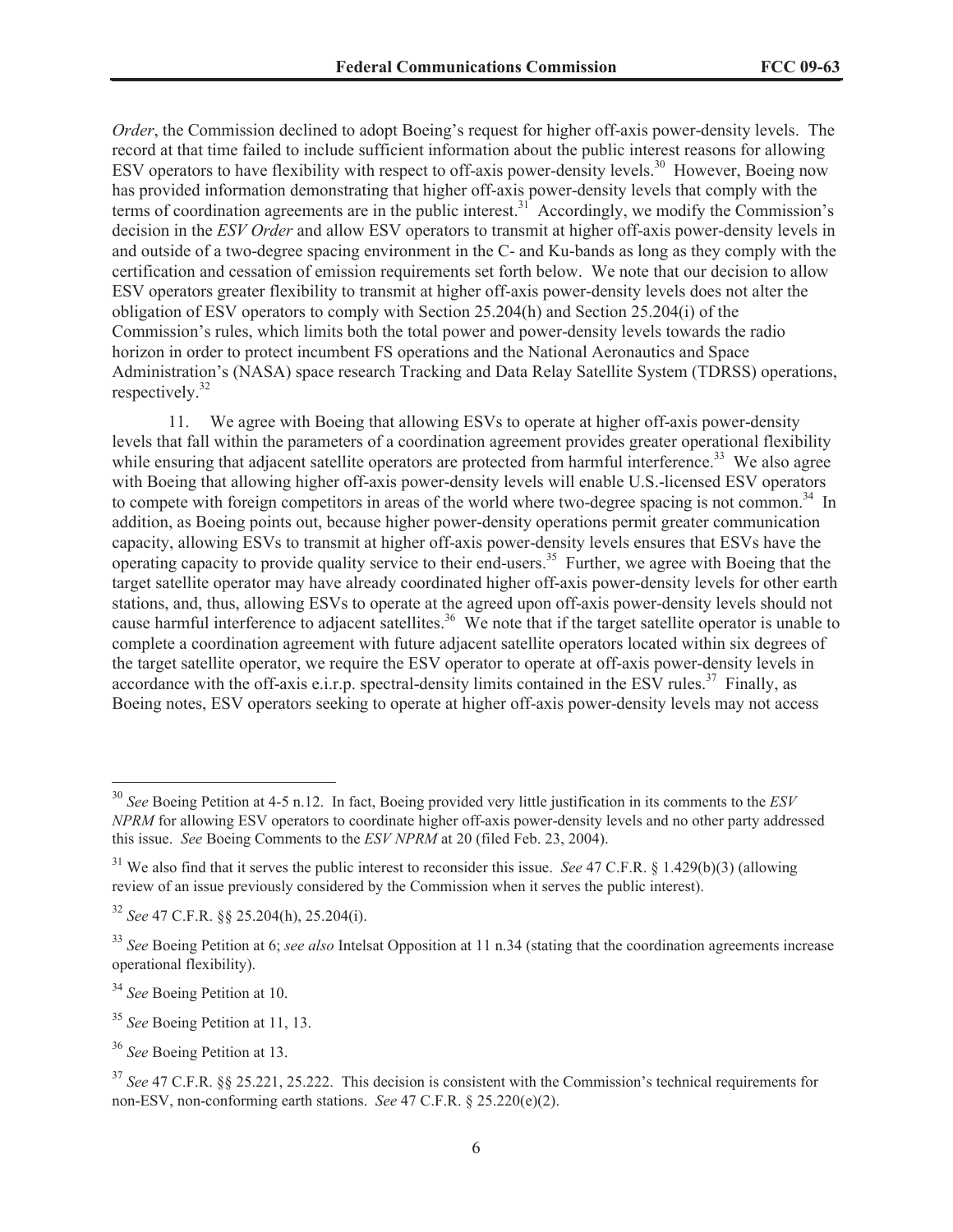satellites pursuant to ALSAT authority, and, therefore, must specifically list all of the satellites in their application that they plan to access at higher off-axis power-density levels.<sup>38</sup>

12. To further promote flexibility, we allow the ESVs to operate at any off-axis power-density level that falls within the parameters of the target satellite operator's coordination agreements instead of adopting the off-axis power-density limits set forth in Resolution 902 as the maximum limits, as Boeing proposes. As the Commission stated in the *Part 25 Streamlining 5th R&O*, ". . . [if an] earth station operator can successfully coordinate its operations with an [off-axis e.i.r.p. spectral]-density greater than [a Commission-imposed limit], then we see no reason to preclude the earth station from operating at that [off-axis] power-density level with the particular target satellite that has been coordinated."<sup>39</sup>

# **b. Certification of Higher Off-Axis Power-Density Levels**

13. Boeing contends that U.S. ESV applicants should be allowed to demonstrate compliance with coordination agreements by filing a certification from the serving or target satellite operator stating that higher off-axis e.i.r.p. spectral-density levels have been accepted by neighboring satellite systems through the coordination process.<sup>40</sup> Boeing reasons that submitting the actual coordination agreements to the Commission would be complicated because foreign satellite operators would not be expected to submit such agreements and the Commission would not approve of U.S. coordination agreements being submitted to foreign governments under similar circumstances.<sup>41</sup> Boeing claims that ESV applicants should be required to provide the same information that other earth stations that operate at higher off-axis power-density levels are required to provide, as set forth in Section 25.220(e)(1). Accordingly, Boeing proposes that the Commission either incorporate ESVs into Section 25.220(e)(1), which contains certification requirements, or copy the certification requirements of Section 25.220(e)(1) into Section 25.222.<sup>42</sup> No commenter opposes Boeing's request.

14. *Discussion.* We adopt Boeing's proposal to allow ESV applicants to file certifications with respect to coordination agreements providing for off-axis power-density levels that exceed the offaxis e.i.r.p. spectral-density limits.<sup>43</sup> In particular, we amend Sections 25.221 and 25.222 to require those ESV applicants to file the following certifications: (1) a statement from the target satellite operator acknowledging that the proposed ESV operation has the potential to create interference to adjacent satellite networks that may be unacceptable; (2) a statement from the target satellite operator that the ESV operations will not violate existing coordination agreements with adjacent satellites within six degrees longitude of the target satellite; and (3) a statement from the target satellite operator that it will include the off-axis power-density levels of the ESV applicant in all future coordination agreements.

<sup>&</sup>lt;sup>38</sup> A U.S.-licensed earth station with ALSAT authority is allowed to access any space station on the Permitted Space Station List as long as it complies with the Commission's technical requirements and the conditions of its license. *See Amendment of the Commission's Regulatory Policies to Allow Non-U.S.-Licensed Space Stations to Provide Domestic and International Satellite Service in the United States*, IB Docket No. 96-111, First Order on Reconsideration, FCC 99-325, 15 FCC Rcd 7207, 7214-16, ¶¶ 16-20 (1999).

<sup>39</sup> *2000 Biennial Regulatory Review -- Streamlining and Other Revisions of Part 25 of the Commission's Rules Governing the Licensing of, and Spectrum Usage By, Satellite Network Earth Stations and Space Stations*, Fifth Report and Order in IB Docket No. 00-248 and Third Report and Order in CC Docket No. 86-496, FCC 05-63, 20 FCC Rcd 5666, 5692, ¶ 65 (2005) (*Part 25 Streamlining 5th R&O*).

<sup>&</sup>lt;sup>40</sup> Boeing Petition at 14.

<sup>41</sup> Boeing Petition at 14.

 $^{42}$  Letter from Carlos M. Nalda, Counsel for Boeing, to Marlene H. Dortch, Secretary, FCC (dated July 6, 2006).

<sup>43</sup> Boeing Petition at 14-16.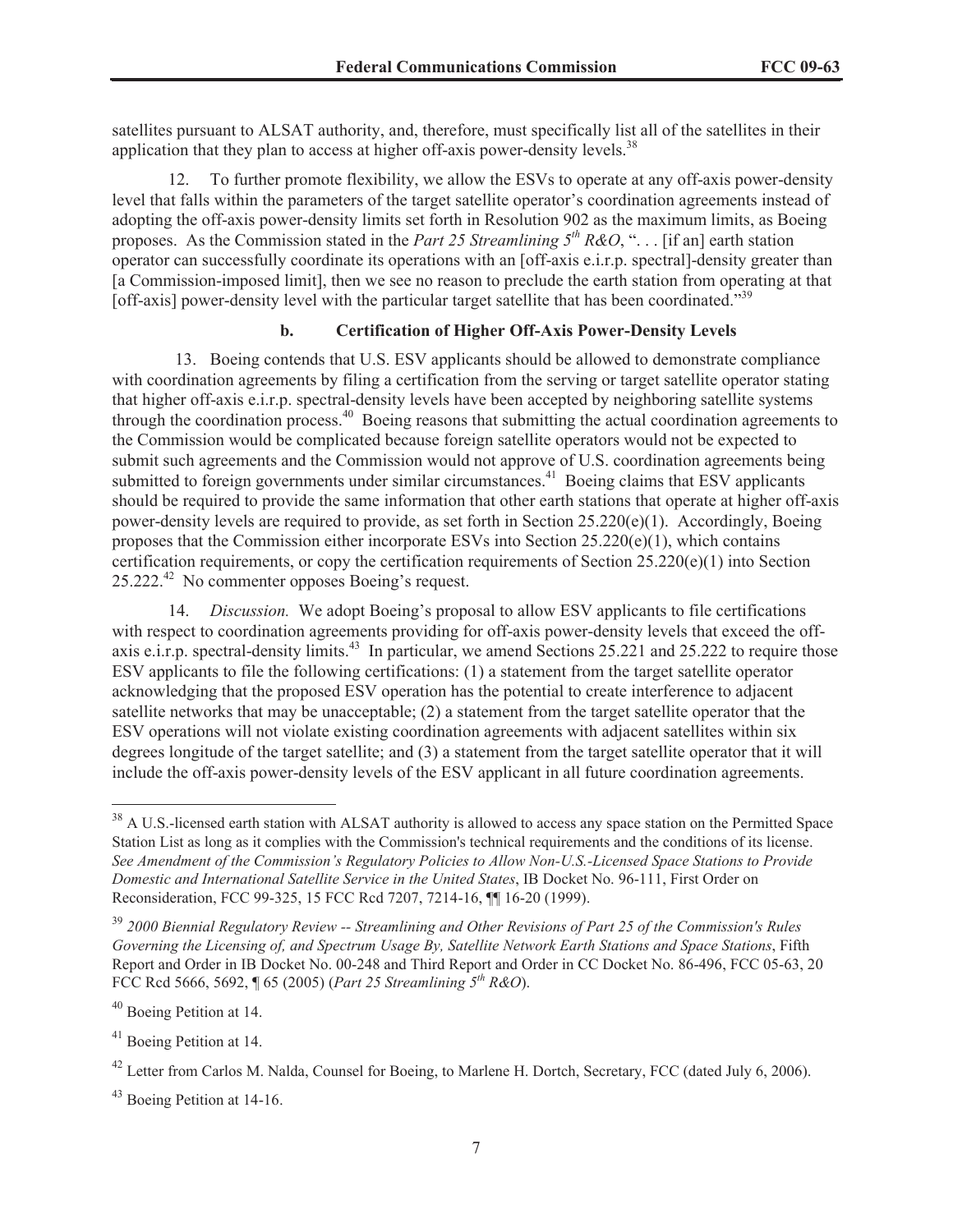These certifications should be obtained from the target satellite operator and will be based upon coordination agreements that exist between the target satellite operator and potentially affected operators of satellites within six degrees longitude of the target satellite. The certification requirement allows us to eliminate the burden of filing entire coordination agreements with the Commission, while ensuring that the higher off-axis power-density levels will not cause harmful interference to adjacent satellite operations.

15. In its effort to operate at higher off-axis power-density levels and obtain certifications from the target satellite operator, the ESV operator shall provide the target satellite operator with information about the ESV's operations to determine if the ESV's higher off-axis power-density levels fall within the parameters of the coordination agreements that exist between the target satellite operator and satellites operating within six degrees longitude of the target satellite. This information could take a number of forms, but must be sufficient for the target satellite operator to determine the off-axis powerdensity values of the ESV transmitter. If the ESV's operations are not within the parameters of the coordination agreements, we expect that the target satellite operator will either negotiate with the operators of neighboring satellites to modify the coordination agreements to include the ESV's operational parameters or inform the ESV that it cannot operate pursuant to the parameters given to the target satellite operator.

16. Because the ESV operator may not have access to the details of the target satellite operator's coordination agreements, we require the ESV operators to remain within the power-density values that it gives to the target satellite operator. We also require the ESV operator to cease transmission within 100 milliseconds<sup>44</sup> if it exceeds the off-axis power-density values given to the target satellite operator to ensure that it does not violate the target satellite operator's coordination agreements. If the ESV exceeds the power-density values given to the target satellite operator, there is the potential that the ESV operator would be in violation of the target satellite operator's coordination agreements and could possibly cause harmful interference to neighboring satellites. Thus, if the ESV transmitter exceeds the off-axis power-density values given to the target satellite operator, whether due to an excessive antenna pointing error or some other factor, the ESV transmitter must cease transmitting until it is back in compliance with the relevant coordination agreement.

## **2. ESV Antennas**

17. We address below, in three separate sections, proposals with respect to the antenna pointing error requirement. In the first section, we deny ARINC's request to eliminate the antenna pointing error requirement because we find that, for some ESV operations, the antenna pointing error requirement is needed to protect the FSS. However, we recognize that not all ESV operators may need to follow this requirement in order to protect the FSS. Therefore, in the second and third sections, we adopt two variations on the antenna pointing error requirement: one variation we adopt based on our review of ARINC's Technical Appendix, which would allow ESVs that operate with a constant level of power and use low power techniques, to declare a maximum antenna pointing error that exceeds 0.2 degrees. The other variation we adopt is based on a proposal by Intelsat to allow ESV operators to exceed the 0.2 degree antenna pointing error requirement if those operators simultaneously reduce their power by a proportionate amount. Adopting these variations to the antenna pointing error requirement will provide ESVs with greater operational flexibility, and will also ensure that the FSS will continue to be protected

<sup>&</sup>lt;sup>44</sup> Because ESVs operating within the off-axis e.i.r.p. spectral-density limits and following the antenna pointing rules must cease emissions within 100 milliseconds, we require ESVs that operate at power levels that exceed the off-axis e.i.r.p. spectral-density limits also to cease emissions within 100 milliseconds. *See* 47 C.F.R. §§ 25.221(a)(7), 25.222(a)(7). The Commission has re-designated Sections  $25.221(a)(7)$  and  $25.222(a)(7)$  as Sections  $25.221(a)(1)(iii)$  and  $25.222(a)(1)(iii)$  in Appendix B.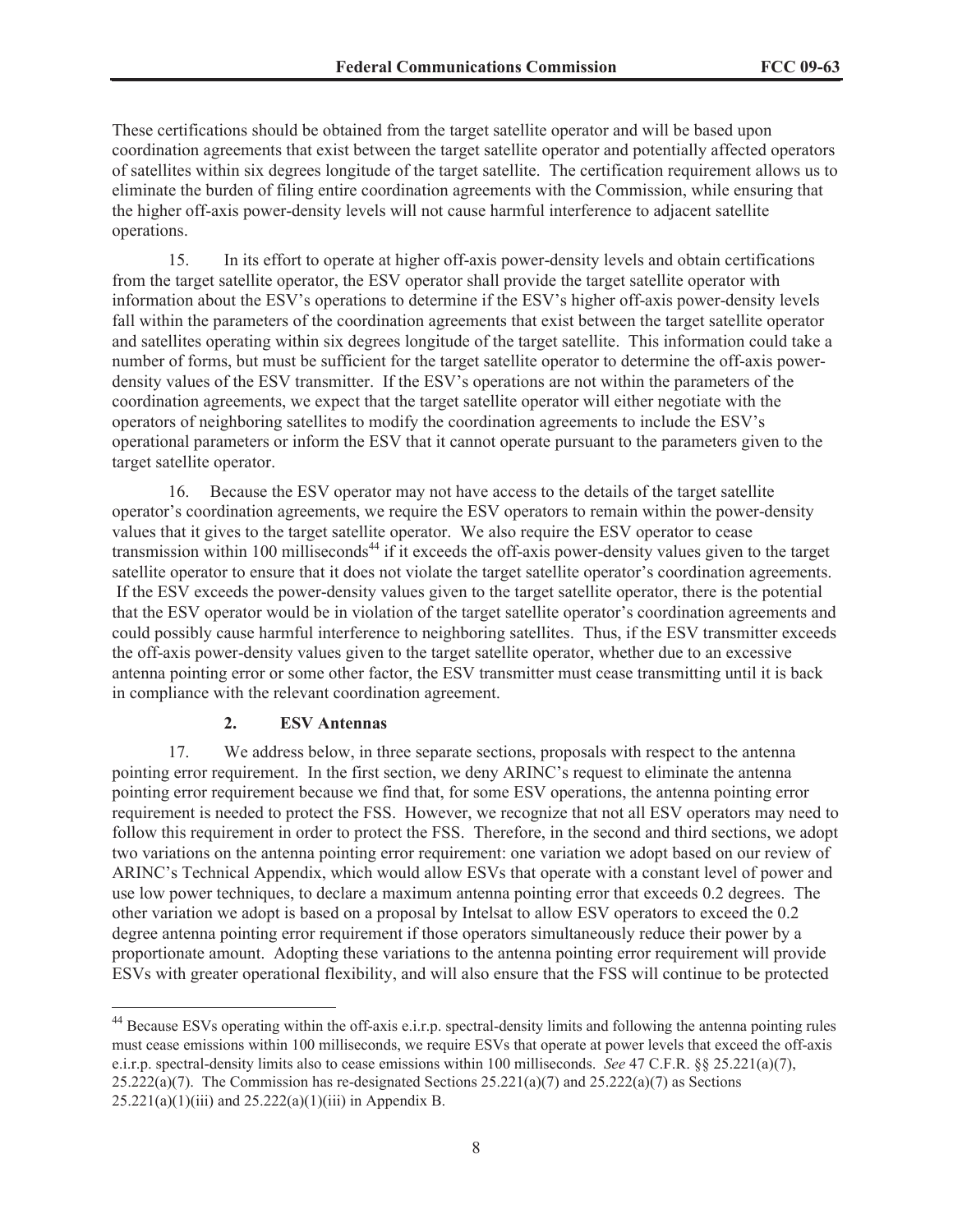from harmful interference.

#### **a. Antenna Pointing Error Requirement**

18. In the *ESV Order*, the Commission adopted Sections 25.221(a)(6) and 25.222(a)(6) in the C- and Ku-bands, respectively, to limit the ESV antenna pointing error in order to protect adjacent satellites from harmful interference.<sup>45</sup> The antenna pointing error rule requires each ESV operator to maintain an antenna pointing error within 0.2 degrees between the intended target satellite and the axis of the ESV antenna's main lobe. Limiting the ESV antenna pointing error helps to control the antennacentric, off-axis e.i.r.p. spectral-density in the direction of the satellites operating adjacent to the ESV's target satellite. Antenna mispointing may result from the rapid movement of the vessel, a time-lag in the antenna tracking mechanism or an insensitivity of the tracking software to the precise direction of the satellite as seen from the vessel.

19. In its petition, ARINC contends that the antenna pointing error requirement in Section  $25.222(a)(6)$  is unnecessary because Section  $25.222(a)(1)-(4)$ , which contains the off-axis power-density limits, already specifies the maximum permissible power-density from the ESV at every point in the geostationary satellite orbit (GSO) arc and, therefore, makes the antenna pointing error requirement logically inconsistent and unnecessary.<sup>46</sup> ARINC states that the Commission, in the *ESV Order*, declined to adopt a minimum antenna size based on its conclusion that the off-axis power-density limits would protect adjacent satellites.<sup>47</sup> ARINC claims that the same reasoning applies to removing the antenna pointing error requirement in Section 25.222(a)(6).<sup>48</sup> In addition, ARINC contends that Figure 1 of its Technical Appendix demonstrates that even when the antenna is mispointed many times the 0.2-degree limit, no harmful interference occurs to adjacent satellites as long as the off-axis power-density limits are not exceeded.<sup>49</sup> According to ARINC, the antenna pointing error requirement hinders technological advancement because it does not provide ESV operators with maximum flexibility to find innovative ways to prevent harmful interference.<sup>50</sup>

20. Intelsat and MTN do not support ARINC's proposal to remove the antenna pointing error requirement.<sup>51</sup> Intelsat agrees that there should be flexibility in the way that ESVs protect adjacent satellites, but does not support removal of this requirement.<sup>52</sup> Intelsat claims that ARINC is incorrect in assuming that the off-axis e.i.r.p. spectral-density limit takes the antenna pointing error into account.<sup>53</sup> Intelsat contends that the "envelopes represent the addition of the maximum power-density levels at the

<sup>47</sup> ARINC Petition at 4.

<sup>48</sup> ARINC Petition at 4.

<sup>&</sup>lt;sup>45</sup> The Commission has re-designated Sections 25.221(a)(6) and 25.222(a)(6) as Sections 25.221(a)(1)(ii)(A) and 25.222(a)(1)(ii)(A). *See* Appendix B.

<sup>&</sup>lt;sup>46</sup> ARINC Petition at 3. We note that ARINC, which has authority to provide aeronautical mobile satellite service (AMSS), has made a similar request in the AMSS proceeding. *See* ARINC comments filed in IB Docket No. 05-20 (July 5, 2005). We will consider that request separately based on the record of that proceeding, not based on the outcome of this proceeding.

<sup>&</sup>lt;sup>49</sup> ARINC Petition at 5  $\&$  Appendix (Figure 1).

<sup>50</sup> ARINC Petition at 6.

<sup>51</sup> *See* Intelsat Reply at 5; MTN Opposition at 4.

<sup>52</sup> Intelsat Reply at 5.

<sup>53</sup> Intelsat Opposition at 16.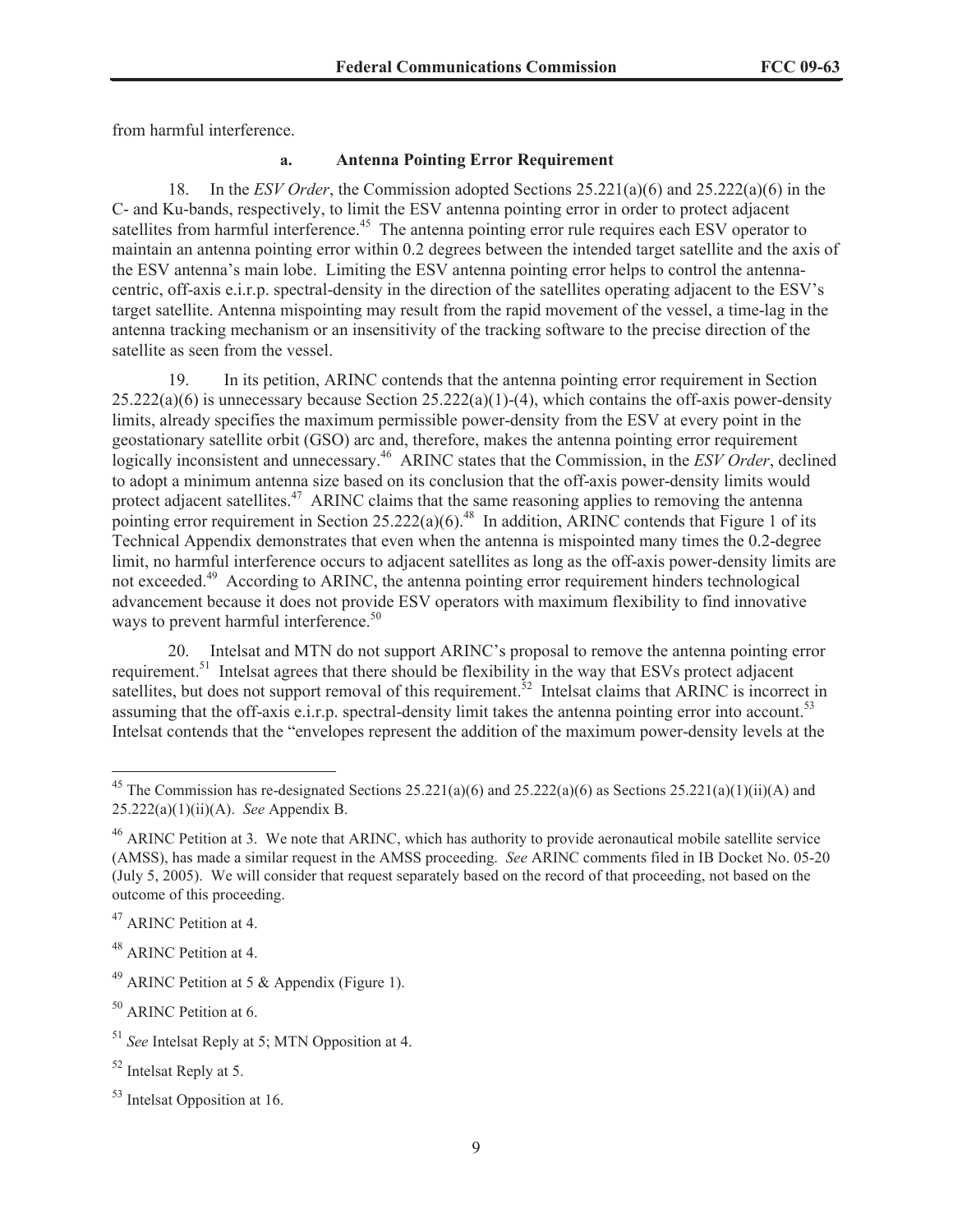input of the transmit antenna and the antenna off-axis gain envelope specified in the Commission rules."<sup>54</sup> Intelsat further maintains that the off-axis power-density limits regulate antenna performance, not the direction that the antenna is pointed.<sup>55</sup> MTN opposes ARINC's proposal, stating that the pointing error requirement is necessary because less accurate pointing will increase the potential for off-axis emission in excess of the current limits that could lead to adjacent satellite interference.<sup>56</sup>

21. *Discussion.* We decline to adopt ARINC's proposal to remove the antenna pointing error requirement. The ESV service is a mobile service operating in FSS frequency bands. As such, the platform supporting the ESV antenna is subject to motions and vibrations which may cause rapid movement and mispointing of the antenna. To help ensure that satellites adjacent to the target satellite are not subject to interference, we maintain the antenna pointing error requirement for ESVs adopted by the Commission. As a result, we find that, for ESV operators that transmit at off-axis power-density levels close to the maximum permitted off-axis power-density limits, the existing antenna pointing error requirement is necessary to protect the FSS satellites near the target satellite from harmful interference.

22. However, we find that ARINC's interpretation of the e.i.r.p. "envelope" as specifying the maximum e.i.r.p. spectral-density towards every point on the GSO to be a more practical method for determining the amount of power received at an adjacent satellite than under the off-axis e.i.r.p. spectraldensity rules, which specify the maximum e.i.r.p. spectral-density based on the off-axis angle from the axis of the ESV antenna's main lobe.<sup>57</sup> Moreover, ARINC's interpretation is consistent with the Commission's 2008 decision to revise the definition of the off-axis e.i.r.p. spectral-density envelope for FSS earth stations in the *Part 25 Streamlining 8<sup>th</sup> R&O*.<sup>58</sup> We, therefore, adopt ARINC's interpretation of the e.i.r.p. envelope by modifying the off-axis e.i.r.p. spectral-density rules contained in Sections 25.221 and 25.222. Although ARINC is incorrect in assuming that the off-axis e.i.r.p. spectral-density limits adopted in the *ESV Order* specify the maximum permissible power-density from the ESV at every point in the GSO arc or take the pointing error into account,<sup>59</sup> we find that revising those limits to specify the e.i.r.p. spectral-density towards each point on the GSO would make the ESV rules more logically

<sup>56</sup> MTN Opposition at 4.

 $57$  In Appendix B, we re-designate the off-axis e.i.r.p. spectral-density rules in Sections 25.221(a)(1)-(4) and  $25.222(a)(1)-(4)$  as Sections  $25.221(a)(1)(i)(A)-(D)$  and  $25.222(a)(1)(i)(A)-(D)$ , and revise the definition of theta (Θ) in those rules, as set forth in this Order on Reconsideration.

<sup>58</sup> *See 2000 Biennial Regulatory Review -- Streamlining and Other Revisions of Part 25 of the Commission's Rules Governing the Licensing of, and Spectrum Usage By, Satellite Network Earth Stations and Space Stations*, Eighth Report and Order and Order on Reconsideration, FCC 08-246, ¶ 24 n.90 (rel. October 17, 2008) (*Part 25 Streamlining 8th R&O)*.

<sup>59</sup> The off-axis e.i.r.p. spectral-density limits adopted in the *ESV Order* specify a maximum e.i.r.p. spectral-density level in relation to a specific off-axis angle. The off-axis angle is given in the Commission's rules by the Greek letter theta (Θ). The angle theta is defined in Section 25.222(a)(1) by the statement: "where Θ is the angle in degrees from the axis of the main lobe." According to this definition, the reference for the off-axis e.i.r.p. spectral-density limit is the main lobe, or equivalently, the main beam of the ESV antenna. Therefore, under this definition, as the antenna pivots, the off-axis power-density pivots with the antenna and the off-axis power-density received at a given point on the geostationary orbit changes. Accordingly, it is the combined off-axis power-density and the antenna pointing error requirement that control the maximum interference received by adjacent satellites. *See also* Intelsat Opposition at 16-17.

<sup>54</sup> Intelsat Opposition at 16.

<sup>&</sup>lt;sup>55</sup> Intelsat Opposition at 17. We note that, as discussed later in this Section, Intelsat proposes an increase of the antenna pointing error requirement based on a proportionate reduction in ESV transmitting power. *See* Intelsat Reply at 6; *see also* Intelsat Feb. 14 *Ex Parte* Letter at 2.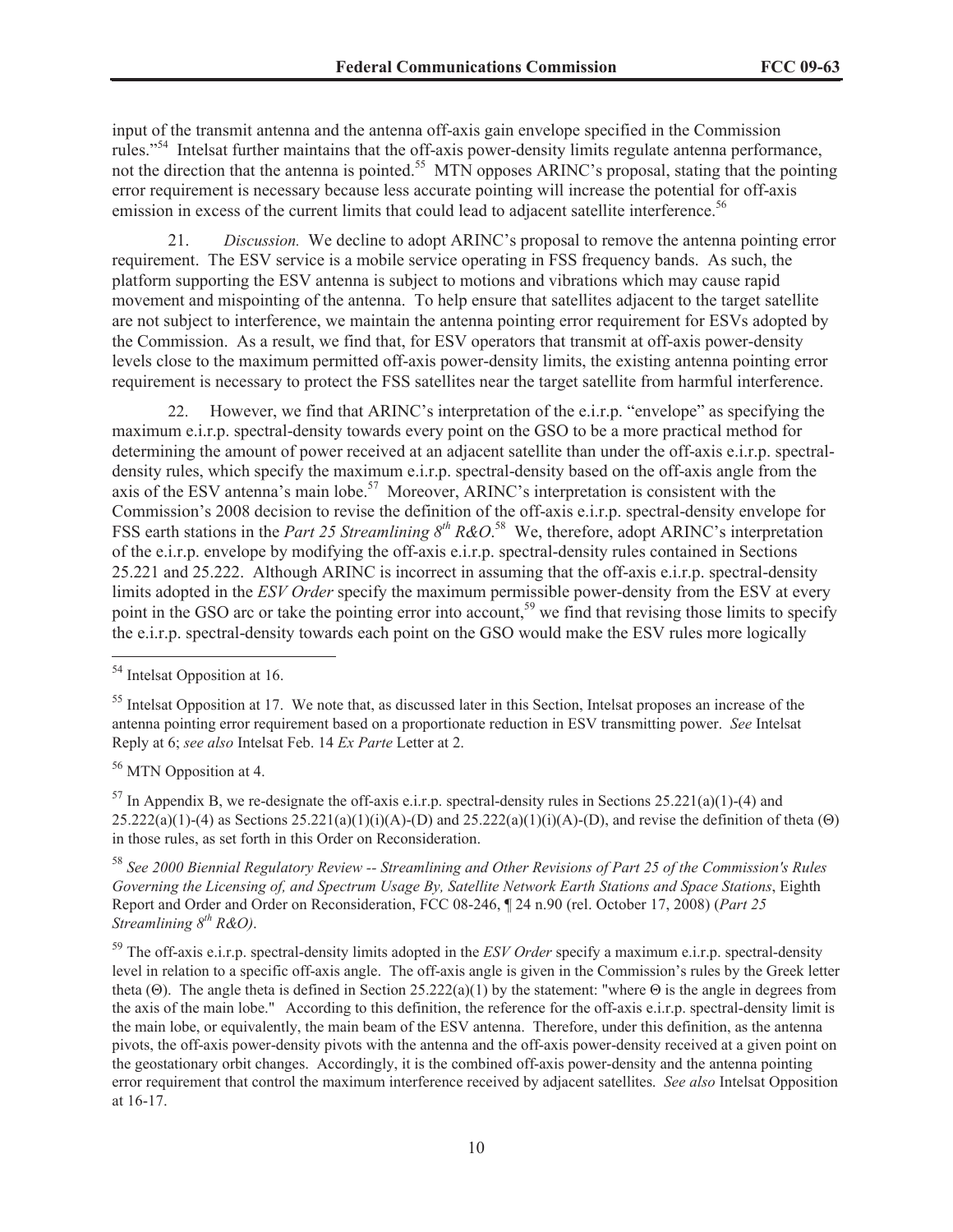consistent with protecting adjacent FSS satellites from interference. Accordingly, we revise the off-axis e.i.r.p. spectral-density limits for ESVs to specify the maximum permissible power-density from the ESV at every point in the GSO arc. We accomplish this by revising the definition of the off-axis e.i.r.p. spectral-density envelope to be based on a line from the focal point of the ESV antenna to the target satellite. $60$ 

### **b. Exceeding the Antenna Pointing Error Requirement**

23. Although we decline to remove the antenna pointing error requirement, we agree with ARINC that some ESV systems may be capable of exceeding the 0.2 degree antenna pointing error requirement without causing harmful interference to the FSS.<sup>61</sup> In particular, as discussed above, ESVs that operate with a constant level of power and use low power-density techniques may be capable of having a pointing error that is greater than 0.2 degrees without exceeding the off-axis e.i.r.p. spectraldensity limits that protect FSS satellites adjacent to the target satellite. However, we disagree with ARINC that all ESVs using low power-density techniques could point in any direction without potentially causing harmful interference. Therefore, we require ESVs that operate with a constant level of power, using low power-density techniques, and requesting relaxed pointing restrictions to declare and abide by a maximum antenna pointing error which may be larger than 0.2 degrees.

24. We agree with ARINC that the antenna pointing error requirement in the rules is excessive for ESV systems capable of mispointing more than 0.2 degrees without violating the off-axis e.i.r.p. spectral-density limits contained in Sections 25.221 and 25.222.<sup>62</sup> ARINC illustrates this point in Figure 1 of the Technical Appendix in its petition.<sup>63</sup> We note that the maximum off-axis e.i.r.p. spectraldensity of the transmitter shown in ARINC's Figure 1 is more than 20 dB below the maximum off-axis e.i.r.p. spectral-density limits and as ARINC points out, "[e]ven when mispointed by 4 degrees (many times the 0.2[-degree] value in [Section  $25.222(a)(1)(ii)(A)]$ ), the terminal does not encroach on the offaxis E.I.R.P. limit."<sup>64</sup> Thus, we agree that using low power-density techniques may allow any single antenna to be pointed more than 0.2 degrees away from the target satellite without exceeding the off-axis e.i.r.p. spectral-density limits that protect adjacent satellites from harmful interference. However, we note, as Figure 1 of ARINC's Technical Appendix also illustrates, that although the transmitter does not exceed the off-axis e.i.r.p. spectral-density limits when the pointing error is 4 degrees, it does exceed those limits when the pointing error is 6 or more degrees.<sup>65</sup> Thus, even ESVs using power-densities well below the off-axis e.i.r.p. spectral-density limits set forth in Sections 25.221 and 25.222 could cause harmful interference due to an excessive pointing error.

25. Consequently, instead of eliminating the antenna pointing error requirement, we relax the antenna pointing error requirement in order to permit more flexibility for implementing these systems. In particular, ESV applicants that request to operate with a pointing error that is greater than 0.2 degrees must declare and justify, in their application, the maximum antenna pointing error that will be achieved

<sup>60</sup> *See* Sections 25.221(a)(1)(i) and 25.222(a)(1)(i) in Appendix B.

<sup>&</sup>lt;sup>61</sup> See ARINC Petition, Technical Appendix. We note that, although ARINC did not directly argue this point in its petition, we derived its intent from the example in Figure 1 and the related discussion in its Technical Appendix.

<sup>62</sup> *See* 47 C.F.R. §§ 25.221, 25.222.

<sup>63</sup> *See* ARINC Petition, Technical Appendix.

<sup>&</sup>lt;sup>64</sup> ARINC Petition, Technical Appendix at 1-2.

<sup>65</sup> *See* ARINC Petition, Technical Appendix. ARINC points out that "[t]his is particularly true for very small aperture antennas where required compliance with the [off-axis e.i.r.p. spectral-density] mask already results in significant backoff in the radiated power-[density]." *Id.*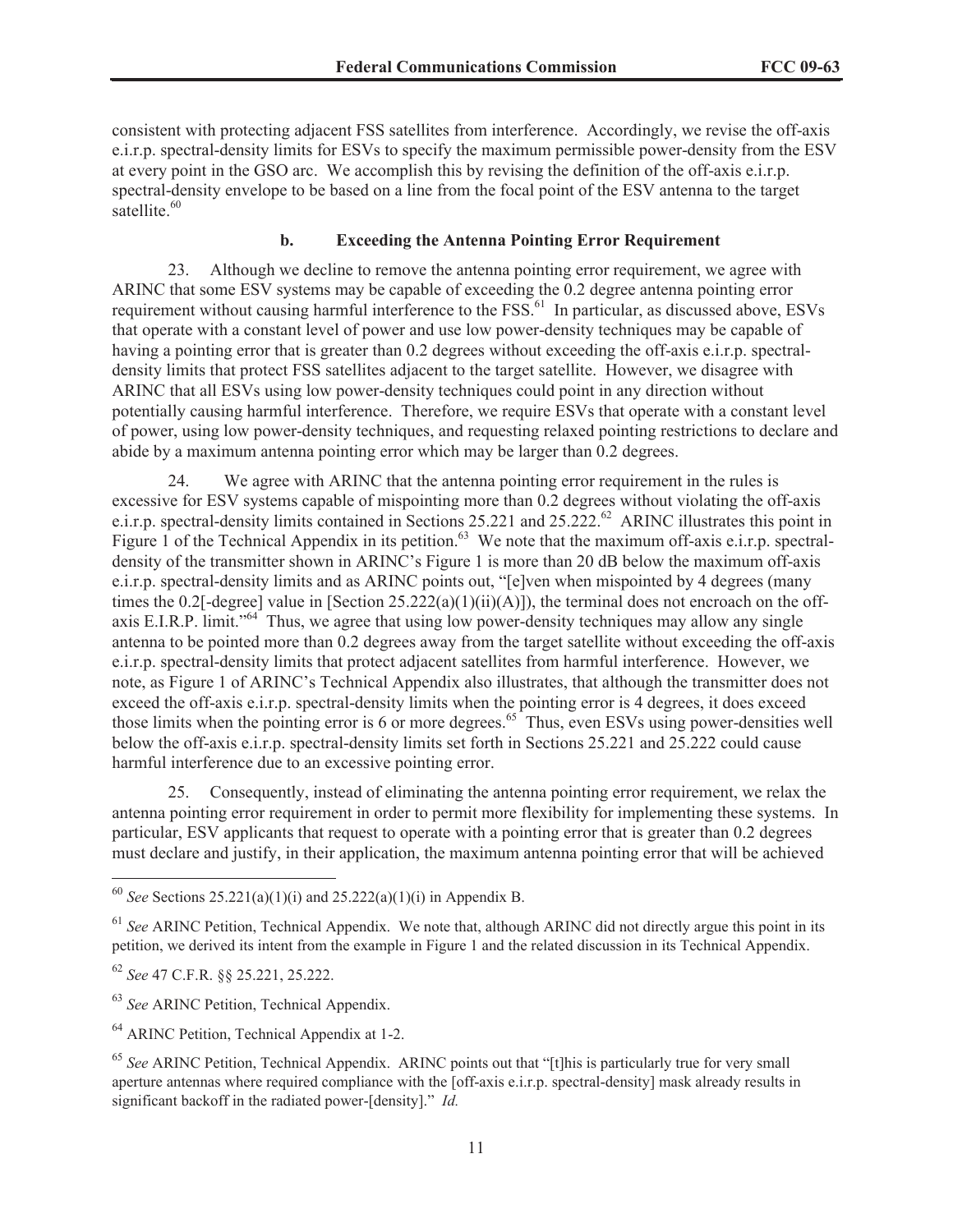without exceeding the off-axis e.i.r.p. spectral-density limits. The maximum pointing angle associated with this self-declared antenna pointing error should be less than or equal to the angle at which the transmission exceeds the off-axis e.i.r.p. spectral-density limits. The ESV applicant must technically demonstrate how the overall system will operate within the off-axis e.i.r.p. spectral-density limits taking into account the declared antenna pointing error and the low power-density emissions.<sup>66</sup> This approach provides flexibility for those ESV systems by allowing the ESV operators to prevent interference through the control and management of the off-axis power-density from the ESV terminal. This approach also should encourage innovation for a broad range of ESV applications and ensure that the FSS satellites will be protected.

26. In addition, we require ESVs that declare a maximum antenna pointing error to shut down within 100 milliseconds if they exceed the declared antenna pointing error. By permitting the ESV applicant to declare and justify a maximum antenna pointing error, we provide the ESV applicant with the opportunity to include sufficient margin within that declared maximum antenna pointing error so that an individual ESV should be able to cease transmissions if it exceeds the declared antenna pointing error. If we allow an individual antenna to exceed the declared antenna pointing error, the likelihood of harmful interference to the adjacent satellites significantly increases because exceeding the declared antenna pointing error could result in the ESV operator violating the off-axis e.i.r.p. spectral-density envelope. Accordingly, ESVs must cease transmissions if they exceed the declared antenna pointing error. Because ESVs following the existing off-axis e.i.r.p. spectral-density envelope and pointing rules are required to cease emissions within 100 milliseconds when the antenna pointing error exceeds 0.5 degrees, we will require the low power-density transmitter also to cease emissions within 100 milliseconds if they exceed the declared antenna pointing error.

## **c. Alternative Antenna Pointing Approach**

27. Finally, as mentioned above, Intelsat proposes a variation of the antenna pointing error requirement in which the antenna would be allowed to point more than 0.2 degrees away from the target satellite if the ESV simultaneously reduces the power of the ESV transmitter by a proportionate amount.<sup>67</sup> We agree that reducing the power would be effective in avoiding harmful interference to adjacent satellite operators if the ESV operator exceeds the antenna pointing error requirement. Therefore, we allow ESV applicants to demonstrate, in their applications, how they can reduce the offaxis e.i.r.p. spectral-density emissions to stay within the off-axis e.i.r.p. spectral-density limits when their antenna mispoints by more than 0.2 degrees. This approach requires that ESVs be capable of controlling their power dynamically, *i.e.*, their systems may automatically increase or decrease power depending on the pointing of the antenna. In addition, similar to ESVs that operate with a constant level of power and use low power-density techniques, we require these ESV applicants to declare and justify a maximum antenna pointing error and to cease emissions within 100 milliseconds if they exceed that declared antenna pointing error. Upon receiving an application containing a technical demonstration of this type, the Commission will review it to determine if it is acceptable for filing. After such review, the Commission will place it on public notice. After obtaining public comment, and after technically reviewing the demonstration and the public comments, the Commission will decide if the proposed specific implementation of the off-axis pointing and dynamic power control will protect adjacent satellite systems.

<sup>&</sup>lt;sup>66</sup> The precise value of the declared antenna pointing error would depend on the off-axis e.i.r.p. spectral-density pattern being transmitted by the ESV transmitters, the number of ESV transmitters operating co-frequency, if any, and the statistical accuracy of the antenna tracking system(s).

<sup>67</sup> Intelsat Reply at 6; *see also* Intelsat Feb. 14 *Ex Parte* Letter at 2.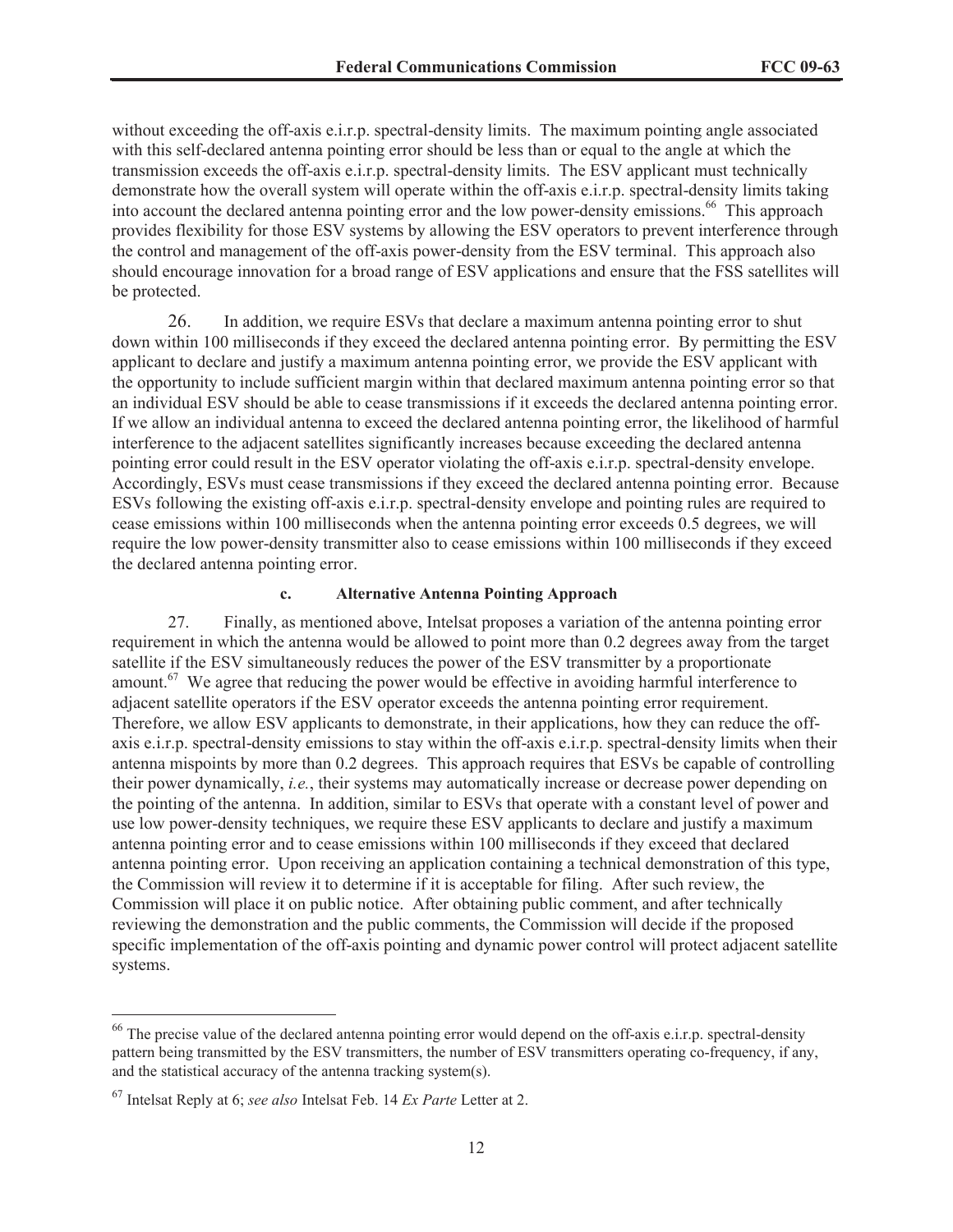## **3. Starting Angle of the Off-Axis E.I.R.P. Spectral-Density Envelope**

28. The off-axis e.i.r.p. spectral-density limits adopted in the *ESV Order* include a starting angle along the GSO plane of 1.0 degree for the C-band and 1.25 degrees for the Ku-band.<sup>68</sup> The off-axis e.i.r.p. spectral-density limits set forth the maximum power-density that an ESV antenna can radiate at various angles from the antenna main beam. The smallest off-axis angle at which the limits apply, *i.e*., the angle nearest the antenna bore sight, is considered the "starting angle" of the off-axis e.i.r.p. spectraldensity limit. The off-axis e.i.r.p. spectral-density limits begin several tenths of a degree away from the target satellite because those limits protect satellites adjacent to the target satellite.<sup>69</sup> The larger the starting angle, the more freedom the ESV operator has in selecting the gain and other characteristics of the ESV antenna.

29. In its opposition, Intelsat proposes that the Commission increase the starting angle along the GSO plane to 1.5 degrees. Intelsat claims that its proposal is consistent with the Commission's conclusion, adopted subsequently in the 2005 *Part 25 Streamlining 6 th R&O*, to begin the C- and Kuband antenna gain pattern envelopes at 1.5 degrees.<sup>70</sup> Intelsat claims that extending the angle at which the envelope commences would be consistent with the Commission's rules and would promote the use of smaller ESV antennas while continuing to protect adjacent satellites.<sup>71</sup> Boeing supports a 1.5-degree starting point for the ESV off-axis e.i.r.p. spectral-density envelope.<sup>72</sup> No party opposes Intelsat's proposal.

30. *Discussion.* We adopt Intelsat's proposal to change the starting angle of the off-axis e.i.r.p. spectral-density limits along the GSO plane for ESVs operating in the C- and Ku-bands to 1.5 degrees, consistent with the *Part 25 Streamlining 6th R&O*. <sup>73</sup> We agree with Intelsat that this starting angle gives ESVs more operational flexibility by allowing the use of smaller antennas while still ensuring that adjacent satellites will be protected. In particular, the starting angle of the e.i.r.p. spectral-density limits effectively determines the maximum size of the main beam of the ESV antenna that is used. Small

<sup>70</sup> Intelsat Opposition at 18 (citing *2000 Biennial Regulatory Review – Streamlining and Other Revisions of Part 25 of the Commission's Rules Governing the Licensing of, Spectrum Usage by, Satellite Network Earth Stations and Space Stations*, IB Docket No. 00-248, FCC 05-62, Sixth Report and Order and Third Further Notice of Proposed Rulemaking, 20 FCC Rcd 5539 (2005)). *See also* Intelsat Feb. 14 *Ex Parte* Letter at 2.

<sup>71</sup> Intelsat Opposition at 18.

<sup>72</sup> Boeing Reply at 8.

<sup>73</sup> *See 2000 Biennial Regulatory Review – Streamlining and Other Revisions of Part 25 of the Commission's Rules Governing the Licensing of, and Spectrum Usage By, Satellite Network Earth Stations and Space Stations*, IB Docket No. 00-248, Sixth Report and Order and Third Further Notice of Proposed Rulemaking, FCC 05-62, 20 FCC Rcd at 5593 (2005) (*Part 25 Streamlining 6th R&O*). We note that, in addition to concluding that the starting angle of the e.i.r.p. spectral-density along the GSO plane should be changed to 1.5 degrees, we also concluded that the starting angle in directions off the GSO plane should be 3.0 degrees and that the backlobe gain of the antenna should be increased by 10 dB for off-axis angles exceeding 85 degrees. *See id.* at 5604, 5610, 5611, ¶¶ 22, 37, 41. *See also Part 25 Streamlining 8th R&O*, ¶¶ 23, 27*;* 47 C.F.R. § 25.218(f). Therefore, consistent with the Part 25 Streamlining proceeding, we change, in the C- and Ku-bands, the starting angle in all directions outside the GSO plane to 3.0 degrees and increase by 10dB, in the Ku-band only, the backlobe gain of the antenna for off-axis angles exceeding 85 degrees along the GSO plane and in all directions outside the GSO plane.

<sup>68</sup> *See* 47 C.F.R. §§ 25.221(a)(1), 25.222(a)(1); *see also ESV Order*, 20 FCC Rcd at 698, 716, ¶¶ 55, 99. The Commission has re-designated Sections  $25.221(a)(1)$  and  $25.222(a)(1)$  as Sections  $25.221(a)(1)(i)(A)$ , 25.222(a)(1)(i)(A). *See* Appendix B.

<sup>69</sup> These "off-axis" limits do not address the antenna main beam e.i.r.p. power-density.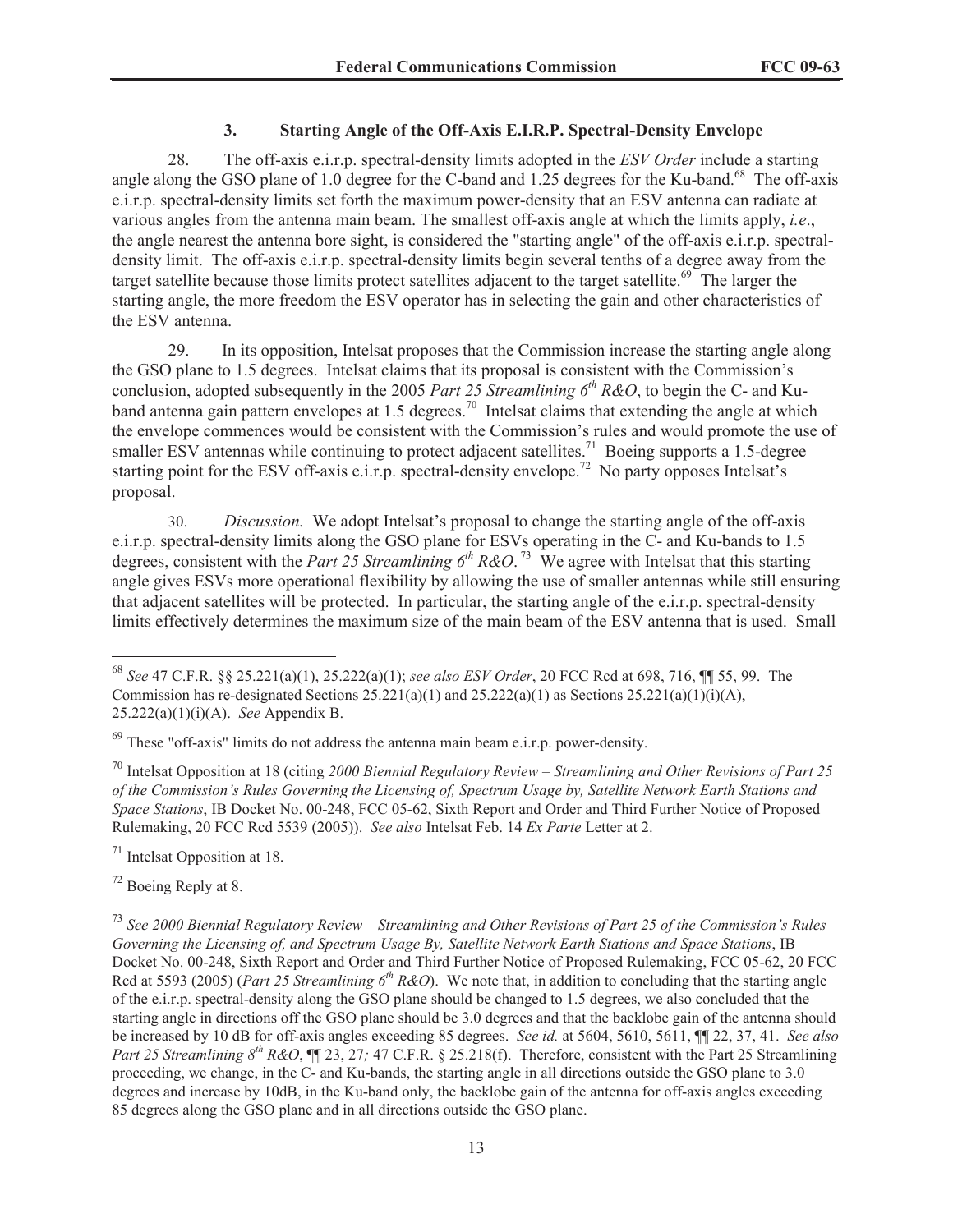antennas have large main beams. As a result, increasing the starting angle means that ESV operators may use smaller ESV antennas while still protecting adjacent satellites from harmful interference.

31. We also find that some of the reasoning for allowing a 1.5-degree starting angle in the *Part 25 Streamlining 6<sup>th</sup> R&O* applies here.<sup>74</sup> As the Commission stated in that Order, the difference in size between geocentric and topocentric angles helps to ensure that earth stations protect adjacent satellites from harmful interference. The geocentric angle, which is measured from the center of the earth, is nominally 2.0 degrees between satellites along the GSO plane. The topocentric angle between two satellites is measured from the earth station on the earth's surface and results in a larger angle than the geocentric angle. The topocentric angle between satellites is usually between 2.1 degrees and 2.2 degrees, depending on the earth station's angle of elevation.<sup>75</sup> Because satellites must maintain an orbital longitude within 0.05 degrees of their assigned orbital location, adjacent satellites at closest approach would be separated by at least a 2-degree topocentric angle.<sup>76</sup> In addition, the cessation of emission limit for ESVs is  $0.5$  degrees.<sup>77</sup> Thus, setting the starting angle at 1.5 degrees of f-axis, along with an ESV cessation of emissions limit at 0.5 degrees, will limit potential interference into satellites separated by a 2-degree geocentric angle. ESV applicants that declare their own antenna pointing error and cease emissions at an angle greater than 0.5 degrees will have to demonstrate to the Commission how they will protect adjacent satellites from their single or aggregate transmitter emissions.<sup>78</sup>

# **B. Measures Protecting FS Operations in the C-band**

32. In this Section, we consider MTN's and the FWCC's requests that we reconsider various ESV requirements for protecting the FS in the C-band. First, we address MTN's proposals to: (1) modify the requirement to coordinate within 200 kilometers so that the 200 kilometers is only measured from the coastline of the United States and not also measured from an offshore FS station; (2) clarify that Section 25.221(e) applies to *U.S.-licensed* FS operations; (3) modify the requirement to announce, in a public notice, the coordination between the ESV and FS operators by only allowing FS inadvertently excluded from the coordination, and not just any member of the public, to object to the continuation of the ESV operation; (4) require that, in response to an objection received from an FS operator, the ESV operator must cease transmission only on the frequencies that the FS operator demonstrates has been affected; and (5) require the objecting FS operator to demonstrate that: (a) it was inadvertently excluded from the coordination; and (b) harmful interference would occur if the ESV did not cease operations. We also review the FWCC's request that we modify our rules regarding the amount of spectrum that ESVs could coordinate individually and collectively at a particular location. Finally, we decline to address certain requests raised by the FWCC that the Commission previously considered in the *ESV Order* (*i.e.*, ESV use of the C-band on in-land waterways).

<sup>76</sup> *See* 47 C.F.R. § 25.210.

<sup>74</sup> *See Part 25 Streamlining 6th R&O*, 20 FCC Rcd at 5604, ¶ 22.

<sup>75</sup> *See 2000 Biennial Regulatory Review -- Streamlining and Other Revisions of Part 25 of the Commission's Rules Governing the Licensing of, and Spectrum Usage by, Satellite Network Earth Stations and Space Stations*, IB Docket No. 00-248, Further Notice of Proposed Rulemaking, FCC 02-257, 17 FCC Rcd 18585, 18640-41 (2002).

<sup>77</sup> *See* 47 C.F.R. §§ 25.221(a)(7), 25.222(a)(7). The Commission has re-designated Sections 25.221(a)(7) and 25.222(a)(7) as Sections 25.221(a)(1)(ii)(B) and 25.222(a)(1)(ii)(B). *See* Appendix B.

<sup>78</sup> *See supra* ¶¶ 23-27.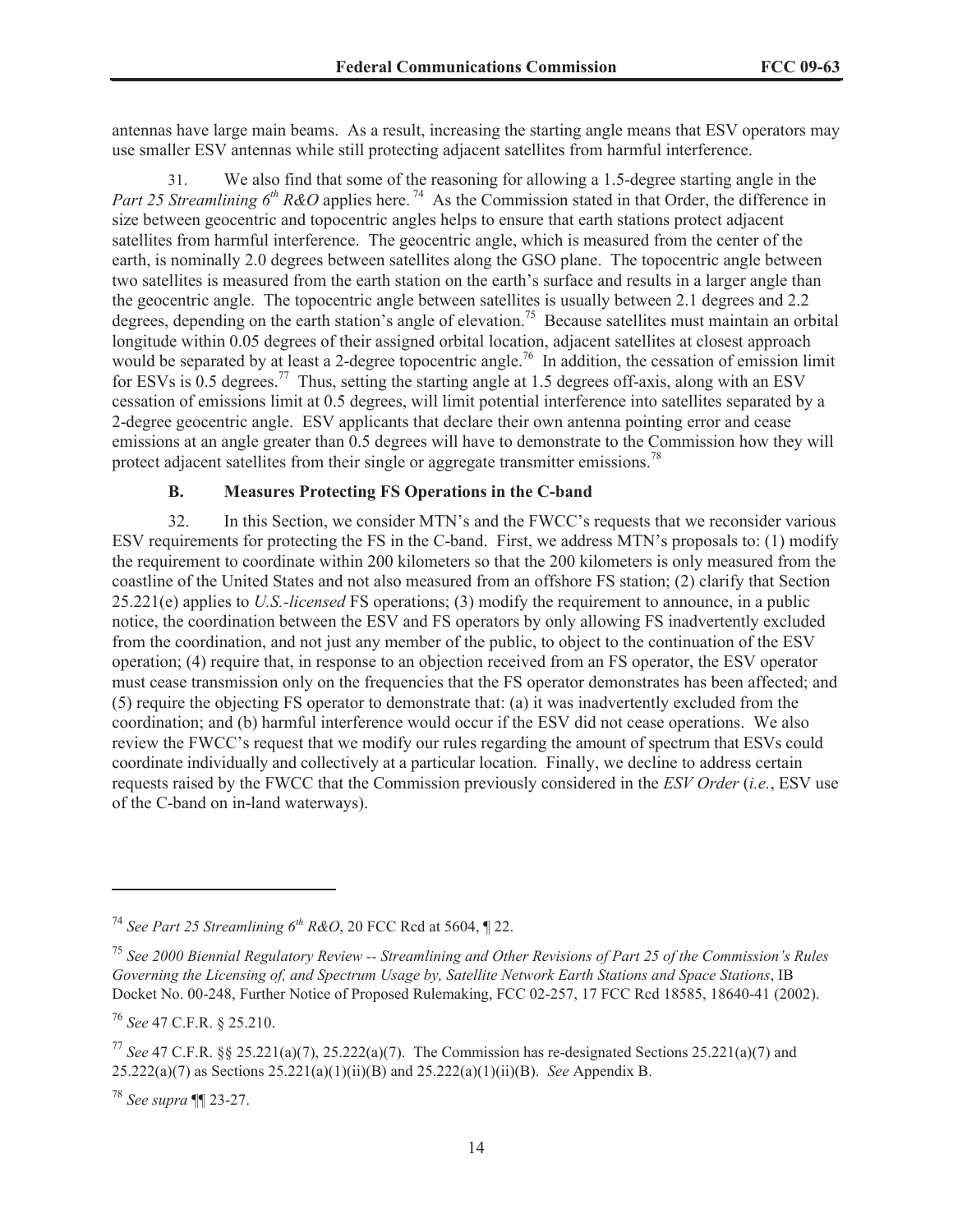## **1. Distance from Offshore FS Stations**

33. In the *ESV Order*, the Commission adopted Section 25.221(e)<sup>79</sup> which requires, in part, ESV operators to coordinate with FS stations when operating within 200 kilometers (km) (or 125 miles) of the coastline of the United States.<sup>80</sup> Section 25.221(e) also requires ESV operators to coordinate when they operate within 200 km from FS offshore installations.<sup>81</sup> The Commission reasoned that a distance of 200 km ensures that FS operations receive adequate protection, without unduly burdening the ESV operators.<sup>82</sup> The Commission also concluded that measuring 200 km from offshore FS installations, and not just from the U.S. coastline, would ensure that those FS offshore facilities receive adequate protection from ESV operations.<sup>83</sup>

34. MTN proposes that we eliminate our requirement for coordination when operating within 200 km of an offshore FS station. MTN contends that, under Section 25.221(e), ESV operators would have to coordinate with FS offshore stations if the ESV travels within 200 km of those FS, regardless of how far the offshore FS operations are from the U.S. baseline.<sup>84</sup> MTN claims that, as a result, the rule essentially requires ESVs to coordinate with FS offshore stations located outside the baseline of the United States. According to MTN, this obligation is not imposed on non-U.S. ESV licensees; may be inconsistent with Resolution 902 (WRC-03); and may unintentionally protect non-U.S. licensed FS offshore operations.<sup>85</sup> In addition, MTN argues that the "fixed service offshore installation" provision in Section 25.221(e) fails to distinguish between U.S.-licensed and non-U.S.-licensed FS operations.<sup>86</sup> Therefore, MTN proposes to modify the first sentence in Section 25.221(e) by removing the phrase "or within 200 km from a fixed service offshore installation, shall complete coordination" to reflect that the minimum distance is only measured from the baseline and not from FS offshore installations. In that same sentence, MTN also proposes to add the phrase "with all potentially affected U.S. fixed-service licensees (including U.S. licensees of fixed-service offshore installations)" to reflect that ESVs are required to coordinate with potentially affected U.S.-licensed FS and offshore FS operations prior to operation.<sup>87</sup>

35. Intelsat agrees that this portion of Section 25.221(e) ". . . contains certain ambiguities, and disparities with the provisions of Resolution 902.<sup>88</sup> In particular, Intelsat agrees that the provision does not: (1) explicitly apply to offshore FS installations near the U.S. coastline or to U.S.-licensed FS installations; and (2) encompass non-U.S. ESV operators. Intelsat claims that Section 25.221(e) should

<sup>79</sup> The Commission has re-designated Section 25.221(e) as Section 25.221(a)(11). *See* Appendix B.

<sup>&</sup>lt;sup>80</sup> Under Resolution 902, the seaward ESV line/boundary is calculated from the "low water mark." In the United States, the "low water mark" is known as the "coastline" or "baseline." Baseline points include the main shore, islands and "low water elevations" such as natural rocks. Baseline points may change due to storms or ocean currents, requiring adjustments to those baseline points. *See ESV Order*, 20 FCC Rcd at 685 n.69.

<sup>81</sup> *ESV Order*, 20 FCC Rcd at 686-687, ¶ 24.

<sup>82</sup> *ESV Order*, 20 FCC Rcd at 687, ¶ 25.

<sup>83</sup> *ESV Order*, 20 FCC Rcd at 687, ¶ 24.

<sup>84</sup> MTN Petition at 6. The baseline is also known as the coastline. *See* 47 C.F.R. § 25.201.

<sup>&</sup>lt;sup>85</sup> MTN Petition at 6.

<sup>&</sup>lt;sup>86</sup> MTN Petition at 6.

<sup>&</sup>lt;sup>87</sup> MTN Petition, Attachment.

<sup>88</sup> Intelsat Opposition at 23.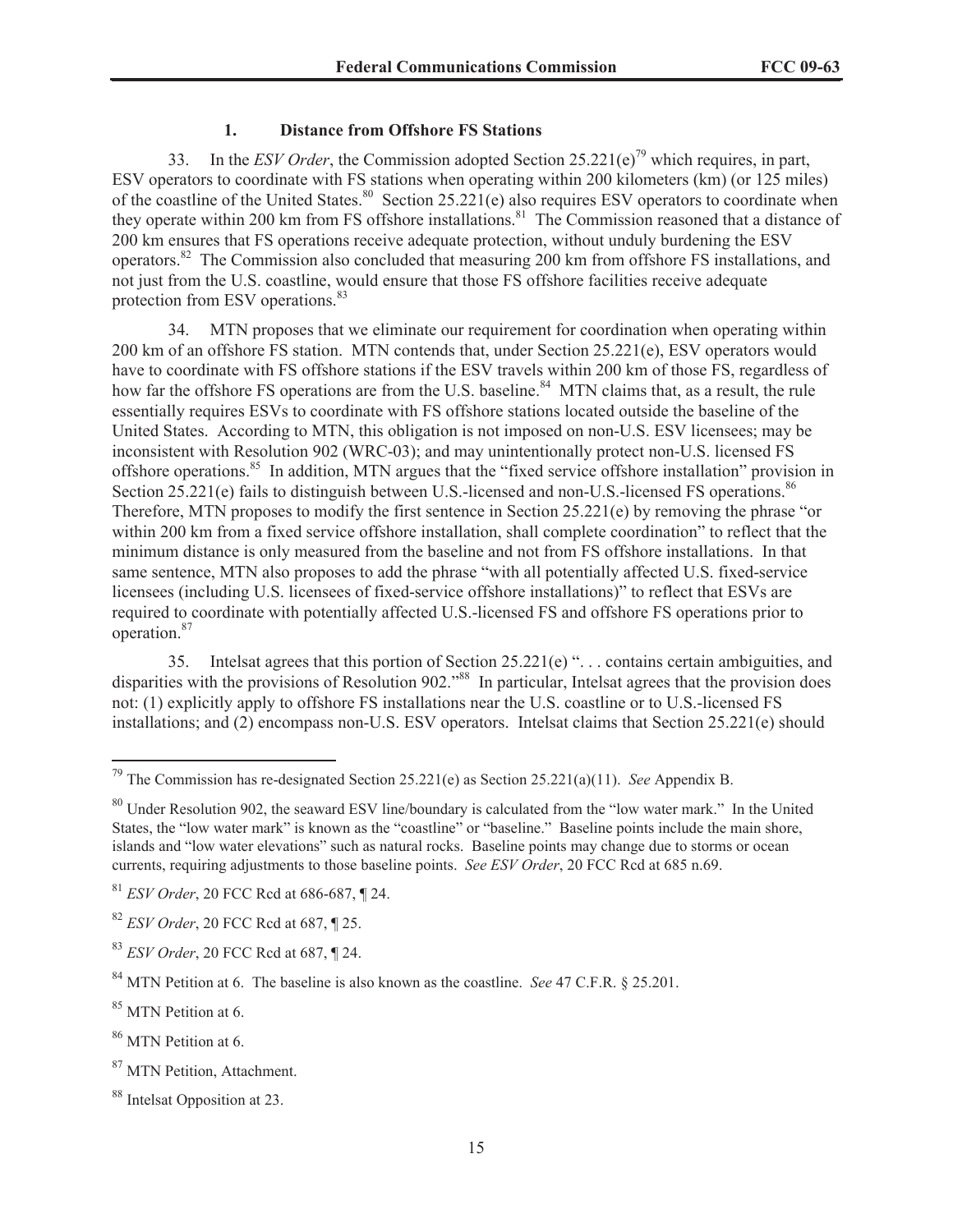be clarified, most importantly, to state that the coordination requirements do not apply to non-U.S. licensed offshore FS stations.<sup>89</sup>

36. The FWCC, however, opposes MTN's proposal to eliminate the requirement for ESVs to coordinate when operating within 200 km from FS offshore installations. The FWCC argues that MTN provides no justification for exposing offshore FS stations to a high risk of interference.<sup>90</sup> The FWCC claims that an offshore FS station located 160 km away from the coast could be exposed to ESVs not subject to coordination and operating just 40 km away on open seas.<sup>91</sup> The FWCC also claims that at least one offshore FS station is located 220 km from the U.S coastline and would be excluded from coordination altogether.<sup>92</sup> The FWCC contends that international regulations provide no support for MTN's position because ITU-R Recommendation SF.1585 requires the 300 km coordination distance to include the distance from "man-made offshore structures."<sup>93</sup> MTN counters that ITU-R Recommendation SF. 1585 is not a mandate and, in any case, has been superseded by Resolution 902 (WRC-03), which established that the minimum distance would be measured from the low-water mark as defined in the United Nations Convention on the Law of the Sea, which prohibits territorial authority to extend beyond 12 nautical miles from the low-water mark.<sup>94</sup>

37. *Discussion.* We decline to adopt MTN's proposal to remove from Section 25.221(e), now re-designated as Section  $25.221(a)(11)$ ,<sup>95</sup> the requirement for ESVs to coordinate when operating within 200 km from offshore FS installations. As discussed in the *ESV Order*, the purpose of measuring the 200-km distance from U.S.-licensed offshore FS installations is to ensure that ESVs protect those offshore FS operations from harmful interference.<sup>96</sup> We agree with the FWCC that  $\hat{M}$ TN's proposed changes would increase the likelihood of interference to the offshore FS operations.<sup>97</sup> MTN fails to provide alternative measures for protecting those offshore FS installations. Without a reasonable alternative for protecting the FS or an explanation as to why offshore FS operators will not be harmed by non-coordinated ESVs traveling within 200 km of the offshore FS stations, we find no basis for adopting MTN's proposal.<sup>98</sup>

38. Nonetheless, we agree with MTN that we should amend Section 25.221(a)(11) to clarify that: (1) the phrase "a fixed service offshore installation" refers to U.S.-licensed FS offshore

<sup>95</sup> *See* Appendix B.

<sup>96</sup> *See ESV Order*, 20 FCC Rcd at 687, ¶ 24.

<sup>89</sup> Intelsat Opposition at 23.

<sup>&</sup>lt;sup>90</sup> FWCC Opposition at 4.

 $91$  FWCC Opposition at 4.

<sup>&</sup>lt;sup>92</sup> FWCC Opposition at 4.

 $^{93}$  FWCC Opposition at 4 & n.12 (citing ITU-R Recommendation SF.1585, Section 3.2).

<sup>&</sup>lt;sup>94</sup> MTN Reply at 4.

<sup>97</sup> *See* FWCC Opposition at 4.

<sup>&</sup>lt;sup>98</sup> With regard to Resolution 902, we recognize that there may be instances when measuring 200 km from U.S.licensed offshore FS installations results in a coordination area that extends beyond the minimum distance of 300 km adopted in Resolution 902. We also acknowledge, as the FWCC points out, that ITU-R Recommendation SF. 1585 contemplated measuring the minimum coordination distance from the shore, which would include " islands, manmade offshore structures and peninsulas." *See* ITU-R Recommendation SF.1585, Section 3.2; FWCC Opposition at 4 n.12.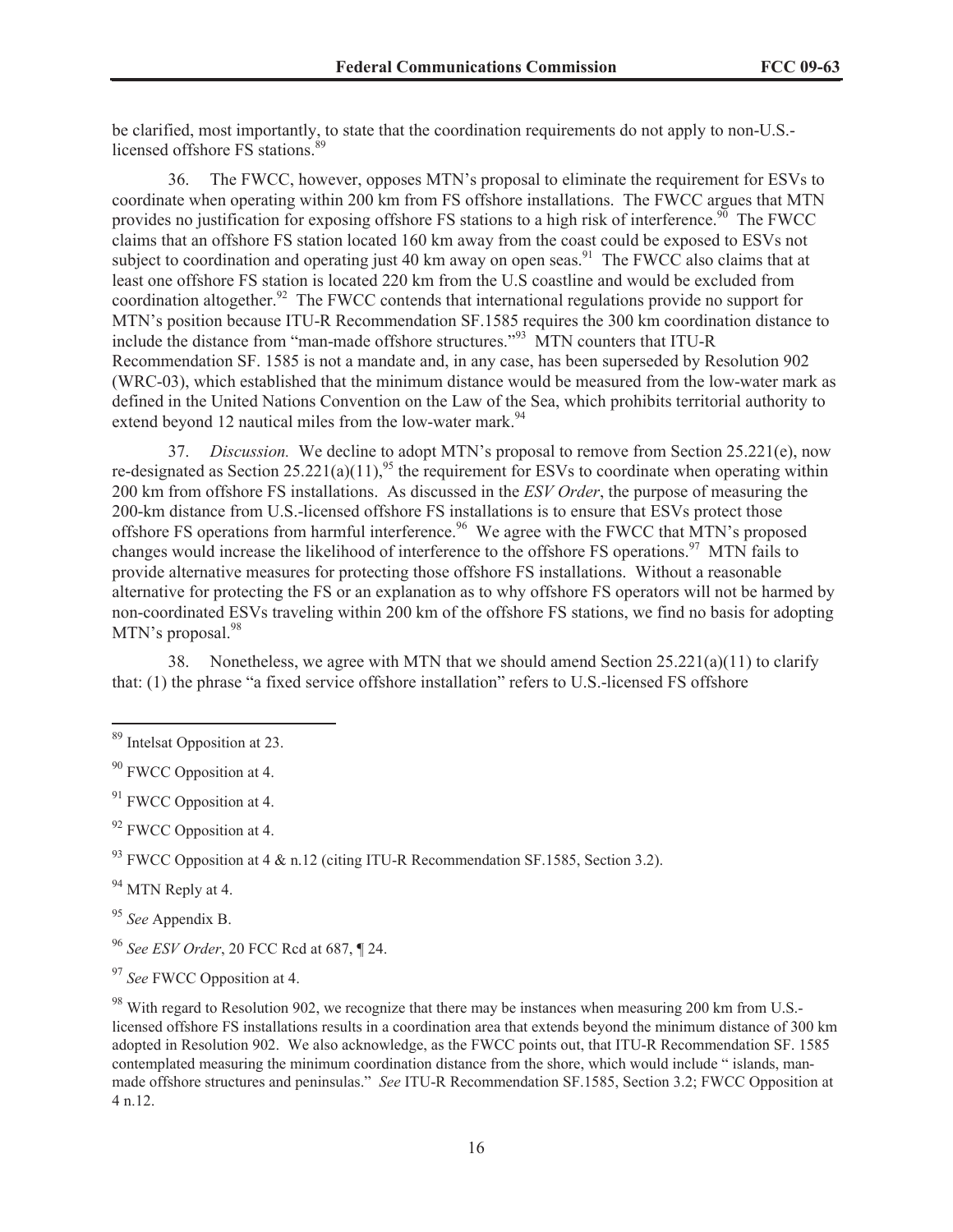installations;<sup>99</sup> and (2) ESVs must coordinate with potentially affected U.S.-licensed FS operators prior to operation. We agree with MTN that Section 25.221(a)(11) could be interpreted as requiring ESVs to coordinate within 200 km of FS offshore installations located anywhere in the world.<sup>100</sup> Therefore, we clarify this portion of Section  $25.221(a)(11)$  to state as follows:

ESVs operating within 200 km from the baseline of the United States, or within 200 km from a U.S.-licensed fixed service offshore installation, shall complete coordination with potentially affected U.S.-licensed fixed service operators prior to operation.

The amended language that we adopt in Section 25.221(a)(11) ensures that ESVs need to coordinate only with U.S.-licensed FS providers operating in and around the United States and the U.S. territories.

# **2. Public Notice of ESV Coordination**

39. In addition to setting forth distance requirements for coordination, the Commission adopted provisions in Section  $25.221(e)^{101}$  that allow ESV operators to commence operation after the release of a public notice (Coordination Public Notice)<sup>102</sup> identifying the details of the completed coordination in the C-band uplink between an ESV operator and FS stations.<sup>103</sup> Under Section 25.221(e), however, if the Commission receives any objections during the 30-day comment cycle following issuance of the Coordination Public Notice, the ESV operator must cease operations of the relevant station until the situation has been resolved and the Commission receives notice of the resolution.<sup>104</sup> The release of the Coordination Public Notice ensures that coordination information is available to all interested parties.<sup>105</sup>

40. MTN requests that we modify the requirement that ESV operators cease operations if the Commission receives an objection during the 30-day comment period. MTN argues that, with respect to requiring ESVs to cease operations when an objection to the coordination is received, Section 25.221(e) is "overbroad and subject to mischief. . ." and, therefore MTN proposes the following changes, as underlined and omitted, to Section 25.221(e):

If, … prior to the end of the 30-day comment period of the Public Notice, an objection is received from a fixed service licensee in the geographic areas whose specific frequencies were not included in the coordination agreement and that contains a declaration that harmful interference to the reference link would result from continued operation of the ESV network in that geographic area, the licensee shall immediately cease operation of that particular station on the affected frequencies until the coordination dispute is resolved and the ESV licensee informs the Commission of the resolution.<sup>106</sup>

<sup>&</sup>lt;sup>99</sup> We also amend Section 25.221(f), now re-designated as Section 25.221(a)(12), to insert "U.S.-licensed" before the phrase "fixed service offshore installation." *See* Appendix B.

<sup>100</sup> *See* MTN Petition at 6.

<sup>101</sup> As noted above, the Commission has re-designated Section 25.221(e) as Section 25.221(a)(11). *See* Appendix B.

<sup>102</sup> *ESV Order*, 20 FCC Rcd at 690, ¶ 33.

<sup>103</sup> *See ESV Order*, 20 FCC Rcd at 690, ¶ 33.

<sup>104</sup> *See* 47 C.F.R. § 25.221(e); *see also ESV Order*, 20 FCC Rcd at 690, ¶ 33.

<sup>105</sup> *ESV Order*, 20 FCC Rcd at 690, ¶ 33.

<sup>&</sup>lt;sup>106</sup> MTN Petition at 4 & Attachment.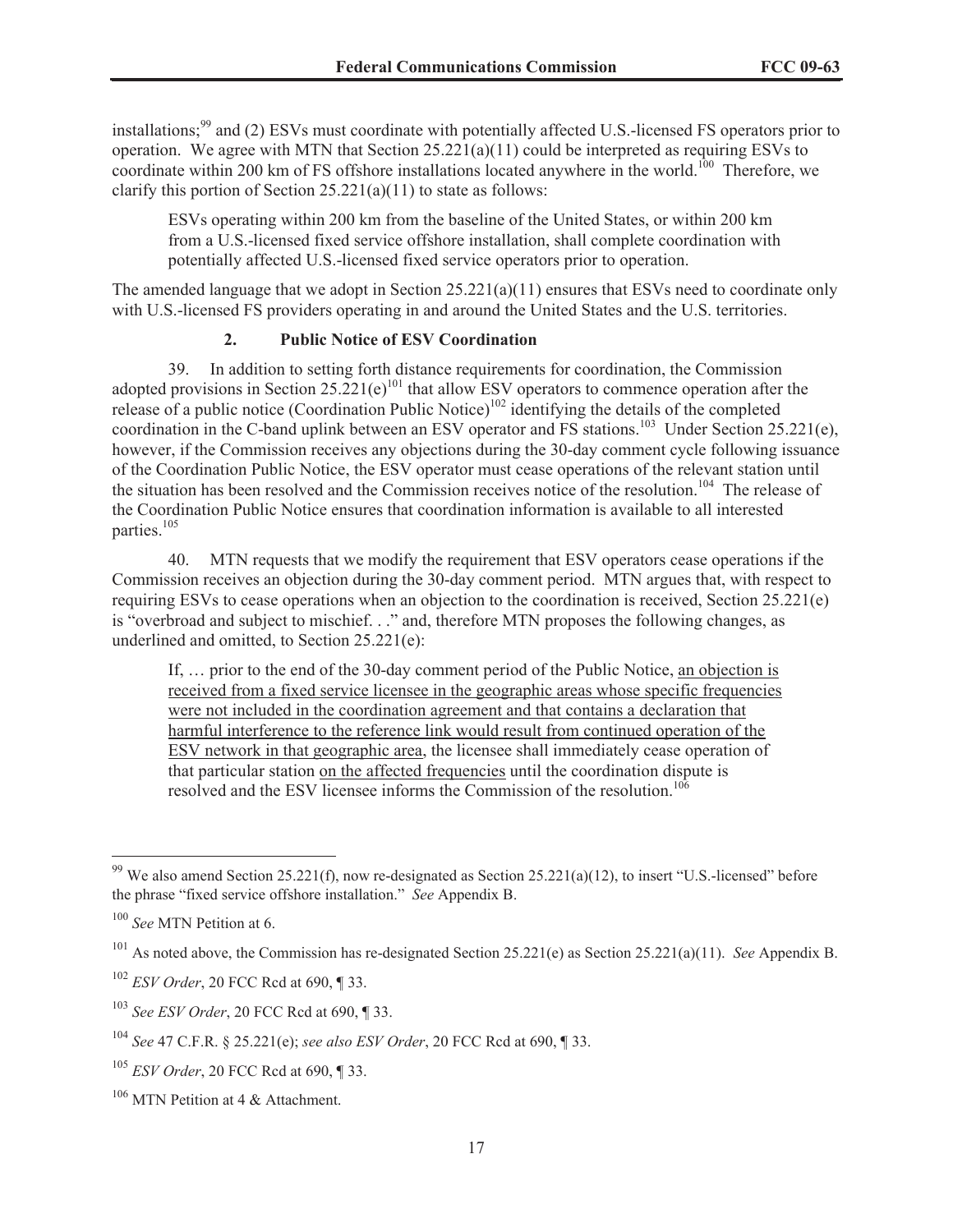First, MTN proposes that Section 25.221(e) specify that ESVs must cease operations only if the FS operators that were inadvertently excluded from a coordination agreement object to the ESV operation.<sup>107</sup> This proposed provision would replace the provision's more general statement that ESVs must cease operation if objections are received. MTN is concerned that, under the current rule, ESVs would be required to cease operations if "any member of the public" objected to the coordination during the 30-day comment cycle following the release of the Coordination Public Notice.<sup>108</sup> Second, MTN proposes that the Commission should require the ESV to cease operations only on the link or links of the frequencies that a FS operator demonstrates has been affected.<sup>109</sup> Finally, MTN proposes that, prior to being required to cease its ESV operations, the FS operator should demonstrate that it was mistakenly excluded from the coordination and that harmful interference would result from continued ESV operations.<sup>110</sup>

41. Intelsat agrees with MTN.<sup>111</sup> The FWCC disagrees, however, claiming the cessation of emissions requirement provides FS operators with a remedy only if it has been left out of the coordination process or has a potential interference problem with the ESV.<sup>112</sup> The FWCC further claims that FS operators would not have any incentive to abuse its ability to object and indicates that the Commission's rules deter such behavior.<sup>113</sup> MTN counters that shutdown of ESV transmissions may be required, but only when the FS can demonstrate a risk of interference to the affected frequencies.<sup>114</sup>

42. *Discussion.* We agree with MTN that we should clarify the Public Notice requirement in Section 25.221(e) (which we determine in this Order to re-numerate as Section 25.221(a)(11)), but do not agree that the FS should be required to make any specific showings or demonstrations as a prerequisite to ESVs ceasing transmissions. First, we agree with MTN that the Public Notice requirement should specify that only the FS operators that have been excluded from the coordination are allowed to object in response to the Public Notice and only with respect to being excluded from the coordination. The Public Notice of coordination serves to ensure that the FS are included in the coordination at a particular location. We also agree that ESVs should be required to shutdown only those frequencies used by the objecting FS that have been excluded from the coordination. We find no reason to require ESV operations to cease operations on all frequencies at a particular coordinated location.

43. However, to require the FS operators to demonstrate that its frequencies have been affected or that harmful interference will result if ESV operations continue would undermine the purpose of the Public Notice requirement. Since the Public Notice of the coordination serves to ensure that any potentially affected FS operators have been included in the coordination at a particular location, requiring the FS operators to make a demonstration would delay the process for including the FS in the coordination agreement. Moreover, such a requirement would be excessive considering that the FS is requesting to be included in a coordination agreement. A demonstration may be warranted if the FS provider complained of harmful interference or objected to ESV operations taking place outside of the coordination agreement. These matters, however, would be handled by the frequency coordinator, or the

 $114$  MTN Reply at 3.

<sup>107</sup> *See* MTN Petition at 4-5.

<sup>108</sup> *See* MTN Petition at 4-5.

<sup>&</sup>lt;sup>109</sup> MTN Petition at 4.

 $110$  MTN Petition at 4.

<sup>111</sup> *See* Intelsat Opposition at 23-24.

<sup>&</sup>lt;sup>112</sup> FWCC Opposition at 3.

<sup>&</sup>lt;sup>113</sup> FWCC Opposition at 3 & n.7 (citing 47 C.F.R.  $\S$ § 1.17, 1.52).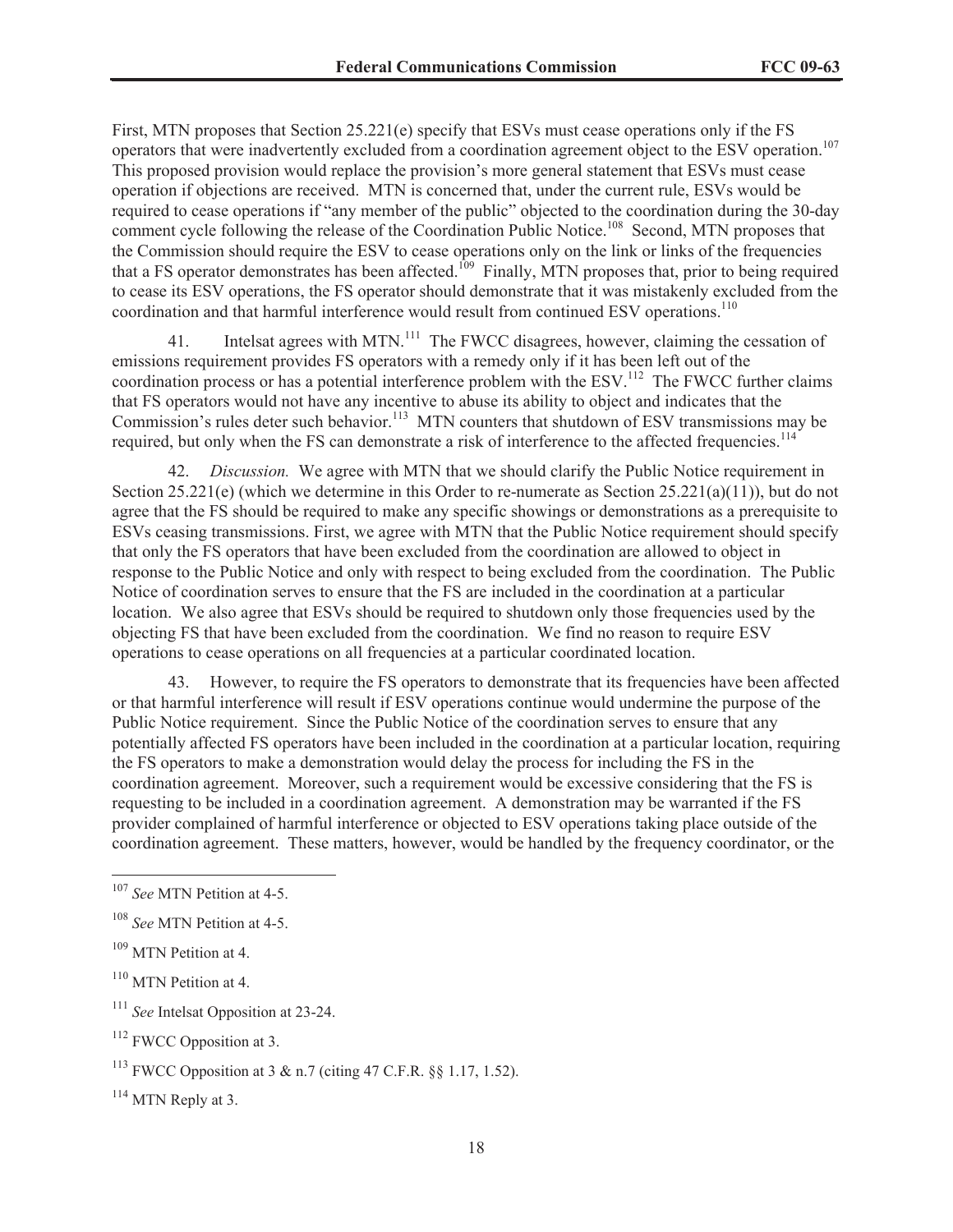Commission, through ordinary complaint procedures, not in response to the Public Notice requirement in Section  $25.221(a)(11)$ . Accordingly, we decline to require FS operators to make any specific demonstrations.

44. Thus, when the FS operator informs the Commission that it has been omitted from the coordination, along with specifying the relevant frequencies that have been excluded, we expect the frequency coordinator to follow the necessary procedures to include that FS operator in the coordination agreement. After the FS operator has been included, the ESV operator may resume service (or commence service if it has not already) in the affected geographic location and specific frequencies, in accordance with the resulting coordination agreement.

45. Finally, we note that MTN also recommended that the Coordination Public Notice announcing that a particular coordination has been completed only specify the frequencies that have been coordinated for a particular port area by the frequency coordinator and not include the entire coordination agreement.<sup>115</sup> We dismiss MTN's request as moot because the International Bureau, following the filing of MTN's Petition, addressed this issue in a separate public notice.<sup>116</sup> In particular, the International Bureau stated that notification of the completed coordination must be submitted along with certain information regarding the coordination, such as the coordination method used. The International Bureau also stated that this information would be included in the Coordination Public Notice. Accordingly, ESV operators are not required to submit the entire coordination agreement.

## **3. ESV Spectrum Limits**

46. In the *ESV Order*, the Commission allowed each ESV operator to coordinate the use of up to 72 megahertz of spectrum with the FS in the 5925-6425 MHz portion of the C-band under the condition that the ESV could coordinate using at most two satellites (*i.e.*, 36 megahertz uplink per satellite) in any geographic location.<sup>117</sup> Other co-primary FSS earth stations operating in bands with FS stations using that spectrum are permitted to coordinate on a full-band, full-arc basis.<sup>118</sup> Unlike standard FSS earth stations, which coordinate an antenna at a specific geographic location, the ESV operator must coordinate an area composed of the path through the waterway that the vessel will traverse, coming and going from the dock, and the dock at which the vessel will be moored.<sup>119</sup> To ensure the availability of spectrum for future FS, the Commission placed a limit on the amount of bandwidth that an individual ESV operator could coordinate for use with any single satellite, and, additionally, placed a limit on the maximum number of satellites the ESV operator could coordinate with the FS stations. This limit applies at a given geographical location, or point, within the area the ESV must coordinate. To further ensure that FS operators have access to additional spectrum in the band in the future, the Commission also limited ESV operators, collectively, to no more than 180 megahertz of spectrum per location within the

<sup>115</sup> *See* MTN Petition at 3-4.

<sup>116</sup> *See the International Bureau Provides Guidance Concerning the Notice Requirement for C-band Coordination by Earth Stations on Vessels*, Public Notice, DA 05-1671, 20 FCC Rcd 10748 (2005).

<sup>117</sup> *ESV Order*, 20 FCC Rcd at 691-692, ¶ 39.

 $^{118}$  Full-band, full-arc is defined as the entire 1000 megahertz of C-band spectrum, 500 MHz of uplink and 500 MHz of downlink, with access to all visible GSO satellites.

<sup>119</sup> *See*, *e.g.*, ITU-R Rec. 1585 "Example approach for determination of the composite area within which interference to fixed service stations from earth stations on board vessels when operating in motion near a coastline would need to be evaluated."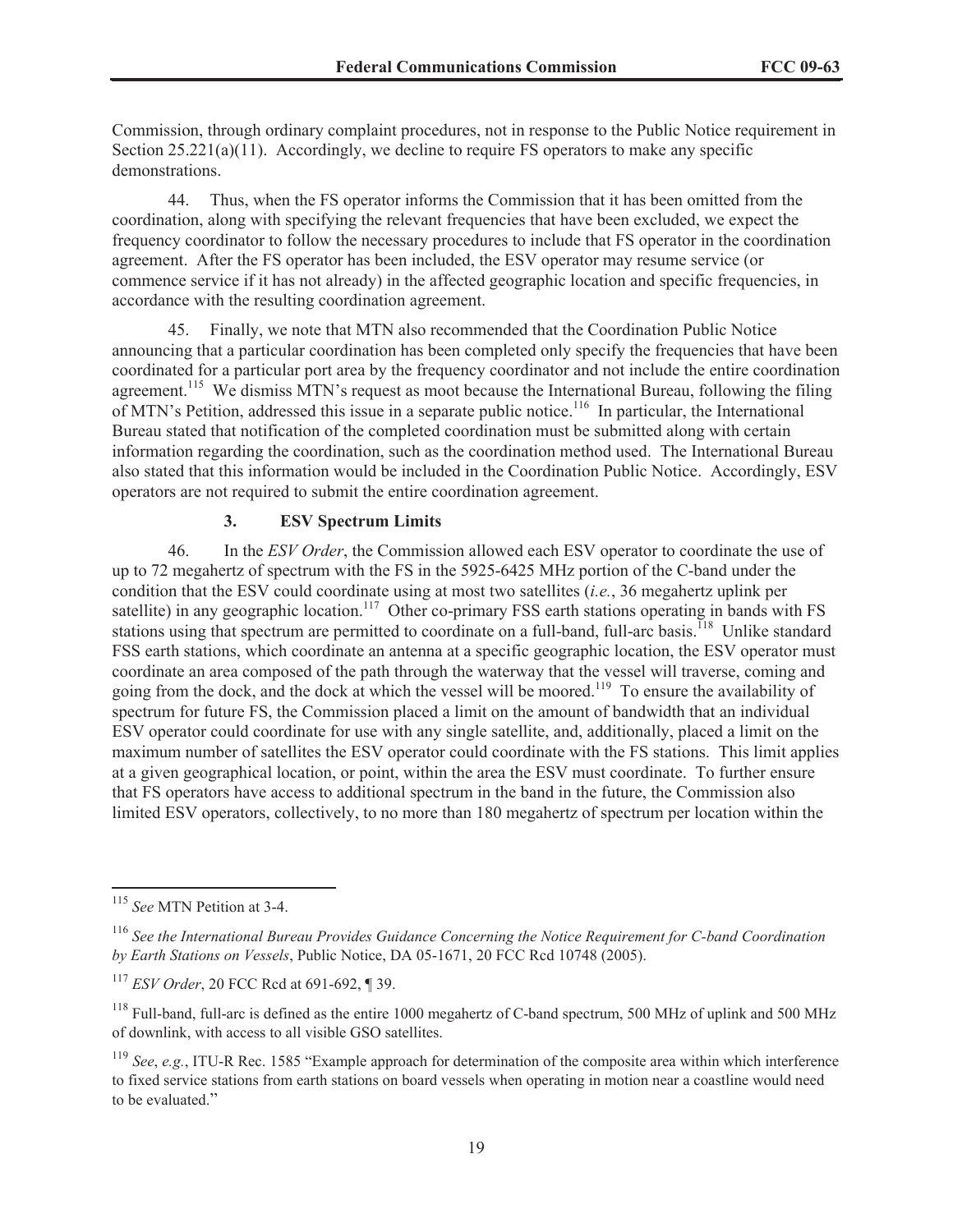coordinated area.<sup>120</sup> The Commission reasoned that these restrictions on ESV coordination were appropriate given the FWCC's concerns regarding the need for sufficient availability of spectrum for expansion of the FS in the band.<sup>121</sup> Since the FSS C-band uplink consists of 500 MHz of uplink transmit spectrum, the Commission reasoned that limiting a single ESV operator to 72 MHz, or less than 15 percent of transmit spectrum, and all ESV operators together to a maximum of 180 MHz, or 36% of the available C-band spectrum at any single point, would ensure sufficient unencumbered spectrum for the current and future FS systems.<sup>122</sup> Further, limiting each ESV to no more than two satellites significantly reduces the number of FS systems that are included in the coordination process for that ESV when compared with a standard FSS full-band, full-arc earth station.

47. The FWCC requests that Section  $25.221(a)(10)^{123}$  be rephrased so that an ESV operator can coordinate a maximum of 36 megahertz on each of two satellites but cannot encumber more than two 30-megahertz FS pairs at a given coordination location.<sup>124</sup> The FWCC contends that ESV spectrum limitations imposed in the *ESV Order* fail to take into account the encumbrance on FS frequency pairs.<sup>125</sup> According to the FWCC, these frequency pairs are set forth in the Commission's rules, are hard-wired into FS hardware and, therefore, cannot be arbitrarily changed.<sup>126</sup> The FWCC claims that when an ESV has coordinated a particular channel, it eliminates the use of the other channel of the pair by the FS.<sup>127</sup> The FWCC argues that the problem is further exacerbated because every FSS transponder channel straddles at least two FS 30-megahertz channels.<sup>128</sup> As a result, the FWCC contends 240 megahertz of spectrum is unusable by FS operators if just one ESV operator uses its allowable 36 megahertz in the Cband uplink.<sup>129</sup> When taking into account the FS pairings, the FWCC argues that the spectrum limits in Section 25.221 render much of the C-band spectrum unusable by the FS.

48. In addition, the FWCC claims that a similar problem exists with Section 25.202(a)(8), which allows ESVs to coordinate, collectively, 180 megahertz of spectrum at a particular location. The FWCC requests that the 180-megahertz aggregate rule be modified to contain the words "actually

<sup>123</sup> The Commission has re-designated Section 25.221(a)(10) as Section 25.221(a)(5). *See* Appendix B.

<sup>&</sup>lt;sup>120</sup> *ESV Order*, 20 FCC Rcd at 692, ¶ 40. The Commission stated that this aggregate limit consisted of two parts. "First, the total amount of spectrum coordinated by all ESVs at any point on a waterway is limited to 180 megahertz. Second, the aggregate amount of spectrum actually encumbered by ESV operations in an FS link path shall not exceed 180 megahertz." *ESV Order*, 20 FCC Rcd at 692, ¶ 40. *See also* 47 C.F.R. § 25.202(a)(8).

<sup>121</sup> *ESV Order*, 20 FCC Rcd at 692, ¶ 40.

<sup>&</sup>lt;sup>122</sup> *ESV Order*, 20 FCC Rcd at 692, ¶ 41. We note that the FS C-band spectrum referred to here is the 500 megahertz from 5925-6425 MHz or the so-called "Lower 6 GHz Band," and does not include the 350 megahertz from 6525-6875 MHz or the so-called "Upper 6 GHz Band," which is not available to ESVs or Earth Stations in general*. See generally Amendment of Part 101 of the Commission's Rules to Accommodate 30 Megahertz Channels in the 6525-6875 MHz Band, et al.,* WT Docket No. 09-114, RM-11417, Notice of Proposed Rulemaking and Order, FCC 09-58 (rel. June 29, 2009).

<sup>&</sup>lt;sup>124</sup> FWCC Petition at 11-12.

<sup>125</sup> *See* FWCC Petition at 10-14.

<sup>&</sup>lt;sup>126</sup> FWCC Petition at 11.

<sup>&</sup>lt;sup>127</sup> FWCC Petition at 11.

<sup>&</sup>lt;sup>128</sup> FWCC Petition at 12.

<sup>&</sup>lt;sup>129</sup> FWCC Petition at 12.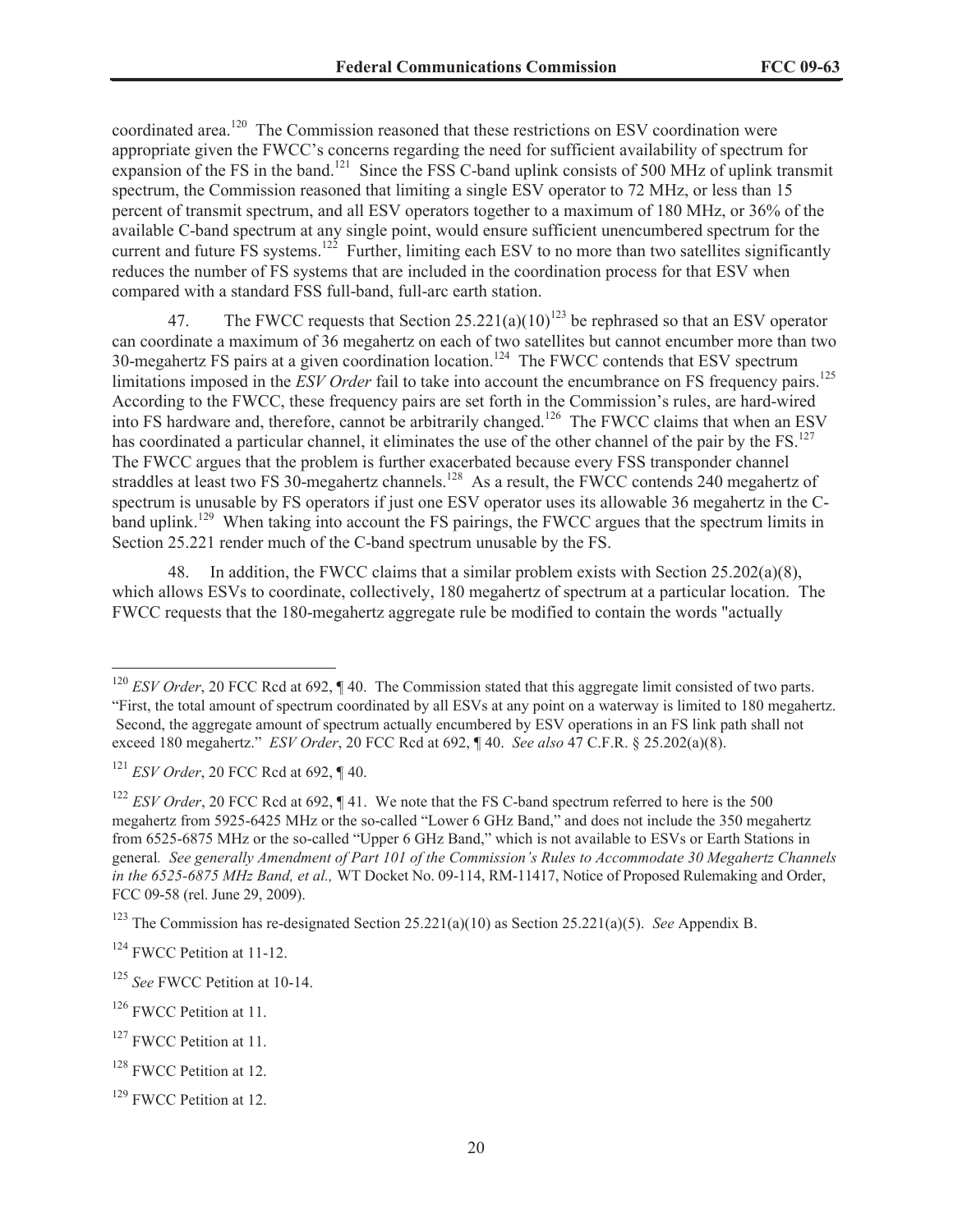encumbered" to emphasize that the rule takes into account both channels of an affected frequency pair.<sup>130</sup> According to the FWCC, if ESV operators are not required to count the paired channels when utilizing up to 180 megahertz, then they could tie up 360 megahertz of spectrum.<sup>131</sup> The FWCC recommends that the Commission modify the 180-megahertz aggregate limit to "reflect both sides of an affected frequency pair." Under this proposal, FWCC explains, for example, that ESV spectrum coordination that blocks only one side of an FS frequency pair and within the FS channel bandwidth would be considered 60 megahertz of encumbered spectrum whereas a "coordination that blocks one side of each of two different 30 MHz pairs" would be considered 120 megahertz of encumbered spectrum.<sup>132</sup>

49. MTN and Intelsat oppose the FWCC's proposal. MTN contends that the FWCC's proposal "ignores or dismisses the many operational conditions imposed on ESV operators designed to ensure that FS operators are protected from harmful interference."<sup>133</sup> Intelsat argues that ESV coordination will not prevent FS operators from using the spectrum.<sup>134</sup> Intelsat claims that the FWCC fails to consider that coordination takes into account the directionality of both the FS and ESV signals.<sup>135</sup> Intelsat explains that all coordinated ESV links will be directional since ESV operators can only coordinate uplinks with two satellites in a particular location.<sup>136</sup> The FWCC agrees with Intelsat that coordination takes the directionality of the ESV and FS antennas into account, but claims that this fact is irrelevant.<sup>137</sup> The FWCC contends that an ESV coordination zone spreads across a vast area, thereby creating the likelihood that a FS operator will have difficulty coordinating at least one end of a cofrequency FS link.<sup>138</sup> The FWCC concludes that, as a result, the expansion of existing FS systems as well as the implementation of new FS links will be impeded.<sup>139</sup>

50. *Discussion.* We decline to grant the FWCC's requests to require ESVs to encumber no more than two FS 30-megahertz channel pairs and, collectively, no more than three FS 30-megahertz channel pairs at a particular coordinated location.<sup>140</sup> We also decline to grant the FWCC's request that the Commission modify the language in the 180 megahertz rule to include the phrase "actually encumbered."<sup>141</sup> We conclude that the constraints we have placed on the ESV operators, both

<sup>&</sup>lt;sup>130</sup> FWCC Petition at 13-14.

<sup>&</sup>lt;sup>131</sup> FWCC Petition at 13.

<sup>&</sup>lt;sup>132</sup> FWCC Petition at 14.

 $133$  MTN Opposition at 3.

<sup>134</sup> *See also* MTN Opposition at 2-3.

<sup>&</sup>lt;sup>135</sup> Intelsat Opposition at 4.

<sup>136</sup> Intelsat Opposition at 4.

<sup>&</sup>lt;sup>137</sup> FWCC Reply at 3.

<sup>&</sup>lt;sup>138</sup> FWCC Reply at 3.

<sup>&</sup>lt;sup>139</sup> FWCC Reply at 3.

<sup>140</sup> *See* FWCC Petition, Appendix at 1.

<sup>141</sup> *See* 47 C.F.R. § 25.202(a)(8).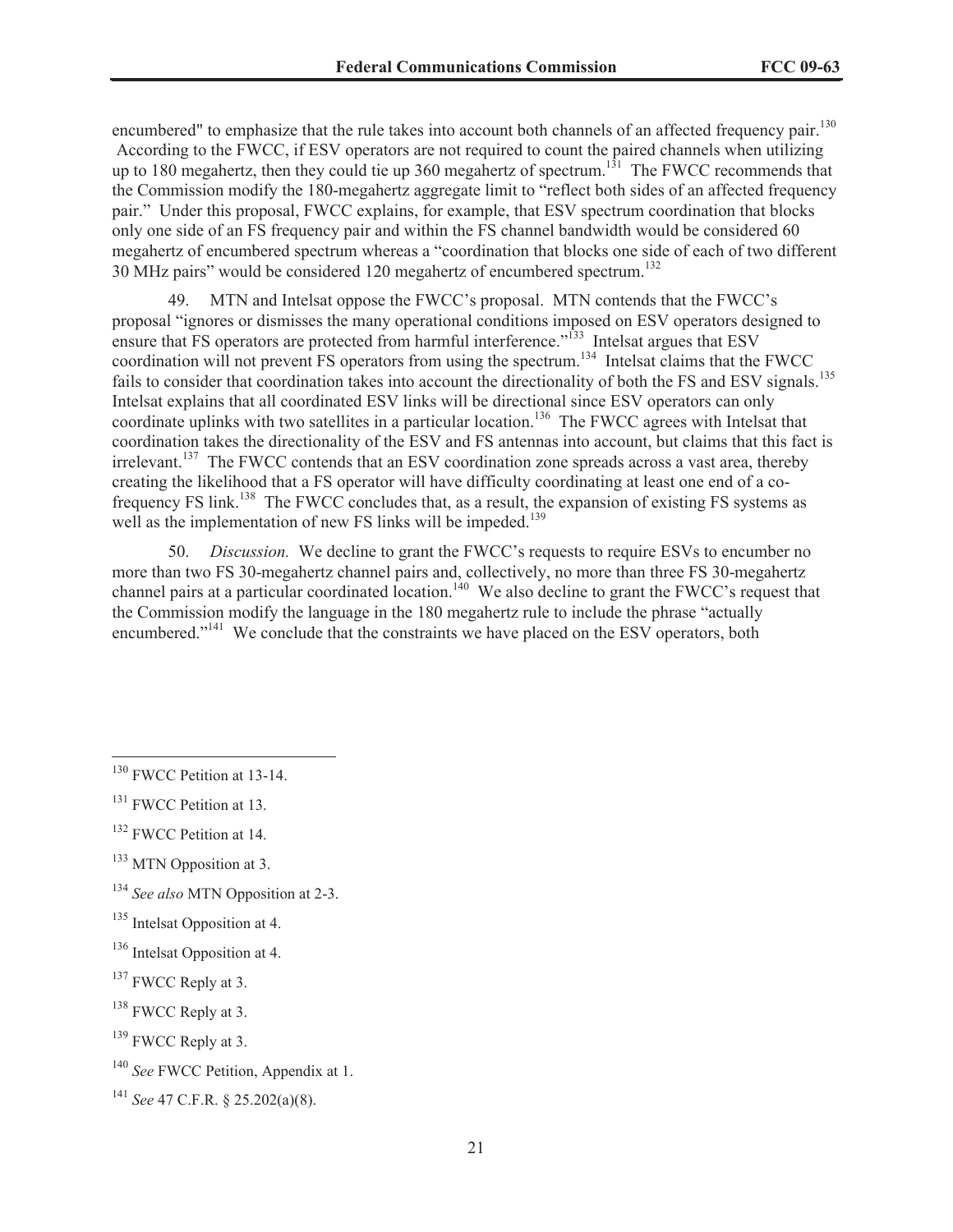individually and collectively,<sup>142</sup> strike the appropriate balance between the competing needs of the ESV and FS interests.

51. While the FWCC claims that a significant amount of spectrum will be encumbered, and therefore, rendered unusable for FS operators, even with the spectrum limits in place, we find that the impact on the FS usage depends on the characteristics of the ESV and FS systems operating at a particular coordinated location. For example, the area affected by the coordination of an ESV will depend, to a large extent, on the antenna gain of the FS receiver in the direction of the waterway. An FS receiver with an antenna pointed along the coast may be coordinated significantly closer to the waterway than an FS receiver with an antenna pointed directly towards the waterway. An FS receiver with an antenna pointed away from the waterway could be located still closer to the waterway and operate cofrequency with an ESV. Thus, the required coordination distance between a fixed receiver and an ESV will depend upon the gain of the fixed system in the direction of the waterway. In addition, although some of the FS stations utilize 30-megahertz channels, we note that a number of different frequency plans are available for FS operation with bandwidths ranging from 400 kilohertz to 30 megahertz. Because the interaction of the FS and ESV coordination will be determined by the specific parameters of both the FS and ESV systems, we find that any technical issues, such as potential encumbrances on FS channels, are best handled on a case-by-case basis by the frequency coordinator during the coordination. Also, we note that the satellite limits (*i.e.*, two satellites per coordinated location and no more than 36 megahertz per satellite) help to accommodate the FS operators since those limits reduce the geographic area that needs to be coordinated. Further, each coordination situation will depend upon the individual characteristics and location of the FS systems and the characteristics of the ESV and the area the ESV attempts to coordinate. Thus, the uniqueness of the coordination situation and the spectrum limits placed upon the ESVs help to ensure that the needs of the spectrum users are met.

#### **4. Other Issues Raised by the FWCC**

52. In the *ESV Order*, the Commission allowed ESVs to operate in the C-band and considered and implemented several measures to ensure that ESVs would protect the FS in the C-band.<sup>143</sup> These measures included: (1) prohibiting ESV operations in the C-band while traveling on U.S. inland waterways by requiring ESVs to operate in the Ku-band only or, alternatively, by adopting a minimum vessel size of 5,000 gross tons in the C-band; and (2) requiring ESV operators to coordinate only the spectrum they will actually use in the C-band.

53. In its petition, the FWCC renews its requests relating to these measures, as previously raised in prior to adoption of the *ESV Order.* The FWCC argues that "ESV operation on inland waterways raises special problems for the FS."<sup>144</sup> The FWCC proposes, as a solution, that the Commission require ESVs to operate in the Ku-band only, and not the C-band.<sup>145</sup> The FWCC contends that part of the Commission's rationale for allowing C-band use (*i.e.*, Ku-band coverage is not available on the open seas; dual band use of C- and Ku-band operation is expensive) does not apply to vessels on inland waterways and coastal routes.<sup>146</sup> The FWCC also disagrees with the Commission's rationale that

<sup>&</sup>lt;sup>142</sup> In other words, at any given location, each ESV operator is limited to no more that 7.2 percent of the available transmit spectrum per satellite and no more than two satellites and, collectively, all ESV operators are limited to no more than 36 percent of the total uplink C-band spectrum.

<sup>143</sup> *See generally ESV Order.*

<sup>&</sup>lt;sup>144</sup> FWCC Petition at 5.

<sup>145</sup> FWCC Petition at 6. *See also* FWCC Comments to the *ESV NPRM* at 9-10; FWCC Reply to the *ESV NPRM* at 23.

<sup>&</sup>lt;sup>146</sup> FWCC Petition at 6.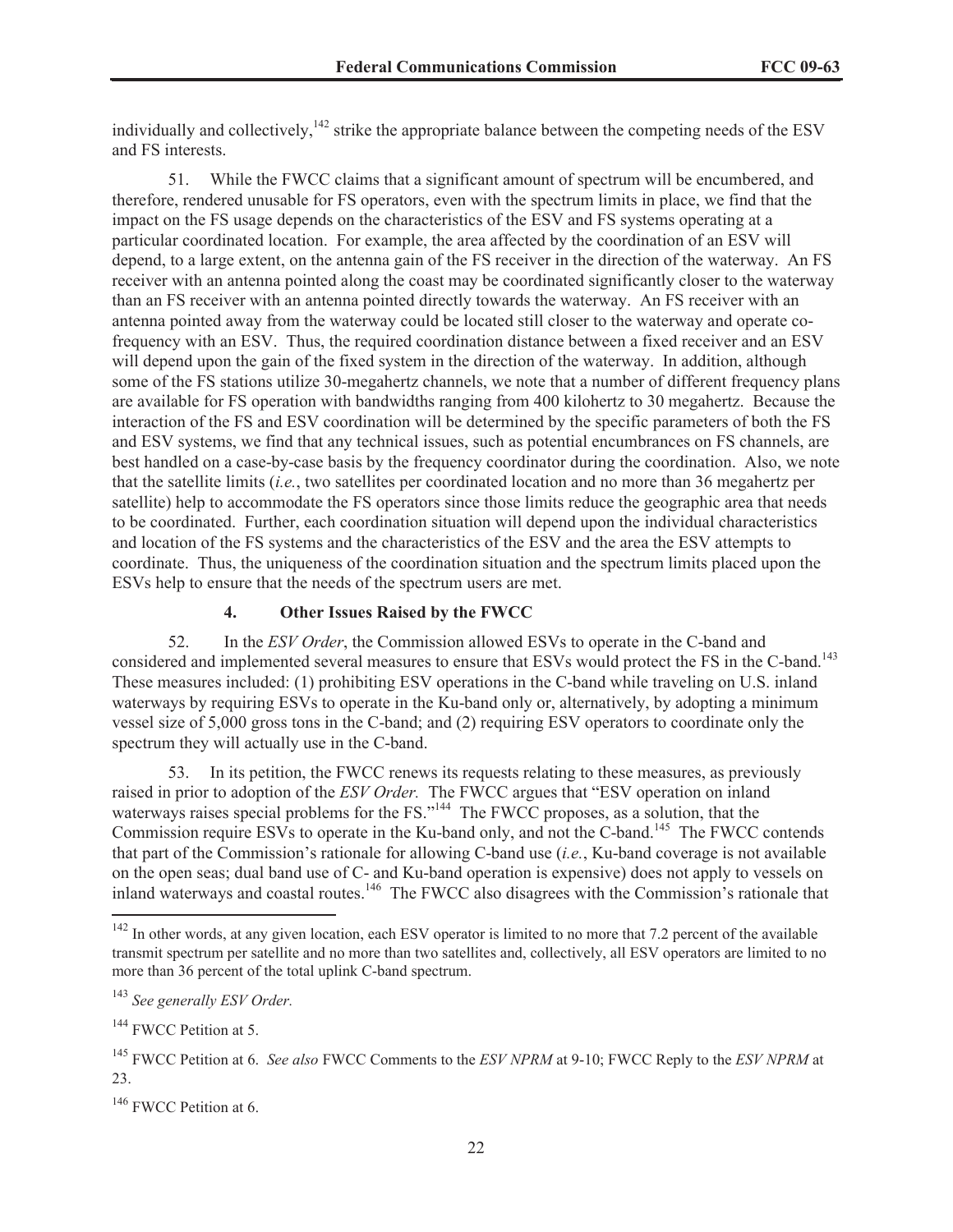"it would be inefficient from a spectrum management perspective not to let ESV operators coordinate use of the spectrum . . . ." <sup>147</sup> The FWCC claims that ESV coordination results in inefficient use of C-band spectrum because "[i]t blocks off large amounts of spectrum over wide geographic areas  $\dots$ ."<sup>148</sup> Further, the FWCC claims that, in the *ESV Order*, the Commission wrongly allows ESV use of the Cband to promote broadband competition and, instead, should prohibit such use in order to protect critical infrastructure and public safety communications.<sup>149</sup>

54. Alternatively, if the Commission continues to allow ESVs in the C-band, then the FWCC renews its request that the Commission limit the vessel size in the C-band to a minimum of 5,000 gross tons or larger.<sup>150</sup> The FWCC reasons that this requirement would ensure that ESVs would be limited to deep draft vessels operating in major waterways and claims that the Commission's reasons for adopting a 300 gross ton vessel size are "inadequate."<sup>151</sup>

55. Second, the FWCC reiterates its position that the C-band ESVs should be required to coordinate only the spectrum they will actually use.<sup>152</sup> Specifically, the FWCC contends that the Commission's reasoning for not requiring ESVs to coordinate only the spectrum they will actually use in the *ESV Order* includes "serious flaws." The FWCC claims that the spectrum limits imposed on ESVs, which the Commission used as a basis for declining to require an actual spectrum use demonstration, are "badly inadequate."<sup>153</sup> The FWCC also claims that the Commission mistakenly relied on the *FWCC Declaratory Ruling NPRM*, in which the Commission declined to require the FSS to demonstrate actual spectrum use, since "an ESV coordination necessarily blocks FS use over a much greater area than does a terrestrial earth station coordination."<sup>154</sup>

56. *Discussion.* We find that the FWCC has failed to find any Commission error or raise any new facts, which is required to justify review of these issues.<sup>155</sup> The Commission will review its decision with respect to the issues raised when the petitioner demonstrates that either a material error or omission has been made in the original order or the petitioner raises additional facts not known or existing until after the petitioners' last opportunity to respond.<sup>156</sup> The Commission also will reconsider issues if the

<sup>151</sup> FWCC Petition at 9.

<sup>153</sup> FWCC Petition at 11.

<sup>154</sup> FWCC Petition at 11.

<sup>155</sup> See 47 C.F.R. § 1.429. Section 1.106 governs petitions for reconsideration of Commission decisions in nonrulemaking proceedings. *See* 47 C.F.R. § 1.106.

<sup>147</sup> FWCC Petition at 7 (citing *ESV Order*, 20 FCC Rcd at 700-701, ¶ 63).

<sup>&</sup>lt;sup>148</sup> FWCC Petition at 7.

<sup>&</sup>lt;sup>149</sup> FWCC Petition at 8.

<sup>150</sup> FWCC Petition at 8. *See also* FWCC Comments to the *ESV NPRM* at 13-14; FWCC Reply to the *ESV NPRM* at 22-23.

<sup>152</sup> FWCC Petition at 10-11. *See also* FWCC Comments to the *ESV NPRM* at 13. Commenters oppose the FWCC's proposal. *See, e.g.*, Intelsat Opposition at 9-10 (opposing the FWCC's 5,000 gross ton proposal for vessels in the Cband). The FWCC claims that none of the arguments provided by the opposition effectively counters the FWCC's proposal for a 5,000 gross ton requirement. FWCC Reply at 6.

<sup>156</sup> *See Restrictions on Over-the-Air Reception Devices: Television Broadcast Service, Direct Broadcast Satellite, and Multichannel Multipoint Distribution Service*, CS Docket No. 96-83, Order on Reconsideration, FCC 99-360, 14 FCC Rcd 19924, 19927, ¶ 7, n.25 (1999).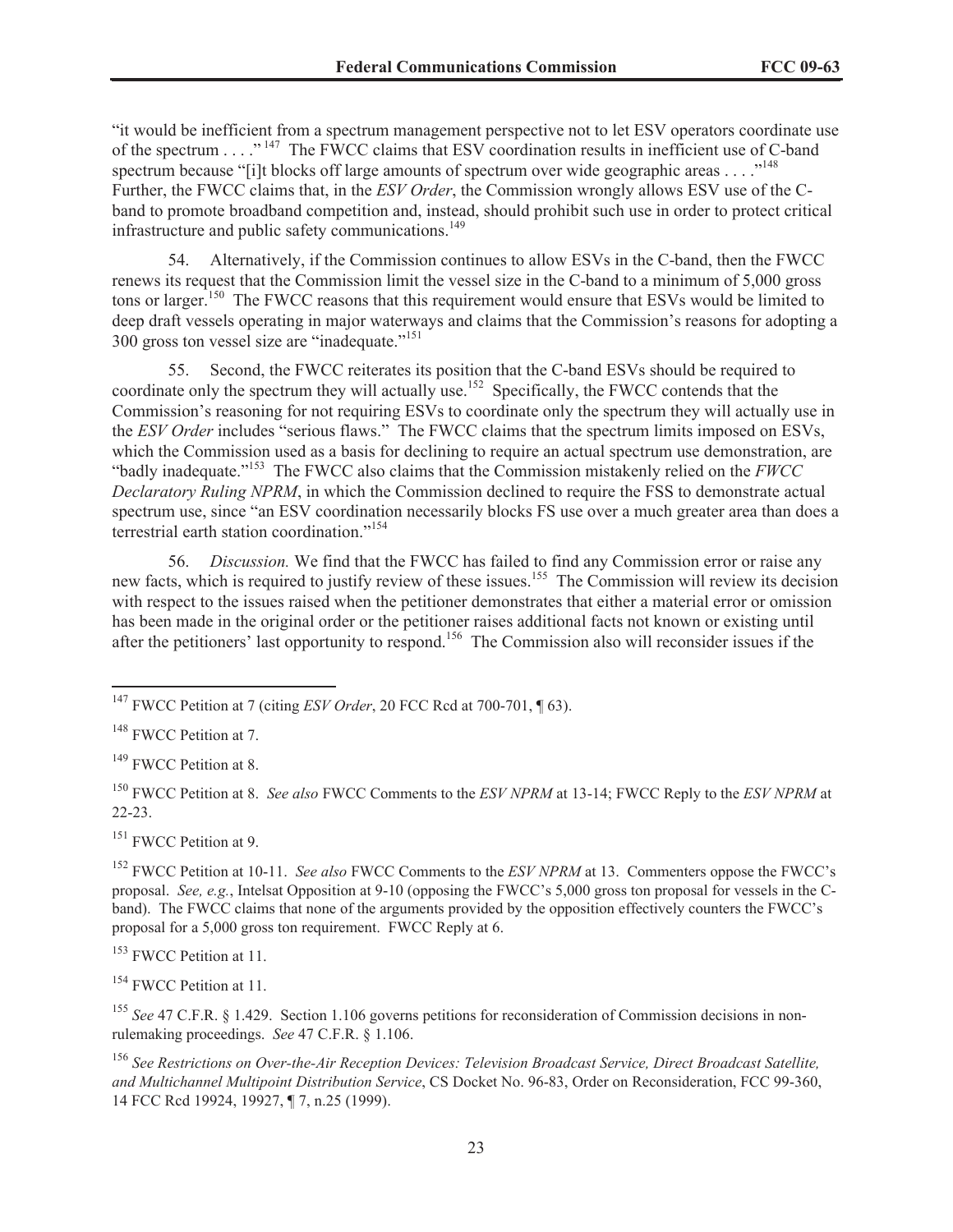Commission determines that such a review would serve the public interest.<sup>157</sup> As discussed further below, in the *ESV Order*, the Commission considered and rejected the FWCC's requests to: (1) prohibit ESV use of the C-band on inland waterways by barring C-band use or imposing a 5,000 gross ton vessel size for ESVs;<sup>158</sup> and (2) require ESVs to coordinate only the spectrum they will actually use in the Cband. Although the FWCC disagrees with the Commission's rationale, the FWCC has not identified any material error or omission in the *ESV Order*, and has not offered new facts or information that would warrant reconsideration of these issues. Nor are we convinced that reviewing these issues would serve the public interest.

57. We also decline to review the FWCC's renewed argument that the Commission should prohibit ESV use of the C-band on inland waterways by requiring ESVs to use the Ku-band "in U.S. waters."<sup>159</sup> The FWCC attempts to restate its position against ESVs in the C-band by claiming that two of the Commission's reasons for allowing C-band use (superior service of the C-band on the high seas and an ESV operator avoids the need to switch from the C-band to the Ku-band when entering inland waterways (*i.e.*, dual band approach)), "have no bearing on vessels that stay on inland and coastal routes where Ku-band coverage is available."<sup>160</sup> The FWCC also criticizes the Commission's reasoning that prohibiting C-band use may prevent access to ports accessible through inland waterways and claims that such ports could be served by the Ku-band. In the *ESV Order*, the Commission squarely addressed and rejected requiring Ku-band use within a certain distance from the U.S. coastline as a way of geographically limiting ESV C-band use, and now find that the FWCC has not presented any new facts or information to warrant reconsideration. In the *ESV Order*, it found that permitting ESV operations without geographic limitations in the C-band was appropriate so long as ESV operators complied with the technical requirements adopted to protect the FS.<sup>161</sup> Also, while acknowledging that there may be incentives for ESV operators to use the Ku-band in inland waterways, we found that if there is C-band spectrum available, the Commission determined that it would be inefficient use of spectrum not to allow ESV operators to coordinate and use that spectrum.<sup>162</sup> Moreover, the Commission also found that requiring ESV operators to use the Ku-band within a certain distance from the U.S. coastline would be technically complex, expensive, and an inefficient use of spectrum.<sup>163</sup> The FWCC also cites concerns over critical infrastructure and public safety communications as reasons to bar ESV use of the C-band in inland waterways. Again, the Commission specifically acknowledged in the *ESV Order* that C-band FS operations include public safety and critical infrastructure users and imposed technical restrictions on ESVs in the C-band to protect all types of incumbent operations in that band.<sup>164</sup> Nothing in the FWCC's

 $157$  As the Commission has stated previously, a "rehearing will not be granted merely for the purpose of debating matters on which the tribunal has once deliberated and spoken." *WWIZ, Inc.*, 37 FCC 685, 686, ¶ 2 (1965), *aff. Sub. Nom. Lorain Journal v. FCC*, 351 F.2d 824 (D.C. Cir. 1965).

<sup>158</sup> *ESV Order*, 20 FCC Rcd at 700, ¶ 61.

<sup>159</sup> The phrase that the FWCC uses in its petition is "ESVs should be restricted to Ku-band in U.S. waters." *See* FWCC Petition at 6. We interpret "in U.S. waters" to refer to all water surrounding the U.S., not just inland waterways. Thus, we interpret that phrase to mean that no ESVs would operate in the C-band when in U.S. waters.

<sup>&</sup>lt;sup>160</sup> FWCC Petition at 6.

<sup>161</sup> *See ESV Order*, 20 FCC Rcd at 684-685, ¶ 19.

<sup>162</sup> *ESV Order*, 20 FCC Rcd at 700-701, ¶ 63.

<sup>&</sup>lt;sup>163</sup> See ESV Order, 20 FCC Rcd at 684, ¶ 17. The dual band approach would require ESVs to switch from C-band to Ku-band when approaching inland waterways. *See id.* 

<sup>164</sup> *See ESV Order*, 20 FCC Rcd at 684-685, ¶ 19.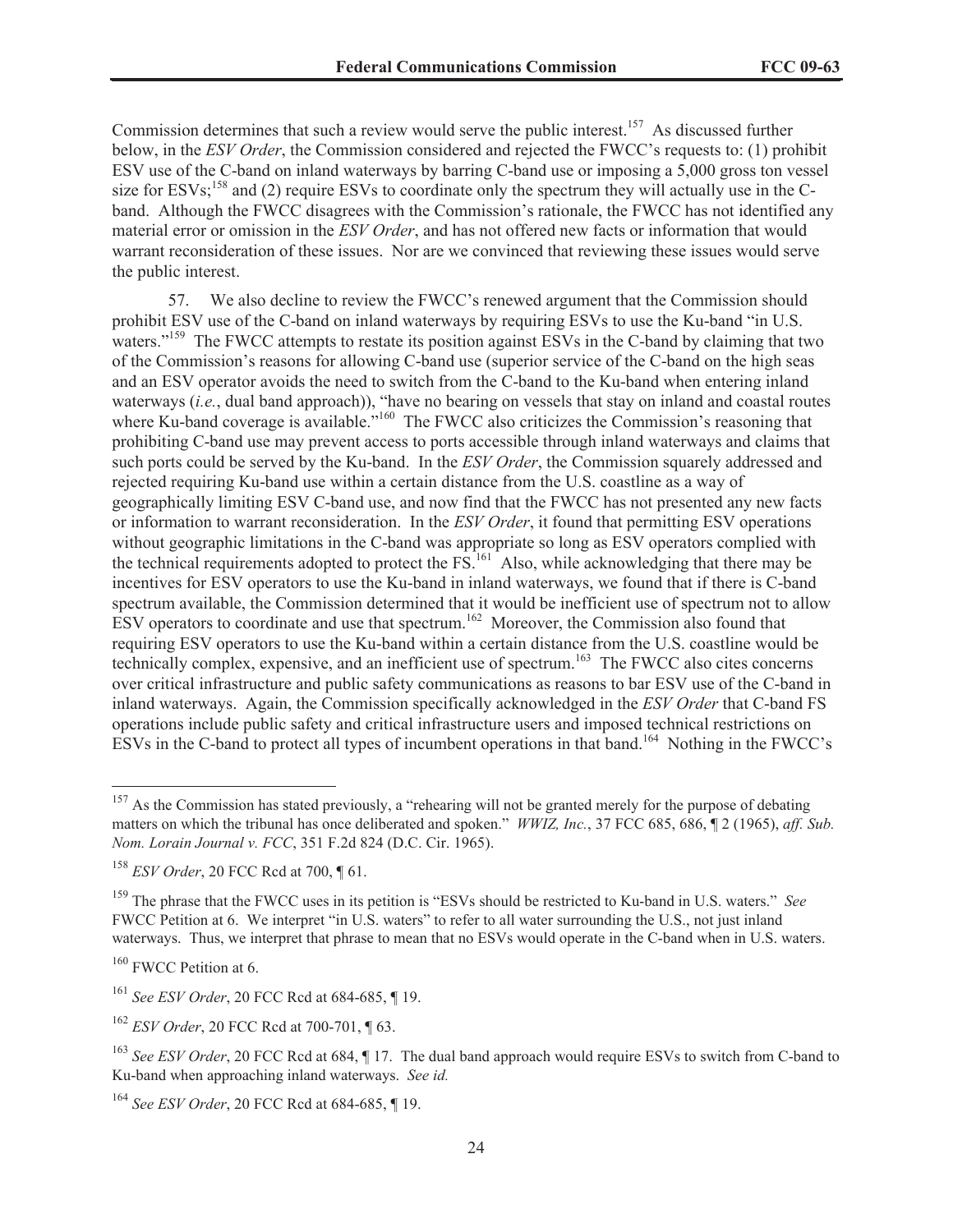petition persuades us to question the Commission's earlier decisions in the *ESV Order*. Thus, a review of this issue is not warranted.

58. We reject the FWCC's renewed claim that the Commission should adopt 5,000 gross tons as the minimum vessel size for C-band ESV operations. The FWCC continues to claim that limiting ESVs to vessels that are no less than 5,000 gross tons would essentially restrict ESVs to "deep draft vessels that operate in coastal waters or major waterways," thereby preventing ESVs on inland waterways.<sup>165</sup> In the *ESV Order*, the Commission acknowledged that vessels that are 300 gross tons or more could access inland waterways, but determined, as discussed above, that we would not impose geographic limitations on ESVs because they would be subject to the technical requirements designed to protect the FS in the C-band.<sup>166</sup> Thus, the Commission determined that 5,000 gross tons would not be necessary to protect the FS from harmful interference, particularly in light of the ESV technical requirements for the C-band.<sup>167</sup> In addition, prior to the adoption of the *ESV Order*, the FWCC stated that a 5,000 gross ton requirement would be less important if spectrum limits were imposed on ESVs, and, in the *ESV Order*, the Commission adopted spectrum limits of 72 megahertz for individual ESV operators and 180 megahertz for all ESV operators at a particular coordinated location.<sup>168</sup> We, therefore, find that we properly rejected the FWCC's proposal in the *ESV Order*.

59. Finally, we are not persuaded by the FWCC's renewed argument that ESVs should be required to coordinate only the spectrum they will actually use. We find that the Commission properly relied on spectrum limits as a basis for declining to require ESVs to coordinate only the spectrum they will actually use. As discussed in the spectrum limits section above, we are not persuaded by the FWCC's attempt to show that the spectrum limits on ESVs fail to adequately provide sufficient spectrum for the FS. The Commission also properly relied on the *FWCC Declaratory Ruling NPRM*, in which it declined to adopt a proposal by the FWCC to require FSS earth station applicants to demonstrate actual need for C-band spectrum.<sup>169</sup> We acknowledge that the mobile nature of ESVs requires a larger coordination zone than is required for FSS earth stations. However, the Commission distinguished ESVs and the FSS in the *ESV Order*. In particular, as noted by the Commission, the FS will receive more protection from the ESVs because, unlike the FSS, ESVs are subject to operational restrictions such as satellite and spectrum limits in the C-band uplink.<sup>170</sup> Accordingly, we decline to review this issue.

# **C. Non-U.S.-Registered Vessels Operating with Non-U.S. Hubs Near the U.S. Coastline**

60. In the *ESV Order*, the Commission allowed C- and Ku-band ESVs on foreign-registered vessels to operate within 300 km of the U.S. coastline through hubs located outside of the United States under two conditions.<sup>171</sup> First, these ESVs could operate pursuant to the terms of an existing bilateral

<sup>165</sup> FWCC Petition at 8-9. *See also* FWCC Comments to the ESV NPRM at 13-14.

<sup>166</sup> *ESV Order*, 20 FCC Rcd at 700-701, ¶ 63.

<sup>167</sup> *See ESV Order*, 20 FCC Rcd at 700-701, ¶¶ 61-63. *Accord* MTN Opposition at 3 (stating that there are sufficient measures, in addition to the spectrum limits, in place in the C-band that will prevent harmful interference to FS operations, including its critical infrastructure and public safety operations).

<sup>168</sup> *See ESV Order*, 20 FCC Rcd at 700, ¶ 61 (citing FWCC Dec. 8, 2004 *Ex Parte* Letter at 2).

<sup>169</sup> *See ESV Order*, 20 FCC Rcd at 694, ¶ 44 (citing *FWCC Request for Declaratory Ruling on Partial-Band Licensing of Earth Stations in the Fixed-Satellite Service That Share Terrestrial Spectrum*, IB Docket No. 00-203, Notice of Proposed Rulemaking, FCC 00-369, 15 FCC Rcd 23127, 23144-47, ¶¶ 38-42 (*FWCC Declaratory Ruling NPRM*)).

<sup>170</sup> *See ESV Order*, 20 FCC Rcd at 694, ¶ 44.

<sup>171</sup> *ESV Order*, 20 FCC Rcd at 726-727, ¶ 128. (continued….)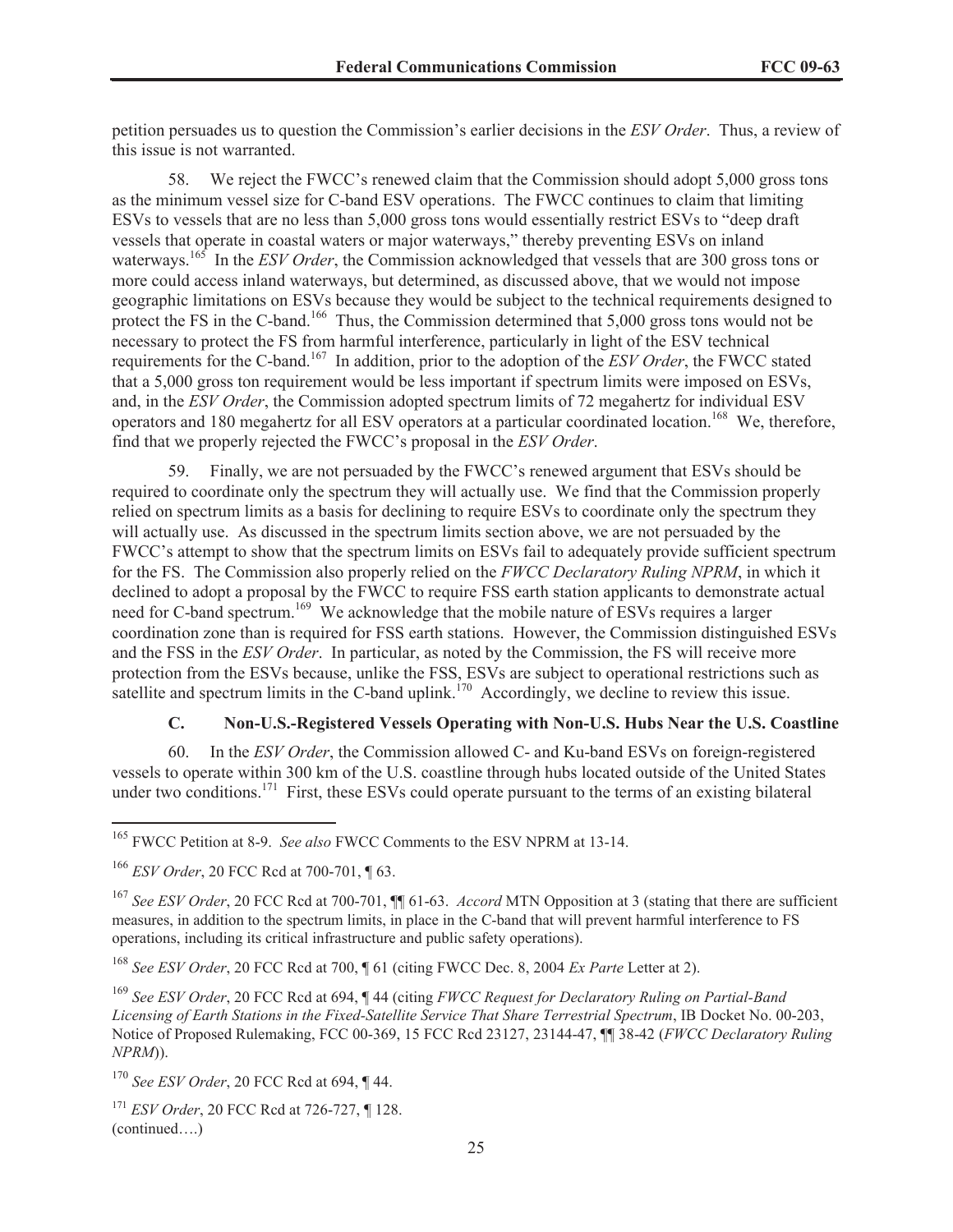agreement between the United States and the administration of the country in which the hub is located.<sup>172</sup> Second, these ESVs could operate pursuant to ITU RR 4.4<sup>173</sup> as long as the vessel's registering administration has permitted those operations under ITU RR 4.4. The Commission also determined that it would commence bilateral negotiations once it became aware of another administration authorizing ESV operations under ITU RR  $4.4$ <sup>174</sup>

61. In its petition, Boeing argues that the Commission should revise its 300 km restriction and instead adopt 125 km as the distance from the United States that Ku-band ESVs on foreign-registered vessels with non-U.S. hubs must operate pursuant to a bilateral agreement.<sup>175</sup> Boeing claims that the 300 km distance appears to be inconsistent with Resolution  $902^{176}$  and that Boeing can find no support in Resolution 902 or other international mandates for requiring a prior bilateral agreement for Ku-band ESVs beyond a distance of 125 km.<sup>177</sup> Boeing expresses concern that a 300-km distance for the Ku-band could adversely impact U.S.-licensed ESV operators around the globe by encouraging other administrations to adopt distances beyond the internationally-established minimum distance.<sup>178</sup> Intelsat supports Boeing's proposal, stating that the 125 km distance in the Ku-band is not only consistent with ITU Resolution 902, but also consistent with the U.S. support of the 125 km distance at WRC-03.<sup>179</sup>

62. Boeing also claims that the Commission may not require a prior agreement with foreign countries for ESV operations in the 14.0-14.4 GHz band since the U.S. is not a "concerned administration" under Resolution 902 in that band.<sup>180</sup> Boeing further argues that it can find no basis in Resolution 902 or International Radio Regulations that would warrant the Commission's decision in the

(Continued from previous page)

<sup>172</sup> *ESV Order*, 20 FCC Rcd at 726-727, ¶ 128.

<sup>173</sup> Under ITU RR 4.4, "[a]dministrations of the Member States shall not assign a station to any frequency in derogation of either the Table of Frequency Allocations in this Chapter or the other provisions of these Regulations, except on the express condition that such a station, when using such a frequency assignment, shall not cause harmful interference to, and shall not claim protection from harmful interference caused by, a station operating in accordance with the provisions of the Constitution, the Convention and these Regulations."

<sup>174</sup> *ESV Order*, 20 FCC Rcd at 726-727, ¶ 128.

<sup>175</sup> Boeing Petition at 23.

<sup>176</sup> Resolution 902 provides that "[t]he minimum distances from the low-water mark as officially recognized by the coastal State beyond which ESVs can operate without the prior agreement of any administration are 300 km in the 5925-6425 MHz band and 125 km in the 14-14.5 GHz band, taking into account the technical limitations in Annex 2. Any transmissions from ESVs within the minimum distances shall be subject to the prior agreement of the concerned administration(s)." ITU-R Resolution 902 (WRC-03) Annex 1.

<sup>177</sup> Boeing Petition at 22.

<sup>178</sup> Boeing Petition at 23.

<sup>179</sup> *See* Intelsat Opposition at 22-23 (citing Document WRC03-0012, "United States of America, Proposals for the Work of the Conference," text related to Agenda Item 1.26).

<sup>180</sup> Boeing Petition at 24 (citing Resolution 902, Annex 1). Boeing states that the *ESV Order* describes the United States as a concerned administration in the 14.0-14.5 GHz band. *Id.* at 23 (citing *ESV Order*, 20 FCC Rcd at 726, ¶ 128, n.330). Boeing also states that the International Radio Regulations designate the United States as a concerned administration only with regard to the 14.4-14.5 GHz band. *Id.* at 24, n.45. We acknowledge that the *ESV Order*  includes a typographical error. Therefore, as Boeing points out, the United States is a concerned administration in the 14.4-14.5 GHz band under Resolution 902 and not the 14.0-14.4 GHz band.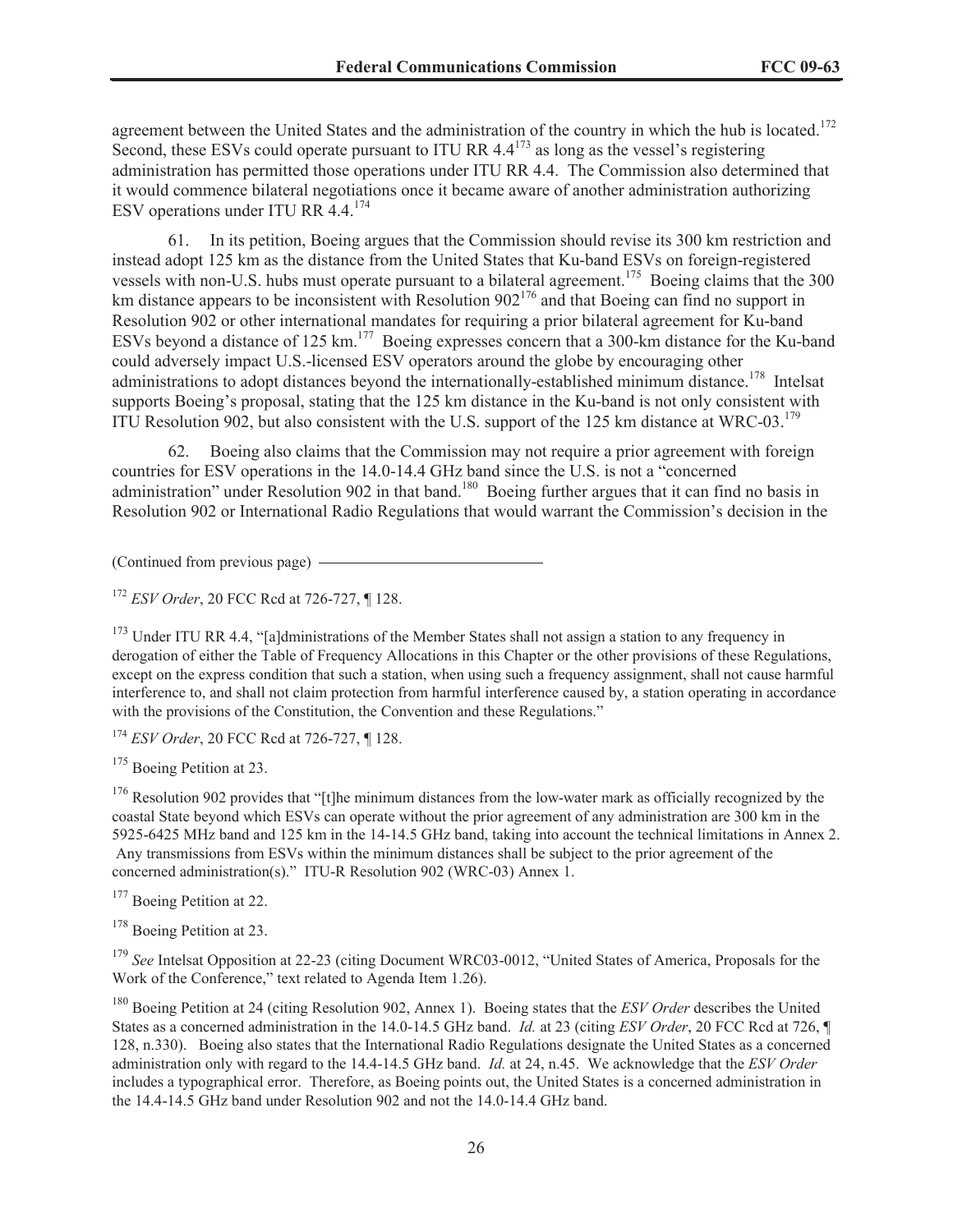*ESV Order* to require a prior agreement for foreign-registered ESVs with non-U.S. hubs operating in the 14.0-14.4 GHz band.<sup>181</sup> No commenters responded to Boeing's requests.

63. *Discussion.* On reconsideration, we adopt Boeing's proposal to reduce the distance from 300 km to 125 km for Ku-band ESVs on foreign-registered vessels that operate with non-U.S. hubs pursuant to a bilateral agreement or ITU 4.4. As Boeing discusses, 125 km is the internationally established distance adopted in Resolution 902 for ESV operations in the Ku-band.<sup>182</sup> Also, we agree with Boeing that maintaining the 300 km distance may encourage other countries to adopt distances that extend beyond the internationally established minimum distance of 125 km.<sup>183</sup> In addition, a distance of 300 km is unnecessary for the Ku-band. Unlike the C-band, the ESV operators in the Ku-band do not transmit in spectrum that is shared with FS operators, including off-shore FS operators.<sup>184</sup> Also, we note that Intelsat supports the 125 km distance and no commenters filed oppositions to changing the distance to 125 km. Accordingly, we require foreign-registered vessels using non-U.S. hubs to comply with a bilateral agreement or ITU 4.4 when operating within 125 km of the U.S. coastline.

64. In addition, despite Boeing's claims to the contrary, in the *ESV Order* the Commission did not require a prior agreement for ESVs on foreign-registered vessels with non-U.S. hubs operating near the U.S. coastline. The *ESV Order* gave these ESV operators a choice between either operating: (1) pursuant to an existing bilateral agreement; or  $(2)$  pursuant to ITU RR 4.4.<sup>185</sup> A prior agreement is an option, not a requirement. If no prior agreement exists, the ESV operator may operate pursuant to ITU RR 4.4 when traveling within 125 km of the U.S. coastline in the Ku-band, provided that the vessel's registering administration has authorized such operations under ITU RR 4.4.<sup>186</sup> Therefore, we decline to determine whether the Commission has the authority under Resolution 902 to require a prior agreement in the 14.0-14.4 GHz band.

#### **D. Procedural Rule Revisions**

65. The following rule changes are procedural, and therefore, not subject to the notice and comment requirements of the Administrative Procedure Act.<sup>187</sup> We adopt these procedural changes in

<sup>183</sup> Boeing Petition at 23.

<sup>184</sup> We note that ESVs can receive in the extended Ku-band (10.95-11.2 GHz and 11.45-11.7 GHz), which is shared with the FS. However ESVs that use the extended Ku-band are not afforded protection and must accept interference from current and future FS operations.

<sup>185</sup> *ESV Order*, 20 FCC Rcd at 726-727, ¶ 128.

<sup>186</sup> In addition, Boeing also claims that, if the Commission decides to pursue bilateral agreements with countries where foreign ESV operators obtain approval under ITU RR 4.4, as indicated in the *ESV Order*, then the Commission should negotiate with the foreign administration that registered the foreign vessel and not the country where the hub is located. *See* Boeing Petition at 22, n.41. We agree with Boeing that, if the foreign ESV operator leases its hub, the foreign administration where the hub is located may not be aware of the ESV operator. *See id.* Since the *ESV Order* does not indicate which foreign administration would be contacted, we clarify that we will negotiate bilateral agreements with the foreign country where the foreign vessel is registered.

<sup>181</sup> *See* Boeing Petition at 23-24.

<sup>&</sup>lt;sup>182</sup> In addition, as Intelsat points out, the United States supported the 125 km distance for the Ku-band at WRC-03. *See* Intelsat Opposition at 22-23 (citing Document WRC03-C-0012, "United States of America, Proposals for the Work of the Conference," Agenda Item 1.26).

<sup>187</sup> *See* 5 U.S.C. § 553(b)(3)(A) (2007). All rule changes described in this section are "interpretative rules, general statements of policy, or rules of agency organization, procedure, or practice." *Id.* The rules changes are set forth in Appendix B.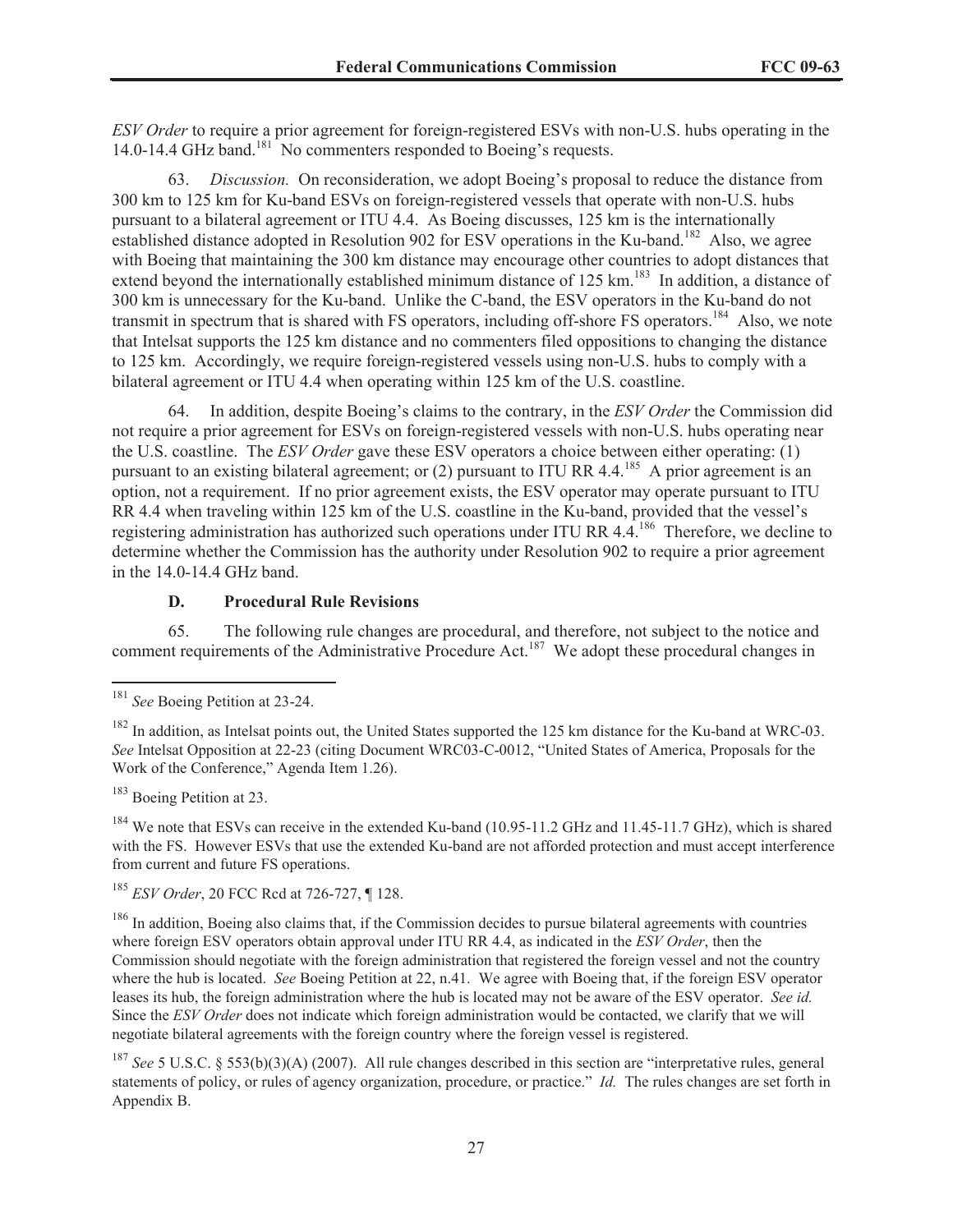order to clarify the rules and to facilitate the ESV application process.

- We separate the ESV operational requirements from the ESV application requirements, which are intermingled in the current version of the rules, in order to simplify the organization of the ESV rules.
- We modify Sections  $25.221(a)(1)(i)$  and  $25.222(a)(1)(i)$ , the provisions that provide for the offaxis e.i.r.p. spectral-density limits. In particular, to be consistent with the Commission's decision in the *Part 25 Streamlining 8th R&O* to modify the off-axis e.i.r.p. spectral-density envelope for non-ESV earth stations, we modify the off-axis e.i.r.p. spectral-density envelope by changing the definition of theta for ESVs to be the angle in degrees from the line connecting the focal point of the antenna to the target satellite.
- We modify Sections  $25.221(a)(1)(i)$  and  $25.222(a)(1)(i)$ , the provisions that provide for the offaxis e.i.r.p. spectral-density limits, to more fully reflect the antenna patterns contained in Section 25.209 that these e.i.r.p. spectral-density limits are based upon.
- We modify Sections  $25.221(b)(1)(i)$  and  $25.222(b)(1)(i)$ , the provisions that require certain demonstrations for how an ESV applicant will meet the off-axis e.i.r.p. spectral-density limits. In particular, we change the format of the tables that applicants submit so that the tables are based around the line from the earth station to the target satellite, instead of basing the tables around the antenna boresight or main beam. This change conforms the application to the change of the definition of theta in Sections  $25.221(a)(1)(i)$  and  $25.222(a)(1)(i)$ .
- To facilitate the application process, we require ESV applicants to file a certification regarding the antenna tracking system with the ESV application, in lieu of the current practice of Commission staff requesting the certification from the applicant after the application is filed. As a result, we add paragraph  $(b)(1)(iii)$  to Sections 25.221 and 25.222 requesting that ESV applicant file a certification from the equipment manufacturer stating that its antenna tracking system will meet the 0.2 degree antenna pointing requirement and will cease emissions within 100 milliseconds if the angle between the orbital location of the target satellite and the axis of the main lobe of the ESV antenna exceeds 0.5 degrees.
- · We add paragraph (b)(4) to Sections 25.221 and 25.222 to require ESV applicants to include, in the ESV application, their point of contact information and, if relevant, the point of contact information as provided for in Sections  $25.221(a)(7)$  and  $25.222(a)(7)$ . Sections  $25.221(a)(3)$ and 25.222(a)(3) require an ESV operator to have a point of contact in the United States. Under the ESV rules, as revised, Sections  $25.221(a)(7)$  and  $25.222(a)(7)$  require ESVs that communicate with vessels of foreign registry to retain a point of contact for the relevant administration responsible for licensing ESVs.
- We modify Section 25.271, the rule concerning operation and maintenance of a transmitting earth station,<sup>188</sup> to include ESVs in order to ensure that ESVs that operate by remote control follow the applicable rules and procedures for remote control terminals. We note that systems that operate by remote control must comply with certain requirements in Section 25.271 and must complete items E61 through E66 in Schedule B of FCC Form 312. We recognize that most ESV terminals operate remotely, but we have not explicitly used the term "remote control" in the

<sup>188</sup> *See* 47 C.F.R. § 25.271.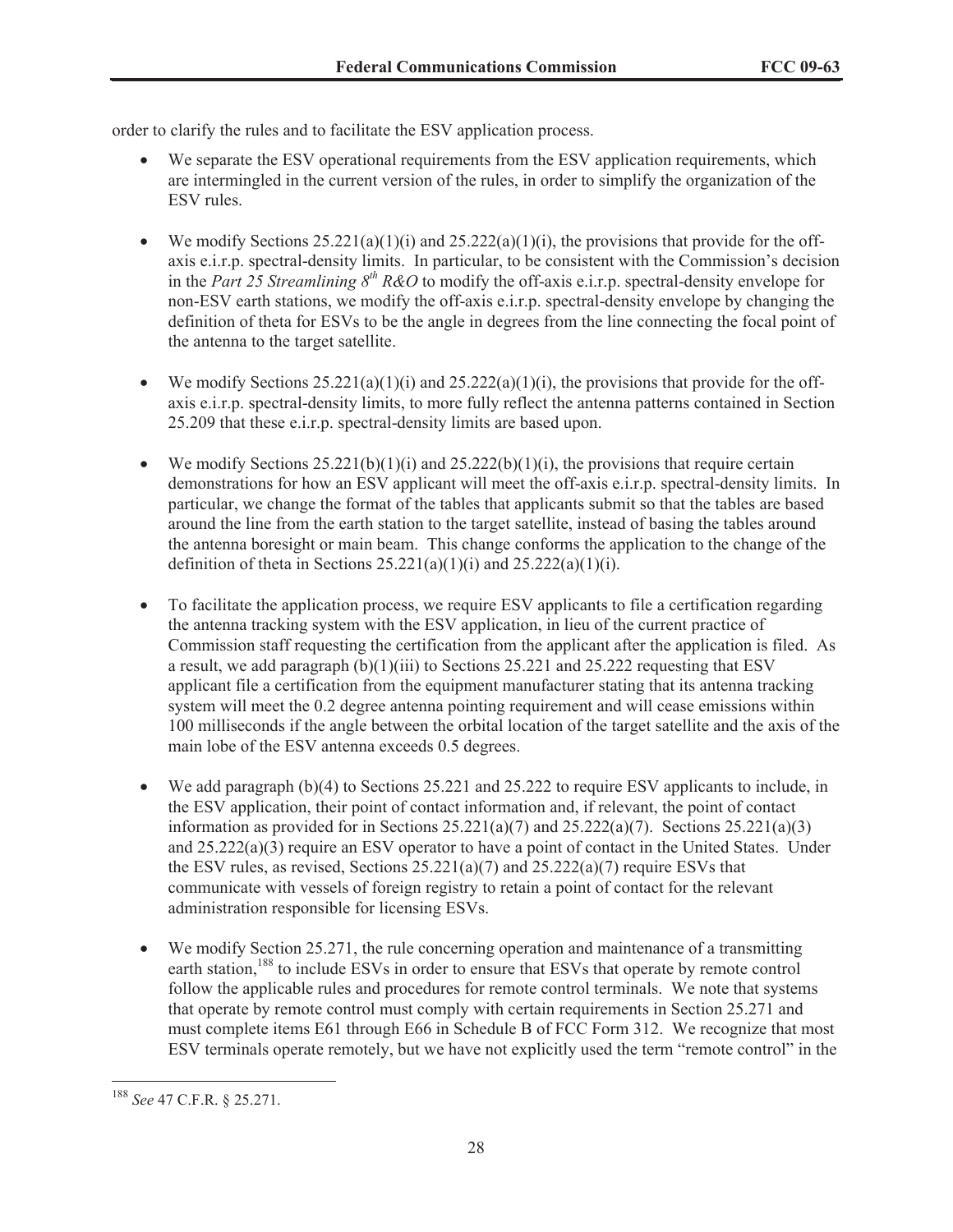ESV rules. Consequently, applicants of ESV systems that operate by remote control have been filing attachments to their application, but not checking the box on Form 312 referencing remote control operations.

- We modify Section 25.132(b)(3) by adding a specific reference to the procedures set out in Sections 25.221 and 25.222. We note that this clarifies the requirement that applicants seeking authority to use an antenna that does not meet the standards set forth in Section 25.209(a) and (b), pursuant to the procedures set forth in Sections 25.221 and 25.222, are required to submit a copy of the manufacturer's range test plots of the antenna gain patterns specified in Section  $25.132(b)(1)$ .
- We clarify the antenna pointing error requirement in Sections  $25.221(a)(1)(ii)(A)$ , (iii)(A) and  $25.222(a)(1)(ii)(A)$ , (iii)(A) by changing the language from "less than 0.2°" to "less than or equal to 0.2°." We modify these rules in order to be consistent with the *ESV Order*, where the Commission required "C-band ESV operators to maintain a peak tracking error of 0.2 degrees for all antennas within their licensed networks."<sup>189</sup> The clarification to the ESV rules applies to both C- and Ku-band operators that operate pursuant to these provisions.

# **IV. CONCLUSION**

66. In this Order on Reconsideration, we modify certain ESV rules for protecting FSS operations to provide operational flexibility to ESV providers while ensuring that the FSS operators are protected from harmful interference in the C- and Ku-bands. In addition, in the C-band, we clarify the ESV requirement to protect offshore FS and clarify the Public Notice requirement related to the completion of ESV coordination with the FS at a particular location. Further, we decline to review some of the FWCC's issues raised in its petition because the FWCC fails to raise new facts or identify any material errors or omissions in the *ESV Order*. To further ensure flexibility in the Ku-band, we shorten the distance from the U.S. coastline that triggers compliance with a bilateral agreement or ITU RR 4.4 by ESVs on foreign-registered vessels that operate with non-U.S. hubs.

## **V. PROCEDURAL MATTERS**

## **A. Final Regulatory Flexibility Certification**

67. The Regulatory Flexibility Act of 1980, as amended  $(RFA)$ , <sup>190</sup> requires that a regulatory flexibility analysis be prepared for notice-and-comment rule making proceedings, unless the agency certifies that "the rule will not, if promulgated, have a significant economic impact on a substantial number of small entities."<sup>191</sup> The RFA generally defines the term "small entity" as having the same meaning as the terms "small business," "small organization," and "small governmental jurisdiction."<sup>192</sup> In addition, the term "small business" has the same meaning as the term "small business concern" under

<sup>192</sup> 5 U.S.C. § 601(6).

<sup>&</sup>lt;sup>189</sup> *ESV Order*, 20 FCC Rcd at 699, ¶ 58. We note that, with respect to Ku-band operators, the Commission had stated that "Ku-band ESV operators maintain a pointing accuracy of no less than 0.2 degrees for all antennas within their licensed network." *See ESV Order*, 20 FCC Rcd at 718, ¶ 103. We reiterate, however, that the clarification to Sections  $25.221(a)(1)(ii)(A)$ ,  $(iii)(A)$  and  $25.222(a)(1)(ii)(A)$ ,  $(iii)(A)$  applies to both the C- and Ku-band ESVs operating pursuant to the 0.2 degree antenna pointing error requirement.

<sup>190</sup> The RFA, *see* 5 U.S.C. §§ 601-612, has been amended by the Small Business Regulatory Enforcement Fairness Act of 1996 (SBREFA), Pub. L. No. 104-121, Title II, 110 Stat. 857 (1996).

 $^{191}$  5 U.S.C. § 605(b).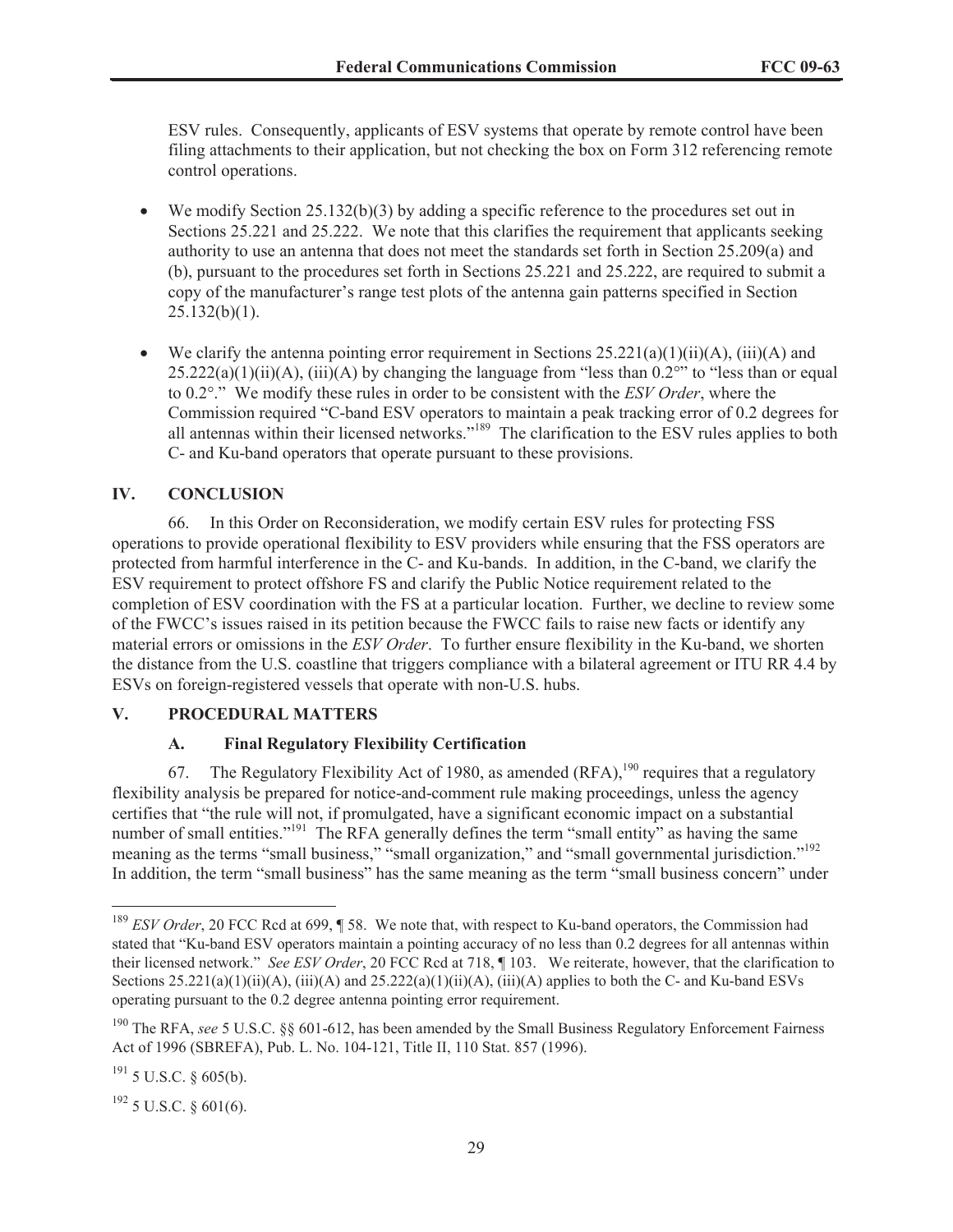the Small Business Act.<sup>193</sup> A "small business concern" is one which: (1) is independently owned and operated; (2) is not dominant in its field of operation; and (3) satisfies any additional criteria established by the U.S. Small Business Administration (SBA).<sup>194</sup>

68. In light of the rules adopted in the *ESV Order,* we find that there are only two categories of licensees that would be affected by the new rules. These categories of licensees are Satellite Telecommunications and Fixed-Satellite Transmit/Receive Earth Stations. The SBA has determined that the small business size standard for Satellite Telecommunications is a business that has \$15 million or less in average annual receipts.<sup>195</sup> Currently there are approximately 3,390 operational fixed-satellite transmit/received earth stations authorized for use in the C- and Ku-bands. The Commission does not request or collect annual revenue information, and thus is unable to estimate the number of earth stations that would constitute a small business under the SBA definition. Of the two classifications of licensees, we estimate that only 15 entities will provide ESV service. For the reasons described below, we certify that the policies and rules adopted in this *Order on Reconsideration* will not have a significant economic impact on a substantial number of small entities.

69. In the *ESV Order*, the Commission established licensing and service rules for ESVs operating in the 5925-6425 MHz/3700-4200 MHz (C-band) and 14.0-14.5 GHz/11.7-12.2 GHz (Kuband) frequencies. These rules allow ESV operations in the C- and Ku-bands, while ensuring that ESVs protect the fixed service (FS) and fixed-satellite service (FSS) operators, and a limited number of Government operations in these bands from harmful interference.

70. In this *Order on Reconsideration*, the Commission clarifies and modifies certain ESV rules designed to protect the FSS and the FS in the C- and Ku-bands. In particular, we modify our rules to protect the FSS by allowing greater operational flexibility for ESVs. For example, ESVs may operate at higher off-axis power-density levels as long as the ESV remains within the parameters of the coordination agreements between the target satellite and adjacent satellites. With regard to protecting the FS in the C-band, we clarify the ESV requirement to protect offshore FS and clarify and modify the requirement for an ESV to cease emissions if an FS at a particular location has been excluded from the coordination with the ESV. Finally, to further promote flexibility in the Ku-band, we shorten the distance from the U.S. coastline within which foreign-registered vessels that operate with non-U.S. hubs must comply with a bilateral agreement or ITU RR 4.4.

The Commission does not expect small entities to incur significant costs associated with the changes adopted in this *Order on Reconsideration*. The changes will benefit both large and small entities by allowing greater operational flexibility in providing ESV service. We believe these requirements are nominal and do not impose a significant economic impact on small entities. Therefore, we certify that the requirements adopted in this *Report and Order* will not have a significant economic impact on a substantial number of small entities.

 $193$  5 U.S.C. § 601(3) (incorporating by reference the definition of "small-business concern" in the Small Business Act, 15 U.S.C. § 632). Pursuant to 5 U.S.C. § 601(3), the statutory definition of a small business applies "unless an agency, after consultation with the Office of Advocacy of the Small Business Administration and after opportunity for public comment, establishes one or more definitions of such term which are appropriate to the activities of the agency and publishes such definition(s) in the Federal Register."

<sup>194</sup> 15 U.S.C. § 632.

<sup>195</sup> 13 C.F.R. § 121.201, NAICS codes 517410 and 517910.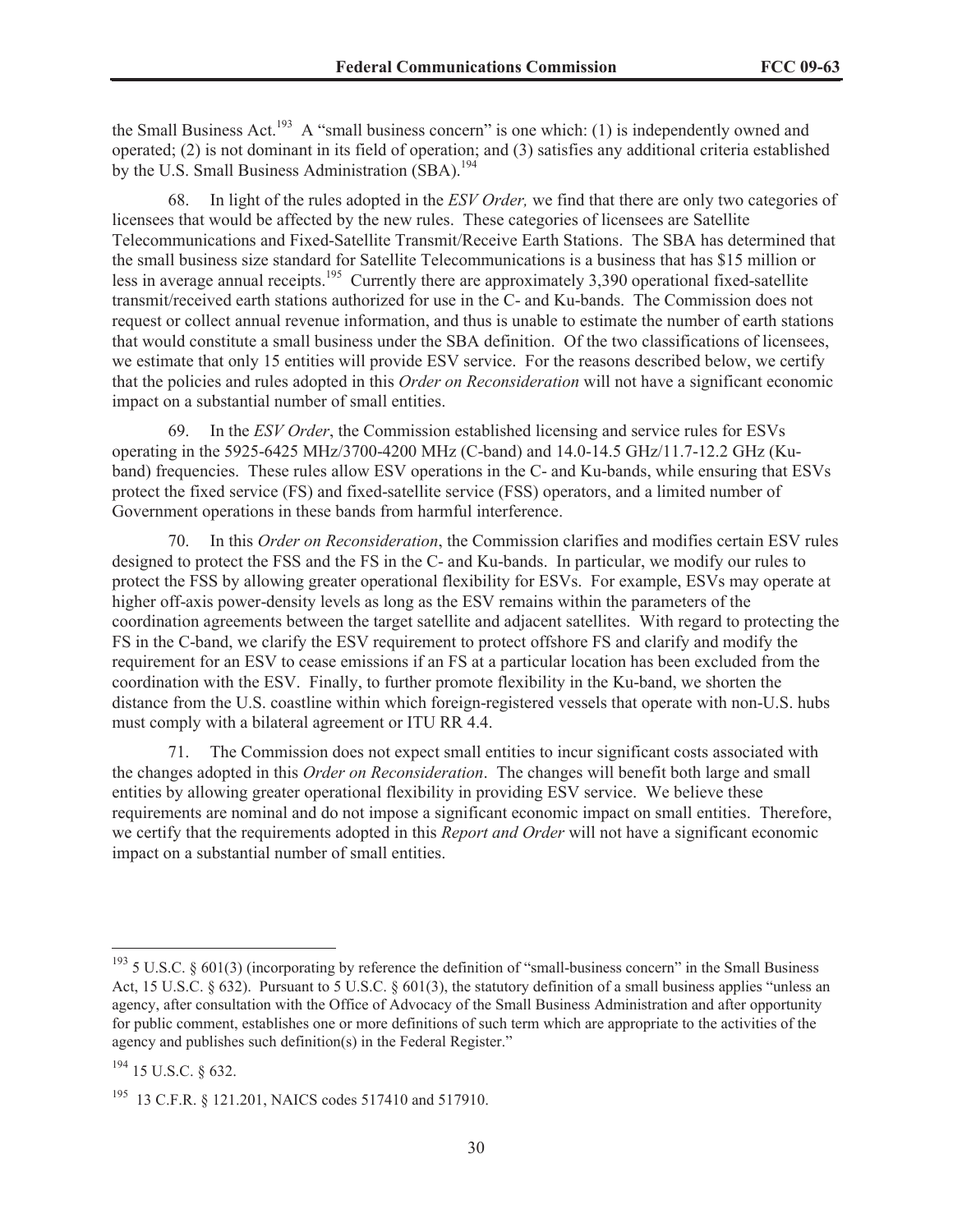# **B. Final Paperwork Reduction Act of 1995 Analysis**

72. This *Order on Reconsideration* contains new information collections subject to the Paperwork Reduction Act of 1995 (PRA), Public Law 104-13. It will be submitted to the Office of Management and Budget (OMB) for review under Section 3507(d) of the PRA. OMB, the general public, and other Federal agencies are invited to comment on the modified information collection contained in this proceeding.

73. All comments regarding the requests for approval of the information collection should be submitted to Judith B. Herman, Federal Communications Commission, Room 1-C804, 445 12<sup>th</sup> Street, SW, Washington, DC 20554, or via the Internet to Judith-B.Herman@fcc.gov, phone 202-418-0214.

## **VI. ORDERING CLAUSES**

74. IT IS ORDERED that, pursuant to Sections 4(i), 7, 302, 303(c), 303(e), 303(f) and 303(r) of the Communications Act of 1934, as amended, 47 U.S.C. Sections 154(i), 157, 302, 303(c), 303(e), 303(f) and 303(r), this Order on Reconsideration IS ADOPTED. Part 25 of the Commission's Rules IS AMENDED, as specified in Appendix B, effective 30 days after publication in the Federal Register.

75. IT IS FURTHER ORDERED that the Petition for Reconsideration filed by ARINC Incorporated IS GRANTED in part to the extent described above and IS DENIED in all other respects.

76. IT IS FURTHER ORDERED that the Petition for Reconsideration filed by The Boeing Company IS GRANTED in part to the extent described above and IS DENIED in all other respects.

77. IT IS FURTHER ORDERED that the Petition for Reconsideration filed by the Fixed Wireless Communications Coalition IS DENIED in part to the extent described above and IS DISMISSED in all other respects.

78. IT IS FURTHER ORDERED that the Petition for Reconsideration filed by the Maritime Telecommunications Network IS GRANTED in part to the extent described above and IS DENIED in all other respects.

79. IT IS FURTHER ORDERED that the Final Regulatory Flexibility Certification, as required by Section 604 of the Regulatory Flexibility Act, IS ADOPTED.

80. IT IS FURTHER ORDERED that the Commission's Consumer and Governmental Affairs Bureau, Reference Information Center, SHALL SEND a copy of this Order on Reconsideration including the Final Regulatory Flexibility Certification, to the Chief Counsel for Advocacy of the Small Business Administration.

# FEDERAL COMMUNICATIONS COMMISSION

Marlene H. Dortch Secretary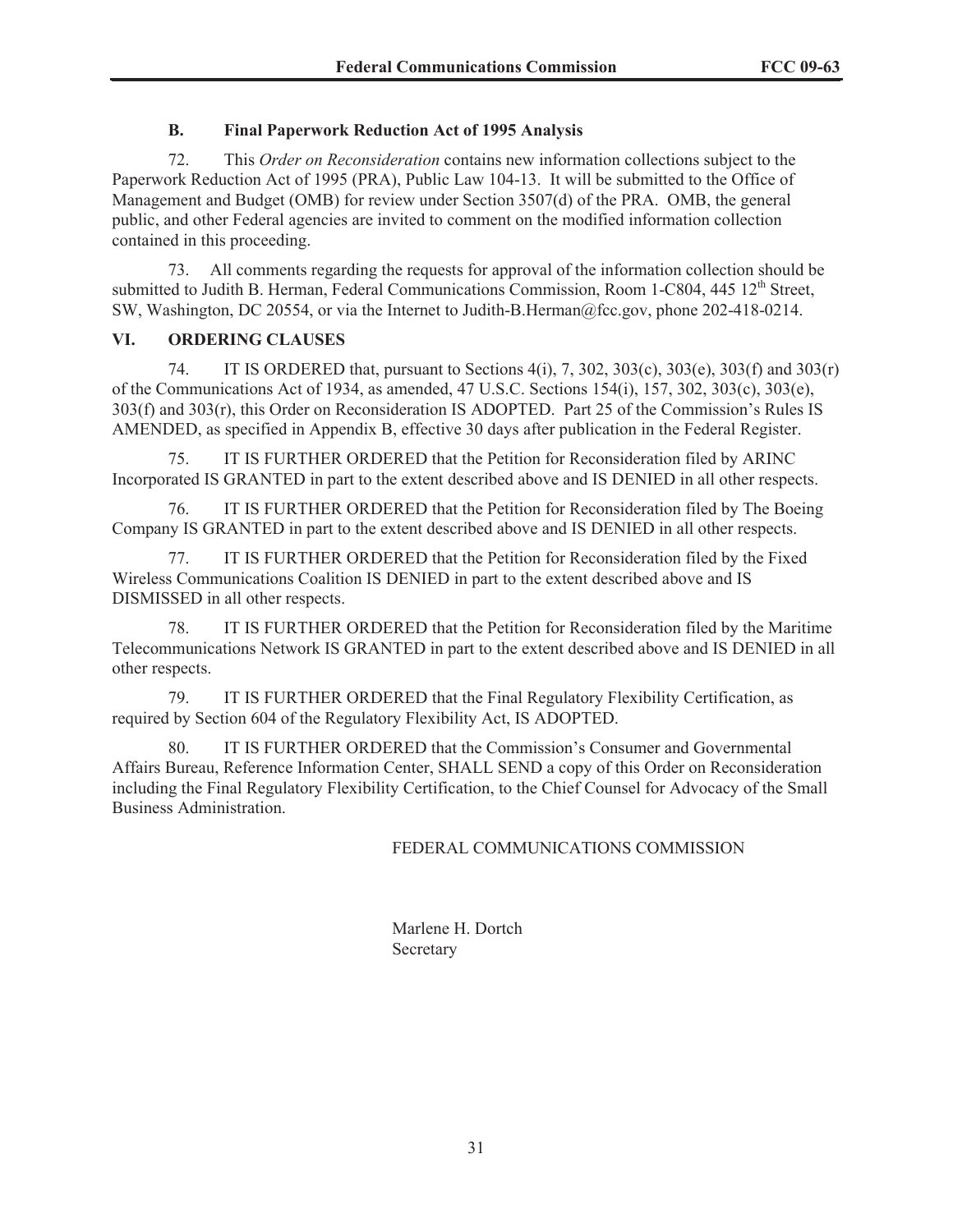# **APPENDIX A**

# **List of Parties**

# **List of Petitioners**

ARINC Incorporated (ARINC) The Boeing Company (Boeing) Fixed Wireless Communications Coalition (FWCC) Maritime Telecommunications Network, Inc. (MTN)

## **List of Opposition**

ARINC Boeing FWCC Intelsat Limited (Intelsat) MTN

## **List of Replies**

Boeing FWCC Intelsat MTN

# **Ex Parte Filings**

Boeing Intelsat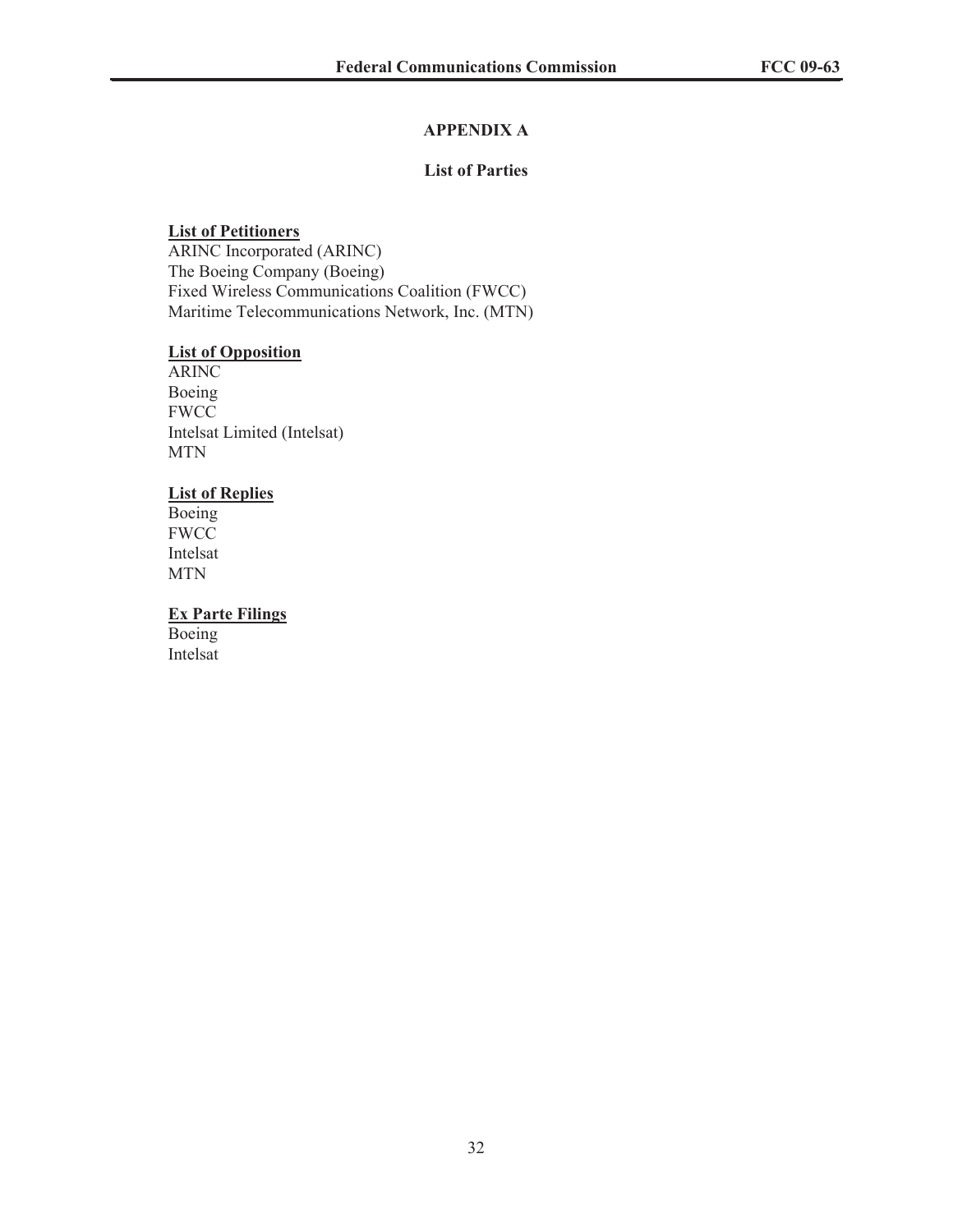# **APPENDIX B**

# **Rule Revisions**

For the reasons discussed above, the Federal Communications Commission amends 47 C.F.R. part 25 as follows:

# **PART 25 – SATELLITE COMMUNICATIONS**

1. The authority citation for Part 25 continues to read as follows:

Authority: 47 U.S.C. 701-744. Interprets or applies Sections 4, 301, 302,303, 307, 309 and 332 of the Communications Act, as amended, 47 U.S.C. Sections 154, 301, 302, 303, 307, 309, 332, unless otherwise noted.

2. Section 25.132 is amended by revising paragraph (b)(3) as follows:

# **§ 25.132 Verification of earth station antenna performance standards.**

\* \* \*

(b)(3) Applicants seeking authority to use an antenna that does not meet the standards set forth in §§ 25.209(a) and (b) of this part, pursuant to the procedure set forth in § 25.220, § 25.221, § 25.222, or §  $25.223(c)$  of this part, are required to submit a copy of the manufacturer's range test plots of the antenna gain patterns specified in paragraph (b)(1) of this section.

\* \* \*

3. Section 25.221 is amended in its entirety to read as follows:

**§ 25.221 Blanket Licensing provisions for Earth Stations on Vessels (ESVs) receiving in the 3700– 4200 MHz (space-to-Earth) frequency band and transmitting in the 5925–6425 MHz (Earth-tospace) frequency band, operating with Geostationary Satellite Orbit (GSO) Satellites in the Fixed-Satellite Service.**

(a) The following ongoing requirements govern all ESV licensees and operations in the 3700-4200 MHz (space-to-Earth) and 5925–6425 MHz (Earth-to-space) bands transmitting to GSO satellites in the fixedsatellite service. ESV licensees must comply with the requirements in either paragraph (a)(1) or (a)(2) of this section and all of the requirements set forth in paragraphs  $(a)(3)-(a)(12)$  of this section. Paragraph (b) of this section identifies items that must be included in the application for ESV operations to demonstrate that these ongoing requirements will be met.

(1) The following requirements shall apply to an ESV that uses transmitters with off-axis EIRP spectral-densities lower than or equal to the levels in paragraph  $(a)(1)(i)$  of this subsection. An ESV, or ESV system, operating under this subsection shall provide a detailed demonstration as described in paragraph (b)(1) of this section. The ESV transmitter must also comply with the antenna pointing and cessation of emission requirements in paragraphs  $(a)(1)(ii)$  and  $(a)(1)(iii)$  of this subsection.

(i) An ESV system shall not exceed the off-axis EIRP spectral-density limits and conditions defined in paragraphs (A)-(D) of this subsection.

(A) The off-axis EIRP spectral-density emitted from the ESV, in the plane of the GSO as it appears at the particular earth station location, shall not exceed the following values: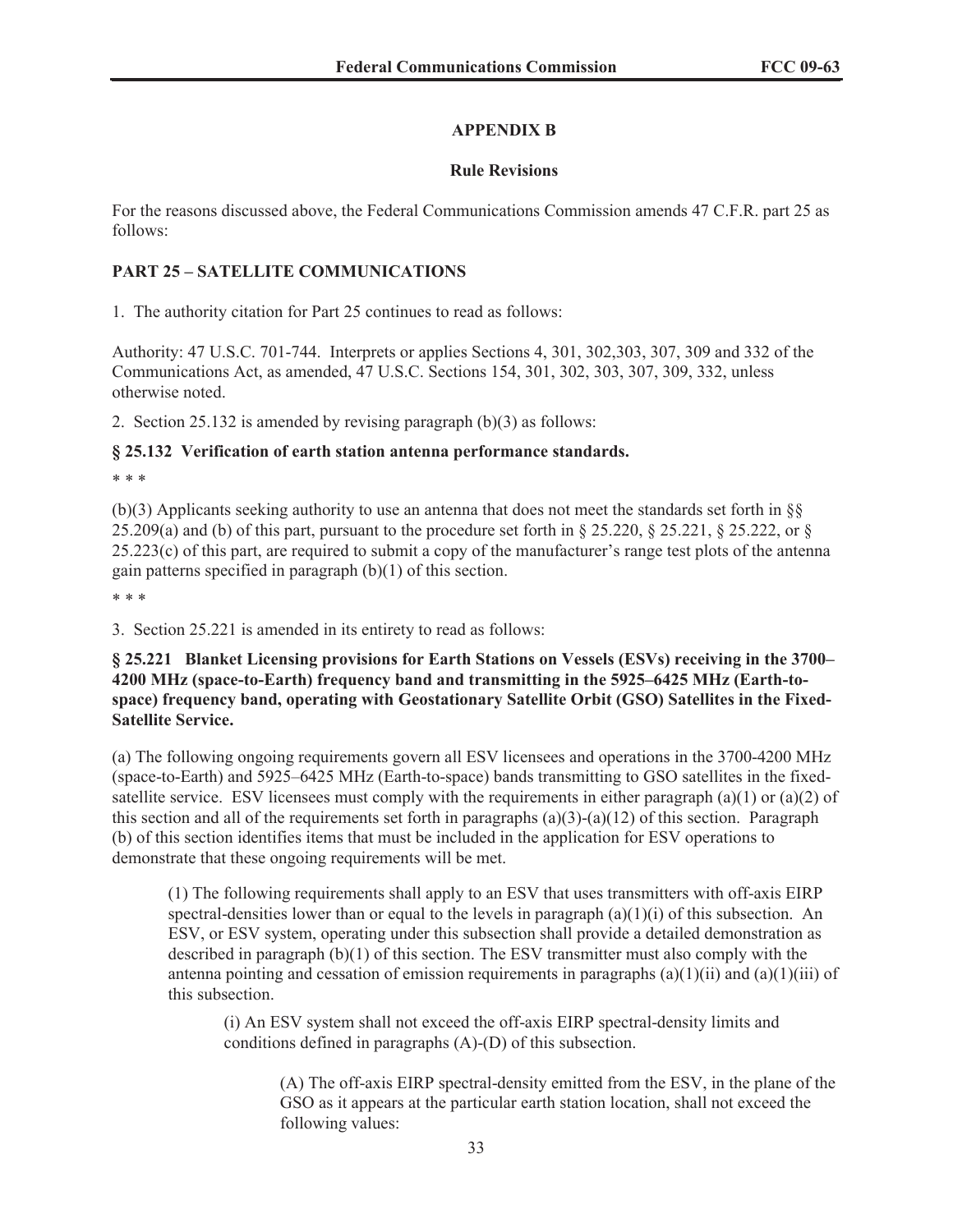| $26.3 - 10\log(N) - 25\log(\theta)$ | dBW/4 kHz   | for | $1.5^{\circ} \leq \theta \leq 7^{\circ}$ |
|-------------------------------------|-------------|-----|------------------------------------------|
| 5.3 $-10\log(N)$                    | $dBW/4$ kHz | for | $17^{\circ} < \theta < 9.2^{\circ}$      |
| $29.3 - 10\log(N) - 25\log\theta$   | dBW/4 kHz   | for | $9.2^\circ < \theta \leq 48^\circ$       |
| $-12.7 - 10\log(N)$                 | $dBW/4$ kHz | for | $48^\circ < \theta \leq 180^\circ$       |

where theta  $(\theta)$  is the angle in degrees from the line connecting the focal point of the antenna to the orbital location of the target satellite, the plane of the GSO is determined by the focal point of the antenna and the line tangent to the arc of the GSO at the orbital location of the target satellite. For an ESV network using frequency division multiple access (FDMA) or time division multiple access (TDMA) techniques, N is equal to one. For ESV networks using multiple cofrequency transmitters that have the same EIRP, N is the maximum expected number of co-frequency simultaneously transmitting ESV earth stations in the same satellite receiving beam. For the purpose of this section, the peak EIRP of an individual sidelobe may not exceed the envelope defined above for  $\theta$  between 1.5° and 7.0°. For θ greater than 7.0°, the envelope may be exceeded by no more than 10% of the sidelobes, provided no individual sidelobe exceeds the envelope given above by more than 3 dB.

(B) In all directions other than along the GSO, the off-axis EIRP spectral-density for co-polarized signals emitted from the ESV shall not exceed the following values:

| $29.3 - 10\log(N) - 25\log(\theta)$ | $dBW/4$ kHz | tor | $3.0^{\circ} \le \theta \le 48^{\circ}$        |
|-------------------------------------|-------------|-----|------------------------------------------------|
| $-12.7 - 10\log(N)$                 | $dBW/4$ kHz | tor | $\leq \theta \leq 180^{\circ}$<br>$48^{\circ}$ |

where  $\theta$  and N are defined in paragraph (a)(1)(i)(A). This off-axis EIRP spectral-density applies in any plane that includes the line connecting the focal point of the antenna to the orbital location of the target satellite with the exception of the plane of the GSO as defined in paragraph  $(a)(1)(i)(A)$  of this section. For the purpose of this subsection, the envelope may be exceeded by no more than 10% of the sidelobes provided no individual sidelobe exceeds the gain envelope given above by more than 6 dB. The region of the main reflector spillover energy is to be interpreted as a single lobe and shall not exceed the envelope by more than 6 dB.

(C) In all directions, the off-axis EIRP spectral-density for cross-polarized signals emitted from the ESV shall not exceed the following values:

| $16.3 - 10\log(N) - 25\log(\theta)$ | $dBW/4$ kHz | tor | $\circ$<br>1.0               |
|-------------------------------------|-------------|-----|------------------------------|
| $10\log(N)$<br>$-4.7 -$             | $dBW/4$ kHz | tor | $.0^{\circ}$<br>$\mathbf{H}$ |

where  $\theta$  and N are defined as set forth in paragraph (a)(1)(i)(A) of this section. This EIRP spectral-density applies in any plane that includes the line connecting the focal point of the antenna to the orbital location of the target satellite.

(D) For non-circular ESV antennas, the major axis of the antenna will be aligned with the tangent to the arc of the GSO at the orbital location of the target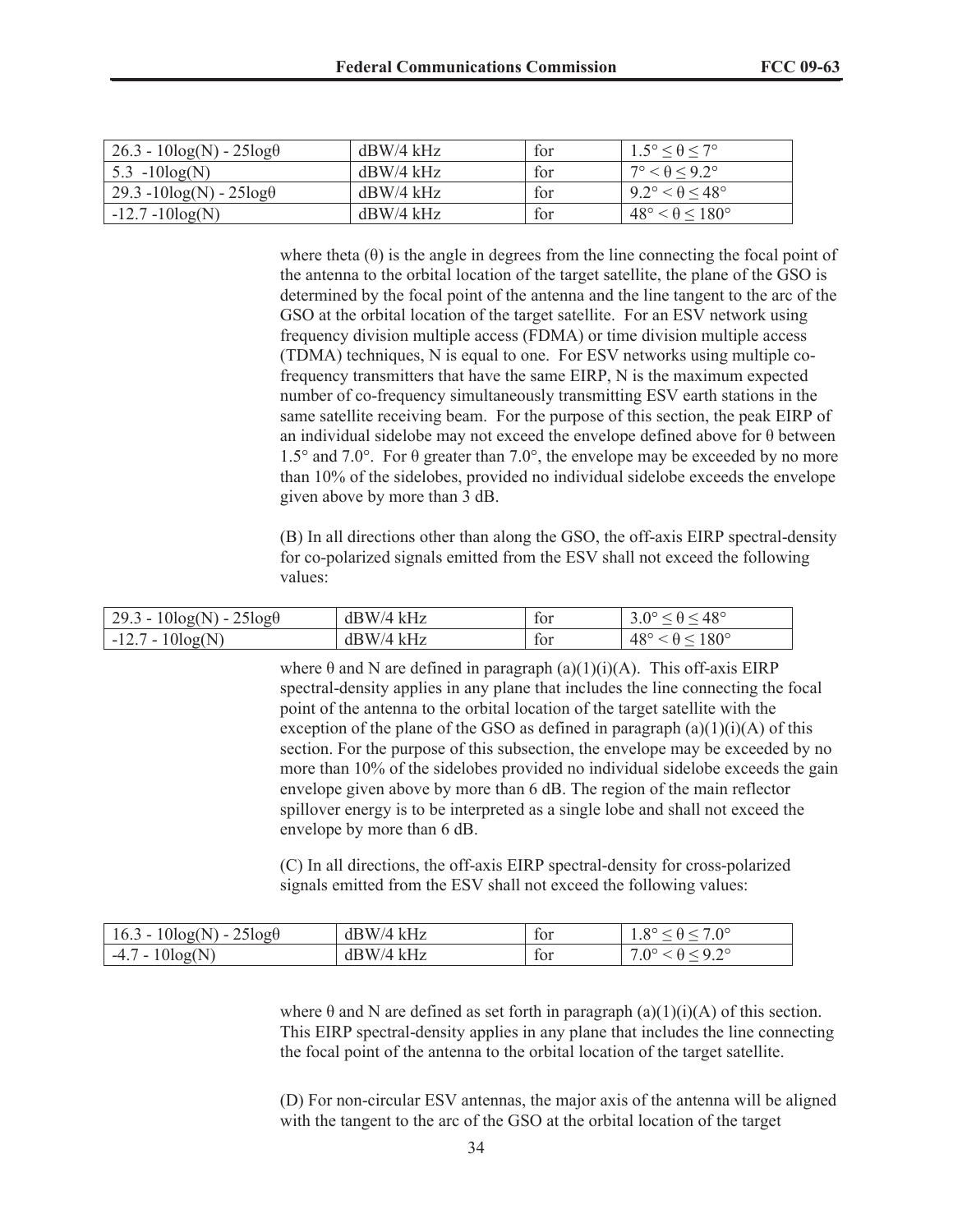satellite, to the extent required to meet the specified off-axis EIRP spectraldensity criteria.

(ii) Each ESV transmitter must meet one of the following antenna pointing requirements:

(A) Each ESV transmitter shall maintain a pointing error of less than or equal to 0.2° between the orbital location of the target satellite and the axis of the main lobe of the ESV antenna, or

(B) Each ESV transmitter shall declare a maximum antenna pointing error that may be greater than 0.2° provided that the ESV does not exceed the off-axis EIRP spectral-density limits in paragraph  $(a)(1)(i)$  of this section, taking into account the antenna pointing error.

(iii) Each ESV transmitter must meet one of the following cessation of emission requirements:

> (A) For ESVs operating under paragraph  $(a)(1)(ii)(A)$  of this section, all emissions from the ESV shall automatically cease within 100 milliseconds if the angle between the orbital location of the target satellite and the axis of the main lobe of the ESV antenna exceeds 0.5°, and transmission will not resume until such angle is less than or equal to 0.2°, or

> (B) For ESV transmitters operating under paragraph  $(a)(1)(ii)(B)$  of this section, all emissions from the ESV shall automatically cease within 100 milliseconds if the angle between the orbital location of the target satellite and the axis of the main lobe of the ESV antenna exceeds the declared maximum antenna pointing error and shall not resume transmissions until such angle is less than or equal to the declared maximum antenna pointing error.

(2) The following requirements shall apply to an ESV that uses off-axis EIRP spectral-densities in excess of the levels in paragraph  $(a)(1)(i)$  of this section. An ESV, or ESV system, operating under this subsection shall file certifications and provide a detailed demonstration as described in paragraph  $(b)(2)$  of this section.

(i) The ESV shall transmit only to the target satellite system(s) referred to in the certifications required by paragraph (b)(2) of this section.

(ii) If a good faith agreement cannot be reached between the target satellite operator and the operator of a future satellite that is located within 6 degrees longitude of the target satellite, the ESV operator shall accept the power-density levels that would accommodate that adjacent satellite.

(iii) The ESV shall operate in accordance with the off-axis EIRP spectral-densities that the ESV supplied to the target satellite operator in order to obtain the certifications listed in paragraph  $(b)(2)$  of this section. The ESV shall automatically cease emissions within 100 milliseconds if the ESV transmitter exceeds the off-axis EIRP spectral-densities supplied to the target satellite operator.

(3) There shall be a point of contact in the United States, with phone number and address, available 24 hours a day, seven days a week, with authority and ability to cease all emissions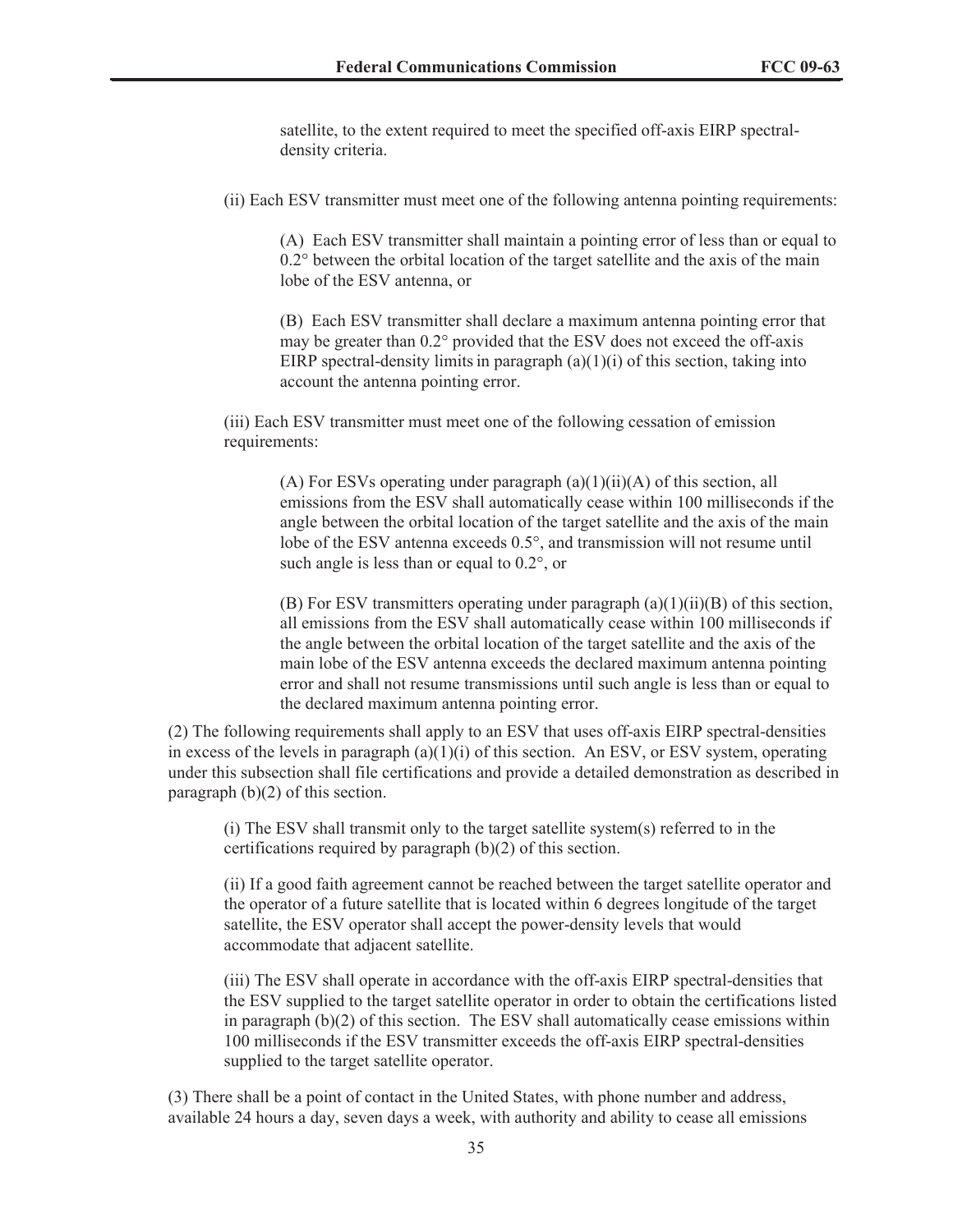from the ESVs, either directly or through the facilities of a U.S. Hub or a Hub located in another country with which the United States has a bilateral agreement that enables such cessation of emissions.

(4) For each ESV transmitter, a record of the ship location (*i.e.,* latitude/longitude), transmit frequency, channel bandwidth and satellite used shall be time annotated and maintained for a period of not less than 1 year. Records will be recorded at time intervals no greater than every 20 minutes while the ESV is transmitting. The ESV operator will make this data available upon request to a coordinator, fixed system operator, fixed-satellite system operator, or the Commission within 24 hours of the request.

(5) ESV operators communicating with vessels of foreign registry must maintain detailed information on each vessel's country of registry and a point of contact for the relevant administration responsible for licensing ESVs.

(6) ESV operators shall control all ESVs by a Hub earth station located in the United States, except that an ESV on U.S.-registered vessels may operate under control of a Hub earth station location outside the United States provided the ESV operator maintains a point of contact within the United States that will have the capability and authority to cause an ESV on a U.S.-registered vessel to cease transmitting if necessary.

(7) ESV operators transmitting in the 5925–6425 MHz (Earth-to-space) frequency bands to GSO satellites in the fixed-satellite service (FSS) shall not seek to coordinate, in any geographic location, more than 36 MHz of uplink bandwidth on each of no more than two GSO FSS satellites.

(8) ESVs shall not operate in the 5925–6425 MHz (Earth-to-space) and 3700–4200 MHz (spaceto-Earth) frequency bands on vessels smaller than 300 gross tons.

(9) ESVs, operating while docked, that complete coordination with terrestrial stations in the 3700–4200 MHz band in accordance with §25.251, shall receive protection from such terrestrial stations in accordance with the coordination agreements, for 180 days, renewable for 180 days.

(10) ESVs in motion shall not claim protection from harmful interference from any authorized terrestrial stations or lawfully operating satellites to which frequencies are either already assigned, or may be assigned in the future in the 3700–4200 MHz (space-to-Earth) frequency band.

(11) ESVs operating within 200 km from the baseline of the United States, or within 200 km from a U.S.-licensed fixed service offshore installation, shall complete coordination with potentially affected U.S.-licensed fixed service operators prior to operation. The coordination method and the interference criteria objective shall be determined by the frequency coordinator. The details of the coordination shall be maintained and available at the frequency coordinator, and shall be filed with the Commission to be placed on Public Notice. Operation of each individual ESV may commence immediately after the Public Notice is released that identifies the notification sent to the Commission. Continuance of operation of that ESV for the duration of the coordination term shall be dependent upon successful completion of the normal public notice process. If, prior to the end of the 30-day comment period of the Public Notice, any objections are received from U.S.-licensed fixed service operators that have been excluded from coordination, the ESV licensee shall immediately cease operation of that particular station on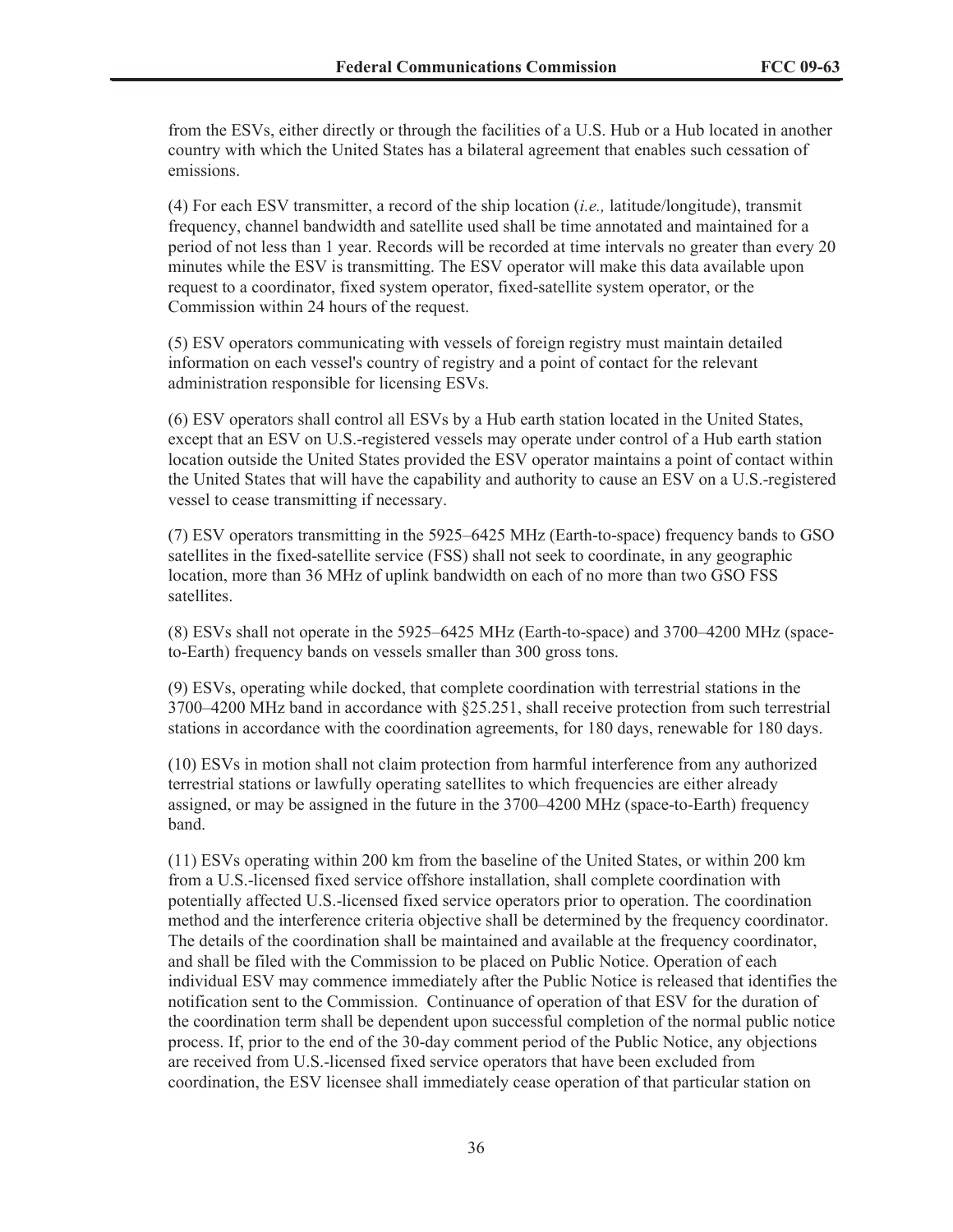frequencies used by the affected U.S.-licensed fixed service station until the coordination dispute is resolved and the ESV licensee informs the Commission of the resolution.

(12) ESV operators must automatically cease transmission if the ESV operates in violation of the terms of its coordination agreement, including, but not limited to, conditions related to speed of the vessel or if the ESV travels outside the coordinated area, if within 200 km from the baseline of the United States, or within 200 km from a U.S.-licensed fixed service offshore installation. Transmissions may be controlled by the ESV network. The frequency coordinator may decide whether ESV operators should automatically cease transmissions if the vessel falls below a prescribed speed within a prescribed geographic area.

(b) Applications for ESV operation in the 5925–6425 MHz (Earth-to-space) band to GSO satellites in the fixed-satellite service must include, in addition to the particulars of operation identified on Form 312, and associated Schedule B, the applicable technical demonstrations in paragraphs  $(b)(1)$  or  $(b)(2)$  and the documentation identified in paragraphs (b)(3) through (b)(5) of this section.

 $(1)$  An ESV applicant proposing to implement a transmitter under paragraph  $(a)(1)$  of this section must demonstrate that the transmitter meets the off-axis EIRP spectral-density limits contained in paragraph  $(a)(1)(i)$  of this section. To provide this demonstration, the application shall include the tables described in paragraph  $(b)(1)(i)$  of this section or the certification described in paragraph  $(b)(1)(ii)$  of this section. The ESV applicant also must provide the value N described in paragraph  $(a)(1)(i)(A)$  of this section. An ESV applicant proposing to implement a transmitter under paragraph (a)(1)(ii)(A) of this section must provide the certifications identified in paragraph  $(b)(1)(iii)$  of this section. An ESV applicant proposing to implement a transmitter under paragraph  $(a)(1)(ii)(B)$  of this section must provide the demonstrations identified in paragraph  $(b)(1)(iv)$  of this section.

(i) Any ESV applicant filing an application pursuant to paragraph  $(a)(1)$  of this section must file three tables showing the off-axis EIRP level of the proposed earth station antenna in the direction of the plane of the GSO; the co-polarized EIRP in the elevation plane, that is, the plane perpendicular to the plane of the GSO; and cross polarized EIRP. In each table, the EIRP level must be provided at increments of  $0.1^{\circ}$  for angles between 0° and 10° off-axis, and at increments of 5° for angles between 10° and 180° off-axis.

(A) For purposes of the off-axis EIRP table in the plane of the GSO, the off-axis angle is the angle in degrees from the line connecting the focal point of the antenna to the orbital position of the target satellite, and the plane of the GSO is determined by the focal point of the antenna and the line tangent to the arc of the GSO at the orbital position of the target satellite.

(B) For purposes of the off-axis co-polarized EIRP table in the elevation plane, the off-axis angle is the angle in degrees from the line connecting the focal point of the antenna to the orbital position of the target satellite, and the elevation plane is defined as the plane perpendicular to the plane of the GSO defined in paragraph  $(b)(1)(i)(A)$  of this section.

(C) For purposes of the cross-polarized EIRP table, the off-axis angle is the angle in degrees from the line connecting the focal point of the antenna to the orbital position of the target satellite and the plane of the GSO as defined in paragraph  $(b)(1)(i)(A)$  of this section will be used.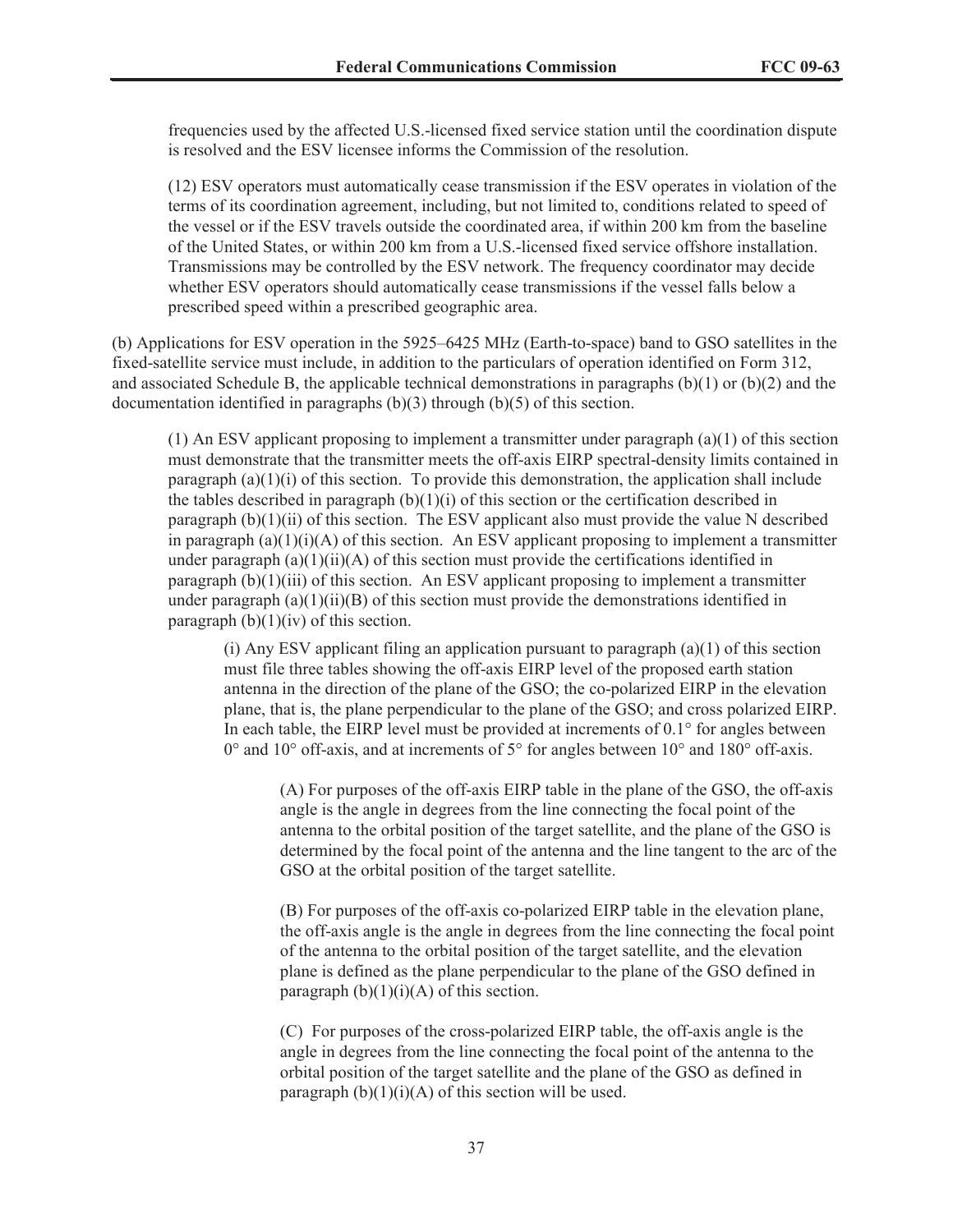(ii) A certification, in Schedule B, that the ESV antenna conforms to the gain pattern criteria of  $\S 25.209(a)$  and (b), that, combined with the maximum input power density calculated from the EIRP density less the antenna gain, which is entered in Schedule B, demonstrates that the off-axis EIRP spectral density envelope set forth in paragraphs  $(a)(1)(i)(A)$  through  $(a)(1)(i)(C)$  of this section will be met under the assumption that the antenna is pointed at the target satellite.

(iii) An ESV applicant proposing to implement a transmitter under paragraph  $(a)(1)(ii)(A)$  of this section, must provide a certification from the equipment manufacturer stating that the antenna tracking system will maintain a pointing error of less than or equal to 0.2º between the orbital location of the target satellite and the axis of the main lobe of the ESV antenna and that the antenna tracking system is capable of ceasing emissions within 100 milliseconds if the angle between the orbital location of the target satellite and the axis of the main lobe of the ESV antenna exceeds 0.5°.

(iv) An ESV applicant proposing to implement a transmitter under paragraph  $(a)(1)(ii)(B)$  of this section must:

> (A) declare, in its application, a maximum antenna pointing error and demonstrate that the maximum antenna pointing error can be achieved without exceeding the off-axis EIRP spectral-density limits in paragraph  $(a)(1)(i)$  of this section; and

(B) demonstrate that the ESV transmitter can detect if the transmitter exceeds the declared maximum antenna pointing error and can cease transmission within 100 milliseconds if the angle between the orbital location of the target satellite and the axis of the main lobe of the ESV antenna exceeds the declared maximum antenna pointing error, and will not resume transmissions until the angle between the orbital location of the target satellite and the axis of the main lobe of the ESV antenna is less than or equal to the declared maximum antenna pointing error.

(2) An ESV applicant proposing to implement a transmitter under paragraph  $(a)(2)$  of this section and using off-axis EIRP spectral-densities in excess of the levels in paragraph  $(a)(1)(i)$  of this section shall provide the following certifications and demonstration as exhibits to its earth station application:

(i) A statement from the target satellite operator certifying that the proposed operation of the ESV has the potential to create harmful interference to satellite networks adjacent to the target satellite(s) that may be unacceptable.

(ii) A statement from the target satellite operator certifying that the power-density levels that the ESV applicant provided to the target satellite operator are consistent with the existing coordination agreements between its satellite $(s)$  and the adjacent satellite systems within 6° of orbital separation from its satellite(s).

(iii) A statement from the target satellite operator certifying that it will include the power-density levels of the ESV applicant in all future coordination agreements.

(iv) A demonstration from the ESV operator that the ESV system is capable of detecting and automatically ceasing emissions within 100 milliseconds when the transmitter exceeds the off-axis EIRP spectral-densities supplied to the target satellite operator.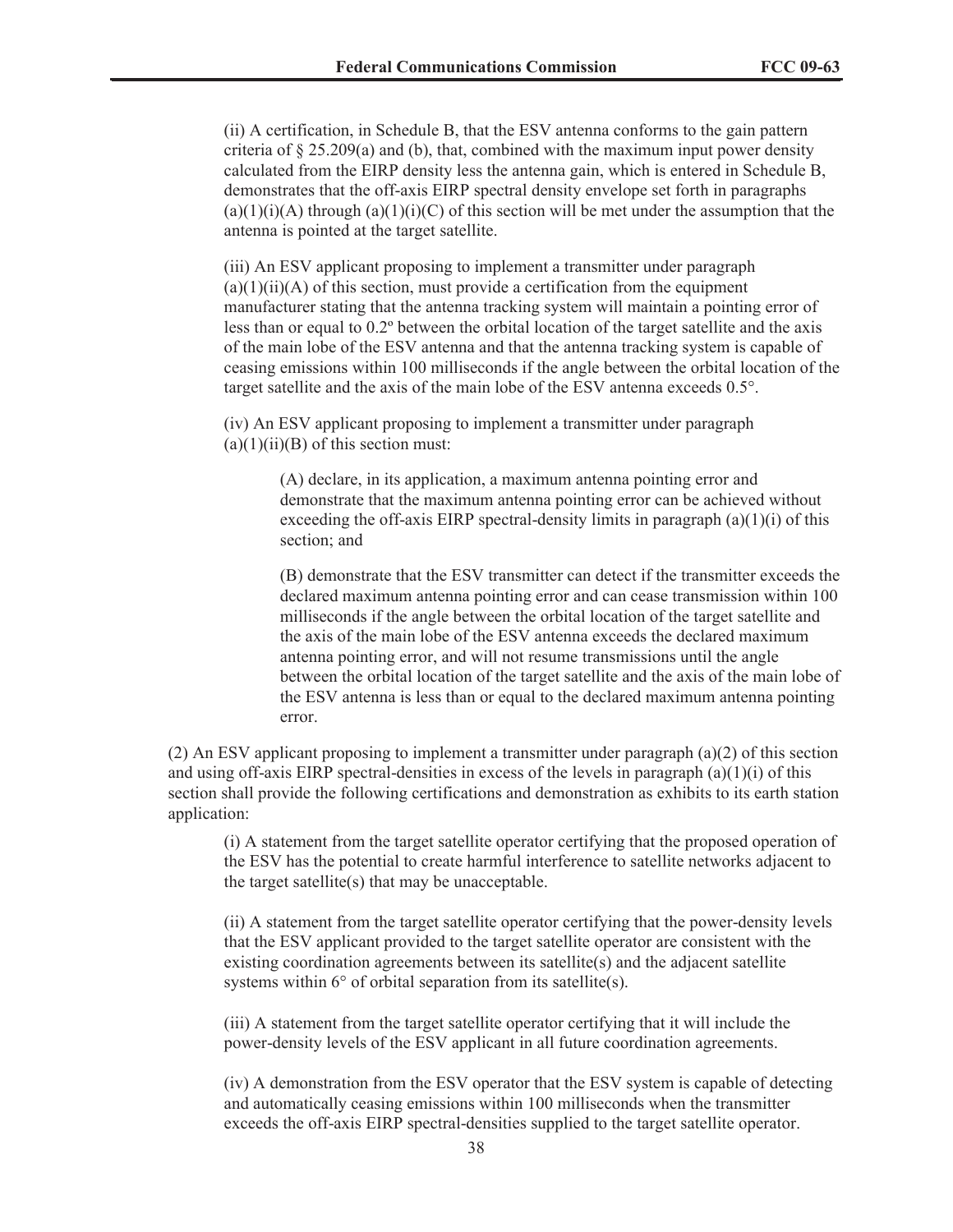(v) A certification from the ESV operator that the ESV system complies with the power limits in Section 25.204(h).

(3) There shall be an exhibit included with the application describing the geographic area(s) in which the ESVs will operate.

(4) The point of contact information referred to in paragraph (a)(3) and, if applicable, paragraph (a)(6) of this section, must be included in the application.

(5) ESVs that exceed the radiation guidelines of Section 1.1310 Radiofrequency radiation exposure limits must provide, with their environmental assessment, a plan for mitigation of radiation exposure to the extent required to meet those guidelines.

4. Section 25.222 is amended in its entirety to read as follows:

**§ 25.222 Blanket Licensing provisions for Earth Stations on Vessels (ESVs) receiving in the 10.95- 11.2 GHz (space-to-Earth), 11.45-11.7 GHz (space-to-Earth), 11.7-12.2 GHz (space-to-Earth) frequency bands and transmitting in the 14.0-14.5 GHz (Earth-to-space) frequency band, operating with Geostationary Orbit (GSO) Satellites in the Fixed-Satellite Service.**

(a) The following ongoing requirements govern all ESV licensees and operations in the 10.95-11.2 GHz (space-to-Earth), 11.45-11.7 GHz (space-to-Earth), 11.7-12.2 GHz (space-to-Earth) frequency bands and 14.0-14.5 GHz (Earth-to-space) bands transmitting to GSO satellites in the fixed-satellite service. ESV licensees must comply with the requirements in either paragraph (a)(1) or (a)(2) of this section and all of the requirements set forth in paragraphs (a)(3)-(a)(7) of this section. Paragraph (b) of this section identifies items that must be included in the application for ESV operations to demonstrate that these ongoing requirements will be met.

(1) The following requirements shall apply to an ESV that uses transmitters with off-axis EIRP spectral-densities lower than or equal to the levels in paragraph (A) of this subsection. An ESV, or ESV system, operating under this subsection shall provide a detailed demonstration as described in paragraph (b)(1) of this section. The ESV transmitter also must comply with the antenna pointing and cessation of emission requirements in paragraphs  $(a)(1)(ii)$  and  $(a)(1)(iii)$  of this subsection.

(i) An ESV system shall not exceed the off-axis EIRP spectral-density limits and conditions defined in paragraphs (A)-(D) of this subsection.

(A) The off-axis EIRP spectral-density emitted from the ESV, in the plane of the GSO as it appears at the particular earth station location, shall not exceed the following values:

| $15 - 10\log(N) - 25\log(\theta)$ | $dBW/4$ kHz | for | $1.5^{\circ} \leq \theta \leq 7^{\circ}$ |
|-----------------------------------|-------------|-----|------------------------------------------|
| $-6 - 10\log(N)$                  | $dBW/4$ kHz | for | $7^{\circ} < \theta < 9.2^{\circ}$       |
| $18 - 10\log(N) - 25\log(\theta)$ | $dBW/4$ kHz | for | $9.2^{\circ} < \theta \leq 48^{\circ}$   |
| $-24 - 10\log(N)$                 | $dBW/4$ kHz | for | $48^{\circ} < \theta < 85^{\circ}$       |
| $-14 - 10\log(N)$                 | $dBW/4$ kHz | for | $85^\circ < \theta \leq 180^\circ$       |

where theta  $(\theta)$  is the angle in degrees from the line connecting the focal point of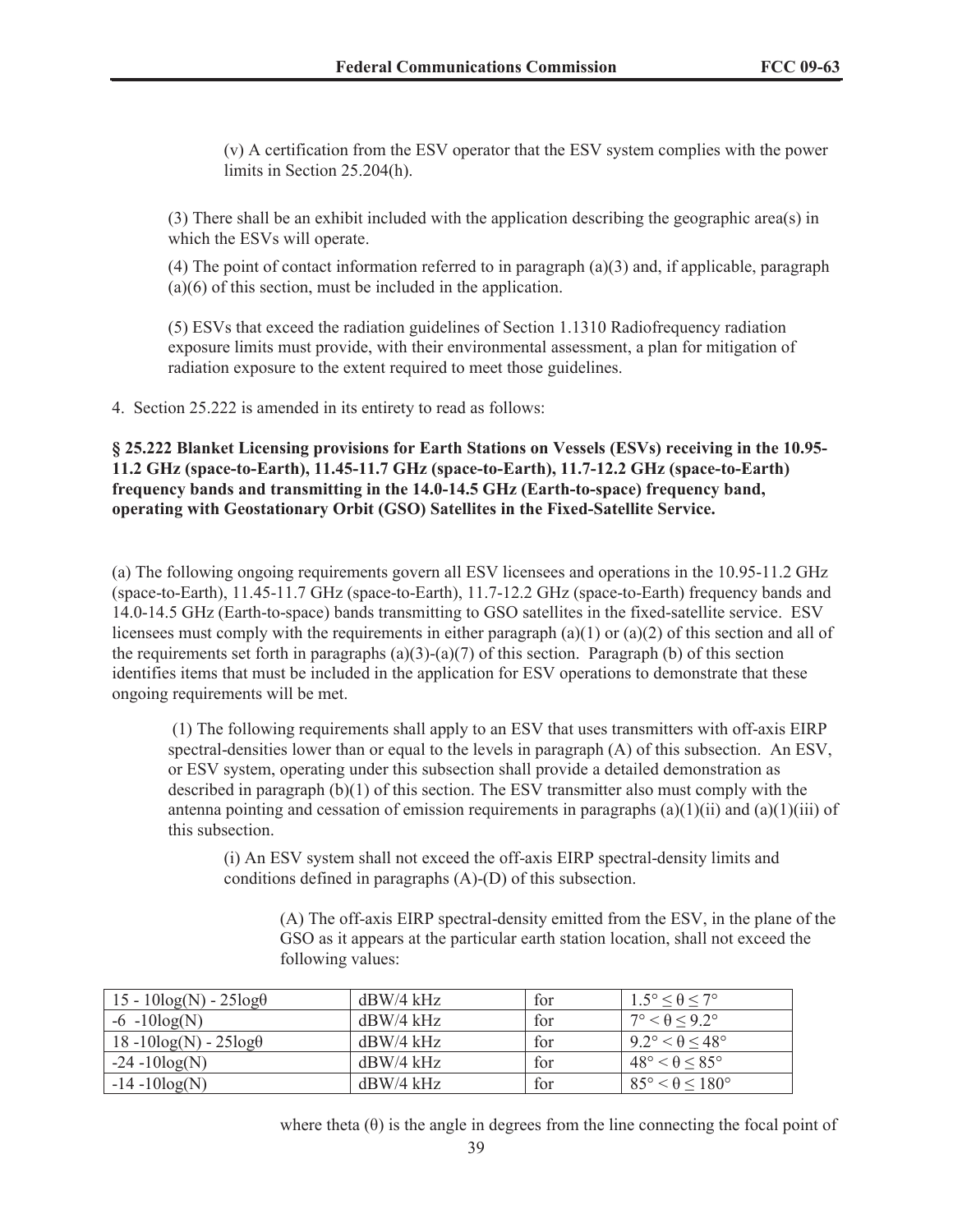the antenna to the orbital location of the target satellite, the plane of the GSO is determined by the focal point of the antenna and the line tangent to the arc of the GSO at the orbital location of the target satellite. For ESV networks using frequency division multiple access (FDMA) or time division multiple access (TDMA) techniques, N is equal to one. For ESV networks using multiple cofrequency transmitters that have the same EIRP, N is the maximum expected number of co-frequency simultaneously transmitting ESV earth stations in the same satellite receiving beam. For the purpose of this subsection, the peak EIRP of an individual sidelobe may not exceed the envelope defined above for θ between 1.5° and 7.0°. For  $\theta$  greater than 7.0°, the envelope may be exceeded by no more than 10% of the sidelobes, provided no individual sidelobe exceeds the envelope given above by more than 3 dB.

(B) In all directions other than along the GSO, the off-axis EIRP spectral-density for co-polarized signals emitted from the ESV shall not exceed the following values:

| $18 - 10\log(N) - 25\log(\theta)$ | $dBW/4$ kHz | for | $3.0^{\circ} \le \theta \le 48^{\circ}$ |
|-----------------------------------|-------------|-----|-----------------------------------------|
| $-24 - 10\log(N)$                 | $dBW/4$ kHz | for | $48^\circ < \theta \leq 85^\circ$       |
| $-14 - 10\log(N)$                 | $dBW/4$ kHz | for | $85^{\circ} < \theta \leq 180^{\circ}$  |

where  $\theta$  and N are defined in paragraph (a)(1)(i)(A). This off-axis EIRP spectral-density applies in any plane that includes the line connecting the focal point of the antenna to the orbital location of the target satellite with the exception of the plane of the GSO as defined in paragraph  $(a)(1)(i)(A)$  of this section. For the purpose of this subsection, the envelope may be exceeded by no more than 10% of the sidelobes provided no individual sidelobe exceeds the gain envelope given above by more than 6 dB. The region of the main reflector spillover energy is to be interpreted as a single lobe and shall not exceed the envelope by more than 6 dB.

(C) In all directions, the off-axis EIRP spectral-density for cross-polarized signals emitted from the ESV shall not exceed the following values:

| $25\log\theta$<br>10log(1)<br>. .<br>$\overline{\phantom{a}}$ | kHz<br>dВ.<br>W/4 | tor | $7.0^\circ$<br>$\Omega$<br>1.0 |
|---------------------------------------------------------------|-------------------|-----|--------------------------------|
| ال <i>م</i> ما،<br>1 G<br>$-10 -$<br>10 <sup>2</sup>          | kHz<br>W/4<br>dВ  | tor | റ റാ<br>$.0^{\circ}$<br>ے .    |

where  $\theta$  and N are defined as set forth in paragraph (a)(1)(i)(A) of this section. This EIRP spectral-density applies in any plane that includes the line connecting the focal point of the antenna to the target satellite.

(D) For non-circular ESV antennas, the major axis of the antenna will be aligned with the tangent to the arc of the GSO at the orbital location of the target satellite, to the extent required to meet the specified off-axis EIRP spectraldensity criteria.

(ii) Each ESV transmitter must meet one of the following antenna pointing requirements: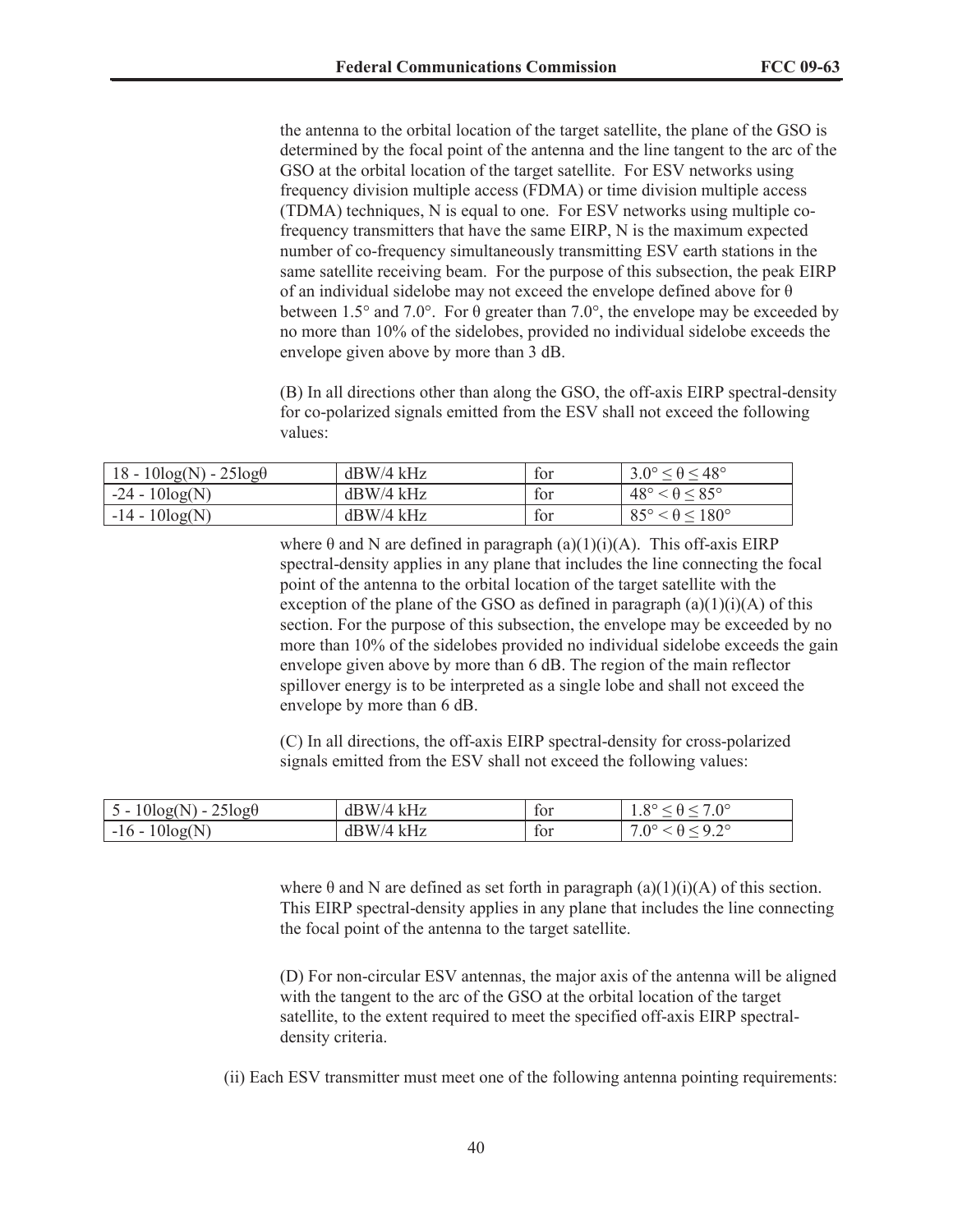(A) Each ESV transmitter shall maintain a pointing error of less than or equal to 0.2° between the orbital location of the target satellite and the axis of the main lobe of the ESV antenna, or

(B) Each ESV transmitter shall declare a maximum antenna pointing error that may be greater than 0.2° provided that the ESV does not exceed the off-axis EIRP spectral-density limits in paragraph  $(a)(1)(i)$  of this section, taking into account the antenna pointing error.

(iii) Each ESV transmitter must meet one of the following cessation of emission requirements:

> (A) For ESVs operating under paragraph  $(a)(1)(ii)(A)$  of this section, all emissions from the ESV shall automatically cease within 100 milliseconds if the angle between the orbital location of the target satellite and the axis of the main lobe of the ESV antenna exceeds 0.5°, and transmission will not resume until such angle is less than or equal to 0.2°, or

> (B) For ESV transmitters operating under paragraph  $(a)(1)(ii)(B)$  of this section, all emissions from the ESV shall automatically cease within 100 milliseconds if the angle between the orbital location of the target satellite and the axis of the main lobe of the ESV antenna exceeds the declared maximum antenna pointing error and shall not resume transmissions until such angle is less than or equal to the declared maximum antenna pointing error.

(2) The following requirements shall apply to an ESV that uses off-axis EIRP spectral-densities in excess of the levels in paragraph (a)(1)(i) of this section. An ESV, or ESV system, operating under this subsection shall file certifications and provide a detailed demonstration as described in paragraph (b)(2) of this section.

(i) The ESV shall transmit only to the target satellite system(s) referred to in the certifications required by paragraph (b)(2) of this section.

(ii) If a good faith agreement cannot be reached between the target satellite operator and the operator of a future satellite that is located within 6 degrees longitude of the target satellite, the ESV operator shall accept the power-density levels that would accommodate that adjacent satellite.

(iii) The ESV shall operate in accordance with the off-axis EIRP spectral-densities that the ESV supplied to the target satellite operator in order to obtain the certifications listed in paragraph  $(b)(2)$  of this section. The ESV shall automatically cease emissions within 100 milliseconds if the ESV transmitter exceeds the off-axis EIRP spectral-densities supplied to the target satellite operator.

(3) There shall be a point of contact in the United States, with phone number and address, available 24 hours a day, seven days a week, with authority and ability to cease all emissions from the ESVs, either directly or through the facilities of a U.S. Hub or a Hub located in another country with which the United States has a bilateral agreement that enables such cessation of emissions.

(4) For each ESV transmitter, a record of the ship location (*i.e.,* latitude/longitude), transmit frequency, channel bandwidth and satellite used shall be time annotated and maintained for a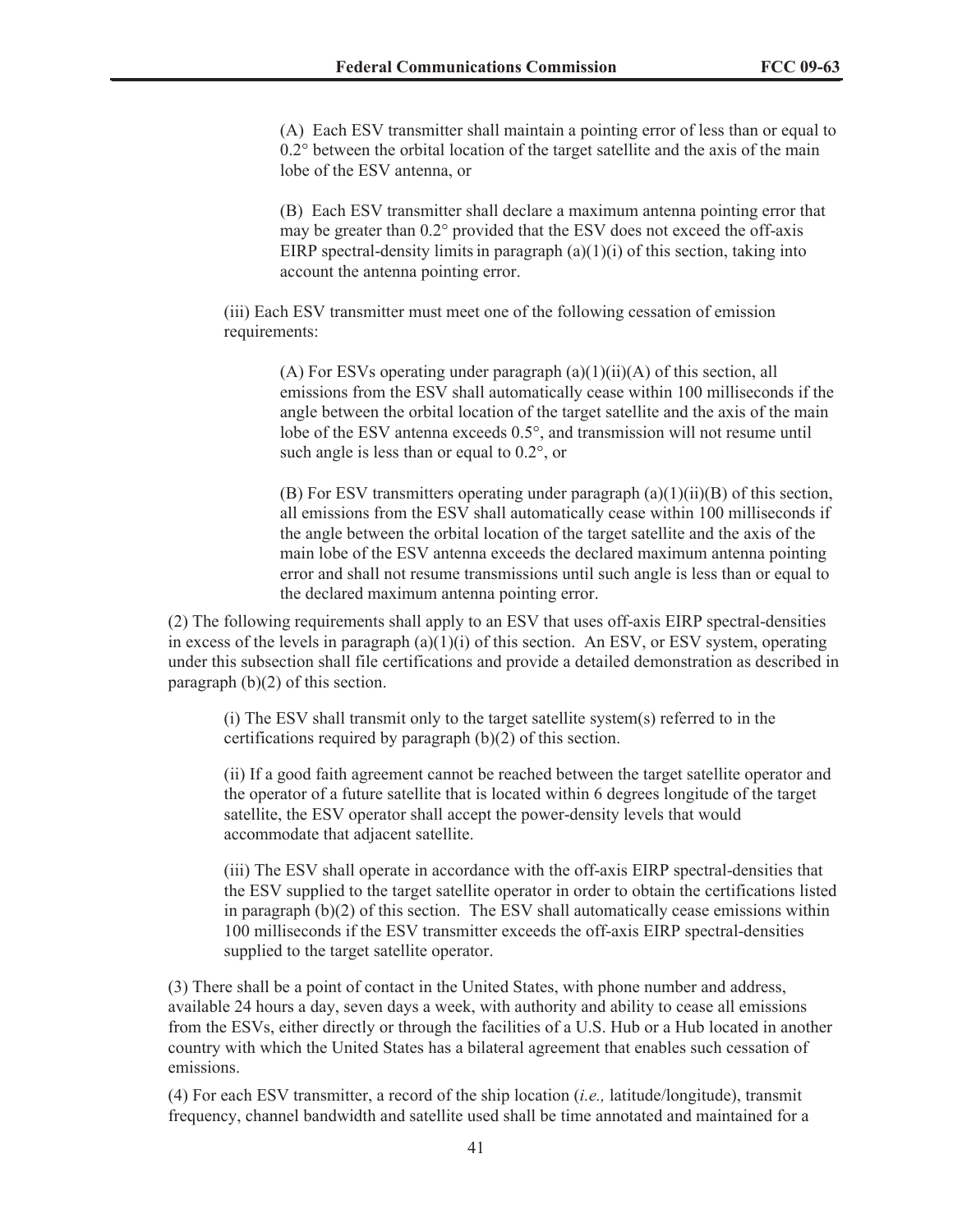period of not less than 1 year. Records will be recorded at time intervals no greater than every 20 minutes while the ESV is transmitting. The ESV operator will make this data available upon request to a coordinator, fixed system operator, fixed-satellite system operator, NTIA, or the Commission within 24 hours of the request.

(5) ESV operators communicating with vessels of foreign registry must maintain detailed information on each vessel's country of registry and a point of contact for the relevant administration responsible for licensing ESVs.

(6) ESV operators shall control all ESVs by a Hub earth station located in the United States, except that an ESV on U.S.-registered vessels may operate under control of a Hub earth station location outside the United States provided the ESV operator maintains a point of contact within the United States that will have the capability and authority to cause an ESV on a U.S.-registered vessel to cease transmitting if necessary.

(7) In the 10.95-11.2 GHz (space-to-Earth) and 11.45-11.7 GHz (space-to-Earth) frequency bands ESVs shall not claim protection from interference from any authorized terrestrial stations to which frequencies are either already assigned, or may be assigned in the future.

(b) Applications for ESV operation in the 14.0-14.5 GHz (Earth-to-space) band to GSO satellites in the fixed-satellite service must include, in addition to the particulars of operation identified on Form 312, and associated Schedule B, the applicable technical demonstrations in paragraphs (b)(1) or (b)(2) and the documentation identified in paragraphs (b)(3) through (b)(5) of this section.

 $(1)$  An ESV applicant proposing to implement a transmitter under paragraph  $(a)(1)$  of this section must demonstrate that the transmitter meets the off-axis EIRP spectral-density limits contained in paragraph  $(a)(1)(i)$  of this section. To provide this demonstration, the application shall include the tables described in paragraph  $(b)(1)(i)$  of this section or the certification described in paragraph  $(b)(1)(ii)$  of this section. The ESV applicant also must provide the value N described in paragraph  $(a)(1)(i)(A)$  of this section. An ESV applicant proposing to implement a transmitter under paragraph  $(a)(1)(ii)(A)$  of this section must provide the certifications identified in paragraph  $(b)(1)(iii)$  of this section. An ESV applicant proposing to implement a transmitter under paragraph  $(a)(1)(ii)(B)$  of this section must provide the demonstrations identified in paragraph  $(b)(1)(iv)$  of this section.

(i) Any ESV applicant filing an application pursuant to paragraph  $(a)(1)$  of this section must file three tables showing the off-axis EIRP level of the proposed earth station antenna in the direction of the plane of the GSO; the co-polarized EIRP in the elevation plane, that is, the plane perpendicular to the plane of the GSO; and cross polarized EIRP. In each table, the EIRP level must be provided at increments of 0.1° for angles between 0° and 10° off-axis, and at increments of 5° for angles between 10° and 180° off-axis.

(A) For purposes of the off-axis EIRP table in the plane of the GSO, the off-axis angle is the angle in degrees from the line connecting the focal point of the antenna to the orbital location of the target satellite, and the plane of the GSO is determined by the focal point of the antenna and the line tangent to the arc of the GSO at the orbital position of the target satellite.

(B) For purposes of the off-axis co-polarized EIRP table in the elevation plane, the off-axis angle is the angle in degrees from the line connecting the focal point of the antenna to the orbital location of the target satellite, and the elevation plane is defined as the plane perpendicular to the plane of the GSO defined in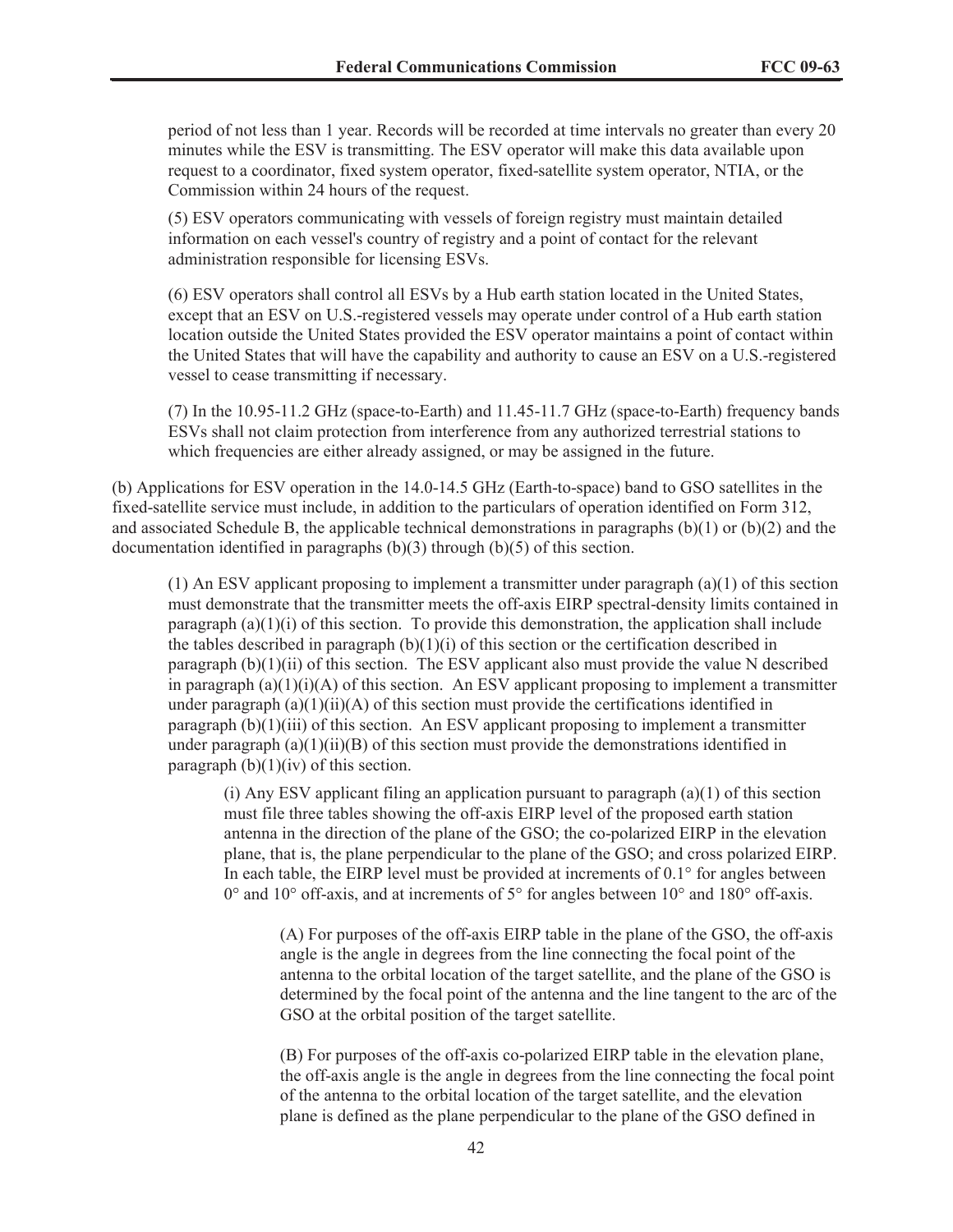paragraph  $(b)(1)(i)(A)$  of this section.

(C) For purposes of the cross-polarized EIRP table, the off-axis angle is the angle in degrees from the line connecting the focal point of the antenna to the orbital location of the target satellite and the plane of the GSO as defined in paragraph  $(b)(1)(i)(A)$  of this section will be used.

(ii) A certification, in Schedule B, that the ESV antenna conforms to the gain pattern criteria of  $\S 25.209(a)$  and (b), that, combined with the maximum input power density calculated from the EIRP density less the antenna gain, which is entered in Schedule B, demonstrates that the off-axis EIRP spectral density envelope set forth in paragraphs  $(a)(1)(i)(A)$  through  $(a)(1)(i)(C)$  of this section will be met under the assumption that the antenna is pointed at the target satellite.

(iii) An ESV applicant proposing to implement a transmitter under paragraph  $(a)(1)(ii)(A)$  of this section, must provide a certification from the equipment manufacturer stating that the antenna tracking system will maintain a pointing error of less than or equal to 0.2º between the orbital location of the target satellite and the axis of the main lobe of the ESV antenna and that the antenna tracking system is capable of ceasing emissions within 100 milliseconds if the angle between the orbital location of the target satellite and the axis of the main lobe of the ESV antenna exceeds 0.5°.

(iv) An ESV applicant proposing to implement a transmitter under paragraph  $(a)(1)(ii)(B)$  of this section must:

> (A) declare, in their application, a maximum antenna pointing error and demonstrate that the maximum antenna pointing error can be achieved without exceeding the off-axis EIRP spectral-density limits in paragraph  $(a)(1)(A)$  of this section; and

> (B) demonstrate that the ESV transmitter can detect if the transmitter exceeds the declared maximum antenna pointing error and can cease transmission within 100 milliseconds if the angle between the orbital location of the target satellite and the axis of the main lobe of the ESV antenna exceeds the declared maximum antenna pointing error, and will not resume transmissions until the angle between the orbital location of the target satellite and the axis of the main lobe of the ESV antenna is less than or equal to the declared maximum antenna pointing error.

(2) An ESV applicant proposing to implement a transmitter under paragraph (a)(2) of this section and using off-axis EIRP spectral-densities in excess of the levels in paragraph (a)(1)(i) of this section shall provide the following certifications and demonstration as exhibits to its earth station application:

(i) A statement from the target satellite operator certifying that the proposed operation of the ESV has the potential to create harmful interference to satellite networks adjacent to the target satellite(s) that may be unacceptable.

(ii) A statement from the target satellite operator certifying that the power-density levels that the ESV applicant provided to the target satellite operator are consistent with the existing coordination agreements between its satellite(s) and the adjacent satellite systems within 6° of orbital separation from its satellite(s).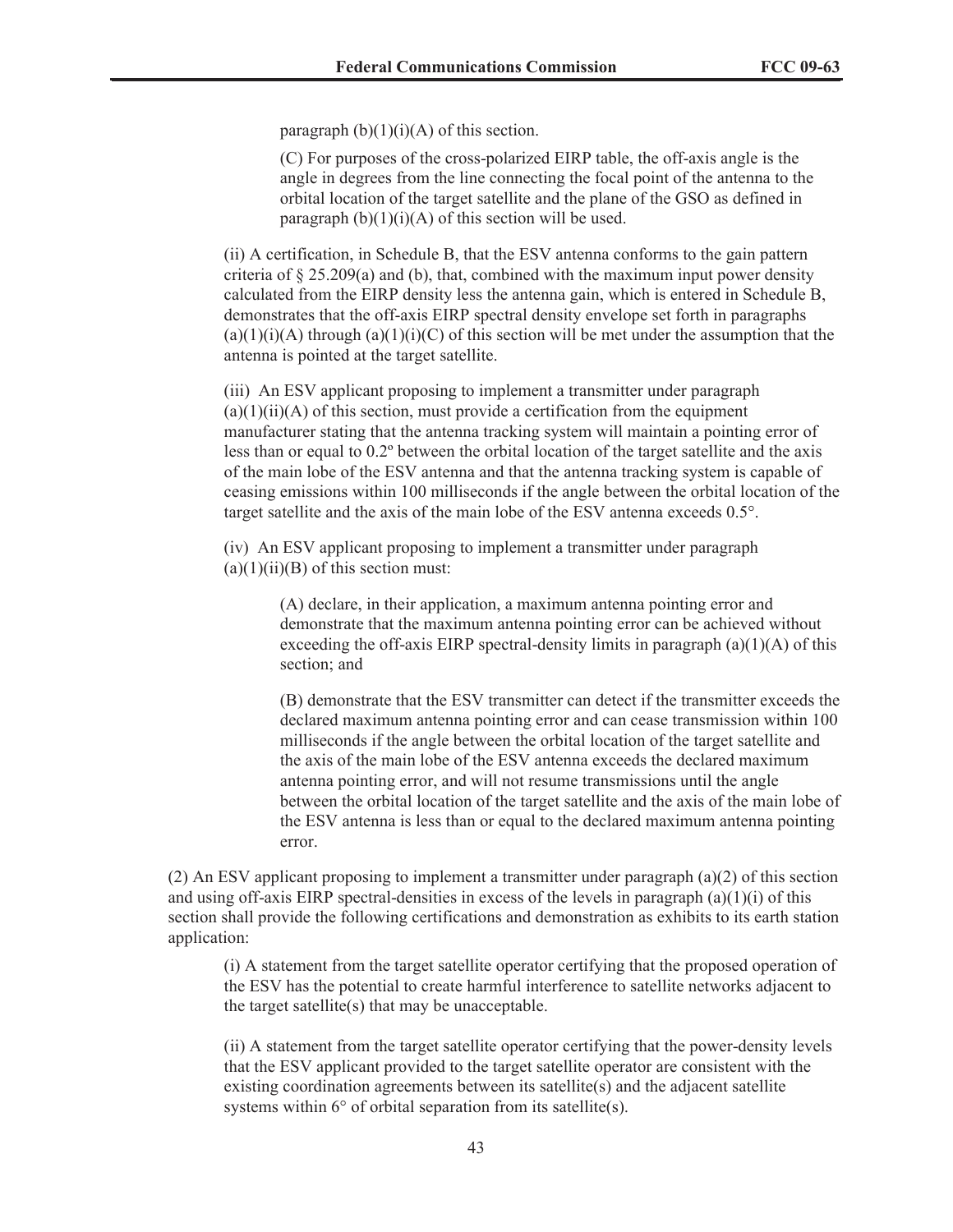(iii) A statement from the target satellite operator certifying that it will include the power-density levels of the ESV applicant in all future coordination agreements.

(iv) A demonstration from the ESV operator that the ESV system is capable of detecting and automatically ceasing emissions within 100 milliseconds when the transmitter exceeds the off-axis EIRP spectral-densities supplied to the target satellite operator.

(3) There shall be an exhibit included with the application describing the geographic area(s) in which the ESVs will operate.

(4) The point of contact referred to in paragraph (a)(3) and, if applicable paragraph (a)(6) of this section, must be included in the application.

(5) ESVs that exceed the radiation guidelines of Section 1.1310 Radiofrequency radiation exposure limits must provide, with their environmental assessment, a plan for mitigation of radiation exposure to the extent required to meet those guidelines.

(c) Operations of ESVs in the 14.0-14.2 GHz (Earth-to-space) frequency band within 125 km of the NASA TDRSS facilities on Guam (located at latitude: 13° 36' 55'' N, longitude 144° 51' 22'' E) or White Sands, New Mexico (latitude: 32° 20' 59'' N, longitude 106° 36' 31'' W and latitude: 32° 32' 40'' N, longitude 106° 36' 48''W) are subject to coordination through the National Telecommunications and Information Administration (NTIA) Interdepartment Radio Advisory Committee (IRAC). When NTIA seeks to provide similar protection to future TDRSS sites that have been coordinated through the IRAC Frequency Assignment Subcommittee process, NTIA will notify the Commission that the site is nearing operational status. Upon public notice from the Commission, all Ku-band ESV operators must cease operations in the 14.0-14.2 GHz band within 125 km of the new TDRSS site until after NTIA/IRAC coordination for the new TDRSS facility is complete. ESV operations will then again be permitted to operate in the 14.0-14.2 GHz band within 125 km of the new TDRSS site, subject to any operational constraints developed in the coordination process.

(d) Operations of ESVs in the 14.47-14.5 GHz (Earth-to-space) frequency band within a) 45 km of the radio observatory on St. Croix, Virgin Islands (latitude 17° 46' N, longitude 64° 35' W); b) 125 km of the radio observatory on Mauna Kea, Hawaii (at latitude 19° 48' N, longitude 155° 28' W); and c) 90 km of the Arecibo Observatory on Puerto Rico (latitude 18° 20' 46'' W, longitude 66° 45' 11'' N) are subject to coordination through the National Telecommunications and Information Administration (NTIA) Interdepartment Radio Advisory Committee (IRAC).

5. Section 25.271 is amended by revising paragraphs (b) and (c) and by removing paragraph (f) to read as follows:

# **§ 25.271 Control of transmitting stations.**

\* \* \*

(b) The licensee of a transmitting earth station licensed under this part shall ensure that a trained operator is present on the earth station site, or at a designated remote control point for the earth station, at all times that transmissions are being conducted. No operator's license is required for a person to operate or perform maintenance on facilities authorized under this part.